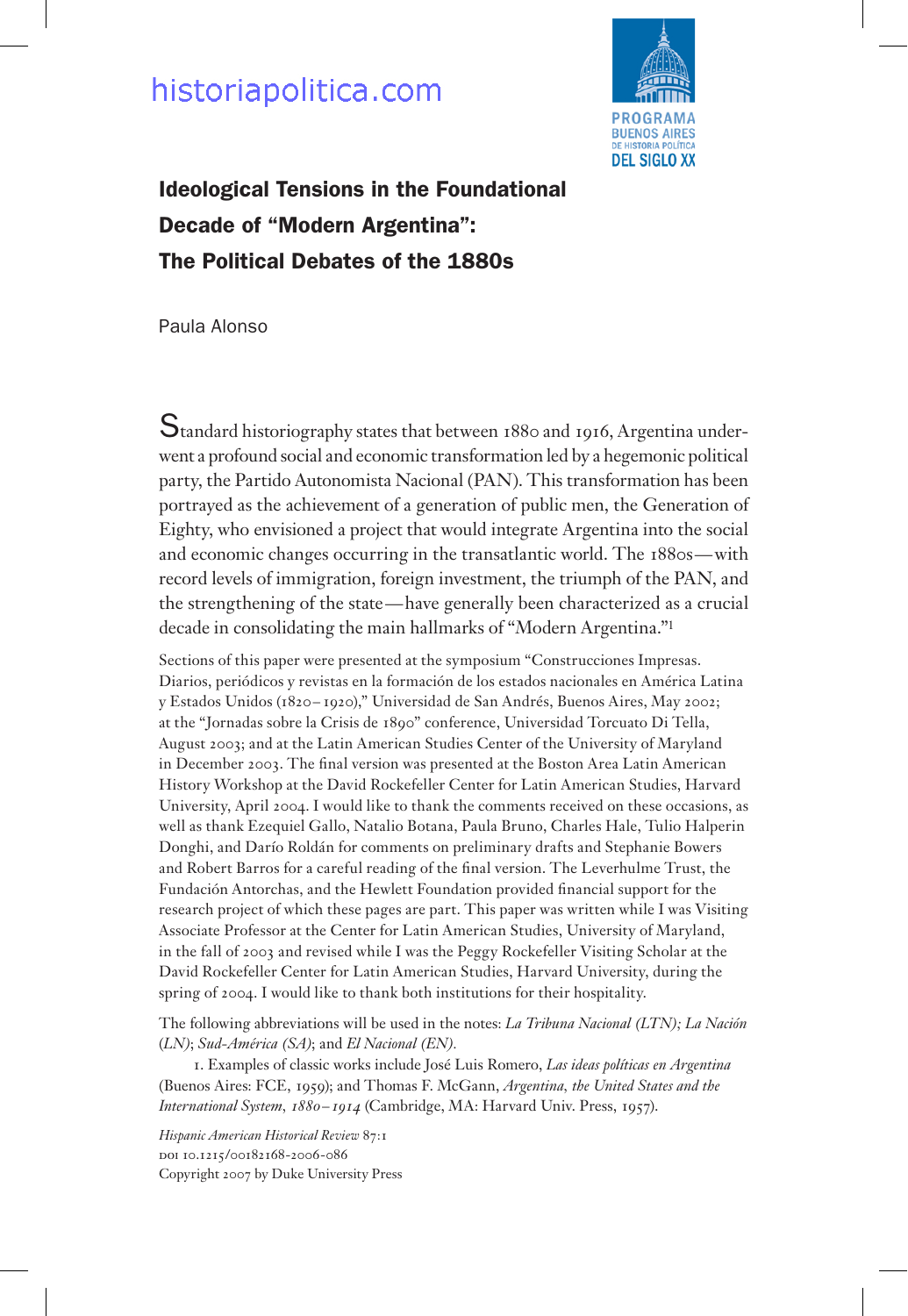Along with unquestionable economic and social growth, as well as the PAN's unfailing presidential victories, there are other significant reasons why this period has been perceived in this way. The first two presidents of this period, Julio A. Roca (1880–86) and Miguel Juárez Celman (1886–90), spoke of an abrupt break with the past followed by a promising future. In this rhetoric, 1880 marked the first page in the history of modern Argentina, forged with the promise that the country would never return to the previous dark times of tyranny and war.2 This perception of 1880 as a new beginning, with no connection to the past, was crafted by the party in power and repeated by later analysts with few exceptions. The idea that the Generation of Eighty envisioned a modernizing project was first ensconced over time in the historiography and then entered into public debates as one of the main explanations for the country's fate.3 The possession of a project—like the Generation of Eighty—or the lack of one has been used ever since as a yardstick to measure the quality of Argentina's leaders and their chances of success. The notion that the Generation of Eighty conceived of a plan for the country went hand in hand with the idea that the period was characterized by ideological consensus, in contrast with both prior and later times.4

While the general public continues to accept the concept of the Generation of Eighty and their project, recent studies have documented ideological contentions, not only between government and opposition groups but also among politicians, intellectuals, and the scientific community.5 Most of this research has concentrated on the period after 1890, when opposition groups organized against the government, and particularly between 1900 and 1916, when political and intellectual circles grappled with the social question and the need for political reform.6 The 1880s have, in contrast, received relatively little attention in this reexamination. Historians have generally viewed increasing Catholic

2. Paula Alonso, "'En la primavera de la historia': El discurso político del roquismo de la década del ochenta a través de su prensa," *Boletín del Instituto de Historia Argentina y Americana "Dr. Emilio Ravignnani*,*"* 3rd series, no. 15 (Spring 1997).

3. See Paula Bruno, "Un balance sobre los usos de la expresión *generación del 80,*  1920–2000" (working paper no. 34, Department of Humanities, Universidad de San Andrés, Jan. 2005).

4. See Luis Alberto Romero, "Para un proyecto colectivo," *LN*, Mar. 23, 2005, p. 15.

5. See Bruno, "Un balance."

6. Natalio Botana and Ezequiel Gallo, *De la República posible a la República verdadera (1880–1910)* (Buenos Aires: Ariel, 1997); Paula Alonso, *Between Revolution and Ballot Box: The Origins of the Argentine Radical Party in the 1890s* (Cambridge: Cambridge Univ. Press, 2000); Eduardo Zimmermann, *Los liberales reformistas: La cuestión social en la Argentina, 1890–1916* (Buenos Aires: Sudamericana / Univ. de San Andrés, 1995); Oscar Terán, *Positivismo y nación en la Argentina* (Buenos Aires: Punto Sur, 1987).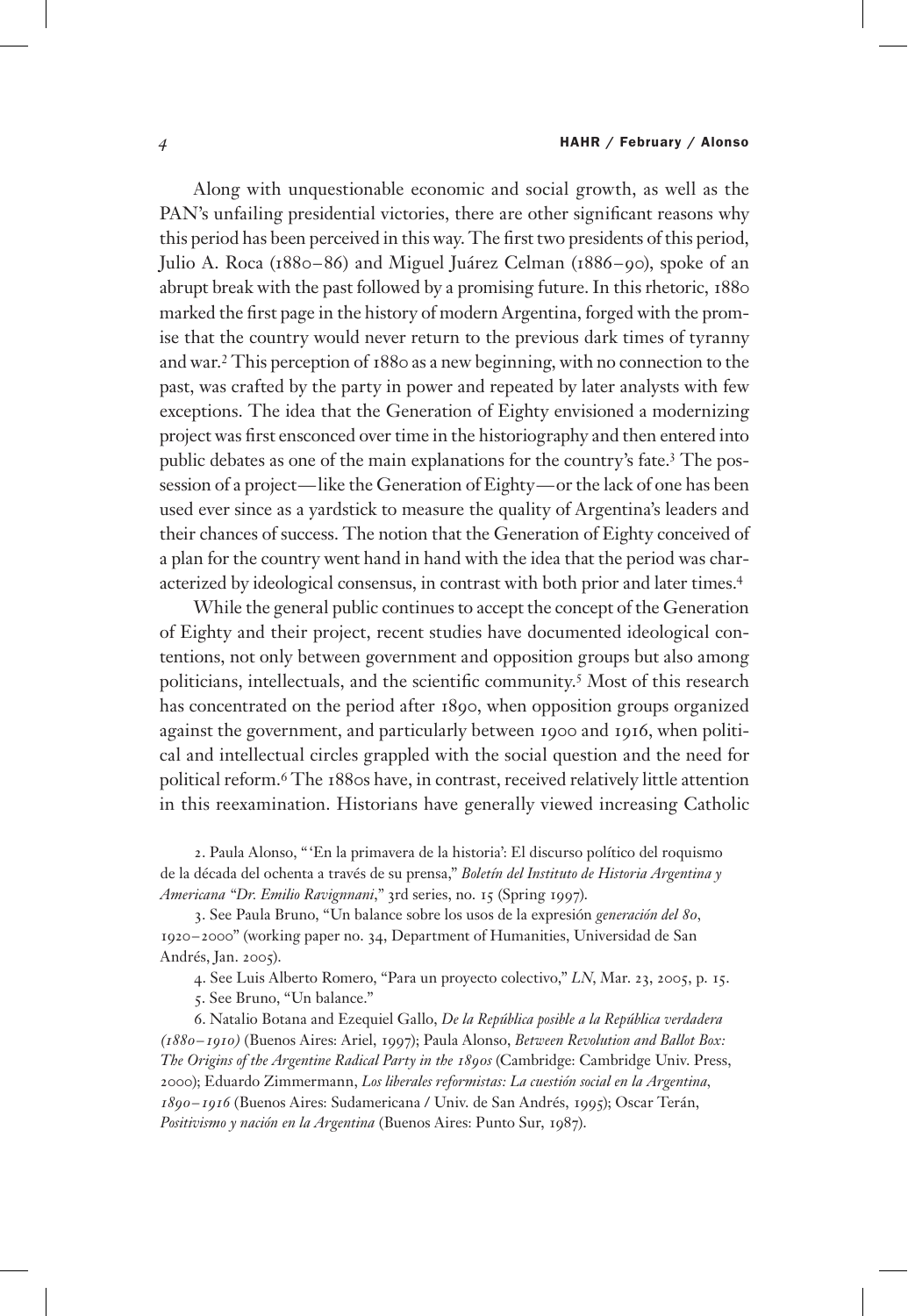opposition to liberal reform during this decade as a minor disturbance to the ideological consensus of the time.7 A few works have posited that the ideological division between the 1880s and previous times was less sharp that once thought and have also suggested that the decade was not free from debate, evidenced particularly in the debates over the federalization of the city of Buenos Aires in August and September of 1880.8

Building on this historiographic trend, I here analyze the ideological contentions between different political parties in the 1880s, using the party press as the main source for the "dialogue of the parties."9 This dialogue was highly confrontational, given that attempting to impose one's particular vision of society and government over other alternatives is a fundamental form of political struggle.10 This avenue for debate became particularly important during the 1880s, a decade that witnessed an unusual degree of political demobilization following the dispersion of the old opposition parties and the ascendance of the PAN. The party in government encountered little opposition at the polls, but countervailing political groups took their struggle to the pages of their dailies. Until now, this latter form of politics has been overlooked. Indeed, the demobilized political world of the 1880s has been cast either as a period in which all groups consented to the main trends of the new ideological climate or in which the ideological homogeneity was so strong that the isolated voices of discordant groups could not undermine it.

My research indicates that public debate during the 1880s primarily took place in, and was constructed by, the party press. After the fall of Juan Manuel de Rosas (1829–52), the Buenos Aires press became one of the main protagonists of an effervescent republican life.11 Almost one hundred periodicals and

7. Néstor Tomás Auza, *Católicos y liberales en la generación del ochenta* (Buenos Aires: Ediciones Culturales Argentinas, 1975); Andrés Allende, "Las reformas liberales de Roca y Juárez Celman," *Revista de Historia* (Buenos Aires) (1957).

8. Tulio Halperin Donghi, "Un nuevo clima de ideas," in *La Argentina del ochenta al centenario*, ed. Gustavo Ferrari and Ezequiel Gallo (Buenos Aires: Sudamericana, 1980); Tulio Halperin Donghi, "Una nación para el desierto argentino," in *Proyecto y construcción de una nación (Argentina 1846–1880)* (Caracas: Biblioteca Ayacucho, 1980); Ezequiel Gallo, "El roquismo, 1880–1916," *Todo Es Historia* 100 (Sept. 1975); Botana and Gallo, *De la República posible*.

9. Marvin Meyers, *The Jacksonian Persuasion: Politics and Beliefs*, rev. ed. (New York: Vintage, 1960), v–ix.

10. Roger Chartier, *Cultural History: Between Practices and Representations* (Cambridge: Cambridge Univ. Press, 1994), 5.

11. See Alberto R. Lettieri, *La República de la opinión: Política y opinión pública en Buenos Aires entre 1852 y 1862* (Buenos Aires: Biblos, 1998); and Hilda Sabato, *La política en las*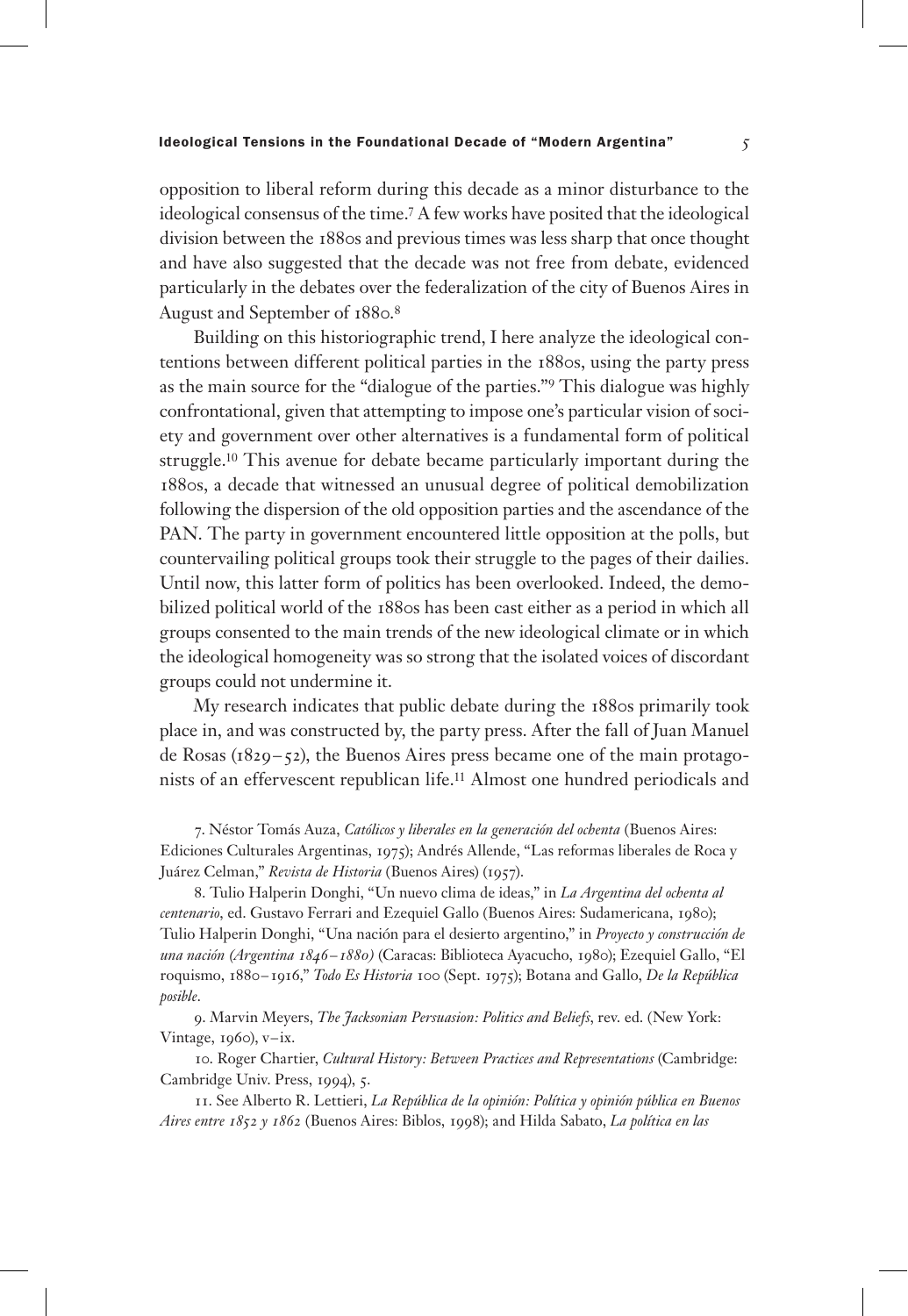newspapers were published in Buenos Aires in 1872, a number that continued to rise dramatically in the following years. Among them, the political press—half a dozen dailies whose content and format was a hybrid between pamphlets and modern newspapers—played a crucial role.12 Previously, the press mainly echoed and expanded on the disputes between strong individuals, but during the 1880s it became the chorus that dominated the public domain.13 These newspapers, created and financed by the political parties and factions, represented a kind of journalism that did not survive into the twentieth century, when they were gradually replaced by self-financed enterprises claiming to follow modern standards of objectivity in presenting an independent source of information and not just opinion.14 In nineteenth-century Argentina, as elsewhere at that time, the party press had none of the characteristics of its successors. The editors and staff worked for the party and strove to provide not the latest news but rather the party's opinions. Through these papers political organizations spread their ideas, fought their adversaries, defended themselves from attacks, and created their own identities.

These newspapers played an important role in each party's search for legitimacy. As we will see, presidents Julio A. Roca and Miguel Juárez Celman employed *La Tribuna Nacional* and *Sud-América*, respectively, to propose and defend a set of ideas they hoped would generate legitimacy for their presidencies. During this process, both appealed to the idea of progress but employed the word with different meanings, objectives, and, ultimately, results. Both presidents primarily targeted the newspapers of the two main opposition parties: the old Liberal Party (known by then as the Nationalist Party) and the porteño Autonomists. As the mouthpiece of Bartolomé Mitre's Nationalist Party and the most respected newspaper in the country, *La Nación* became the main adversary to *La Tribuna Nacional*. Mitre had unsuccessfully supported

*calles: Entre el voto y la movilización. Buenos Aires, 1862 –1880* (Buenos Aires:

13. Halperin Donghi, "Un nuevo clima de ideas."

Sudamericana, 1998),  $62-74$ . This does not mean that the press was not important before then. Even under Rosas, the press was so significant that the governor invested considerable effort in curbing opponents and launching his own discourse; Jorge Myers, *El discurso republicano en el régimen rosista* (Buenos Aires: Univ. Nacional de Quilmes, 1995).

<sup>12</sup>. See Tim Duncan, "La prensa política: *Sud-América*, 1884–1892," in Ferrari, *La Argentina del ochenta*, 773. For more on the political press, see Alonso, "'En la primavera de la historia,'" 37–50.

<sup>14</sup>. A more complete description of these newspapers can be found in Alonso, "'En la primavera de la historia.'"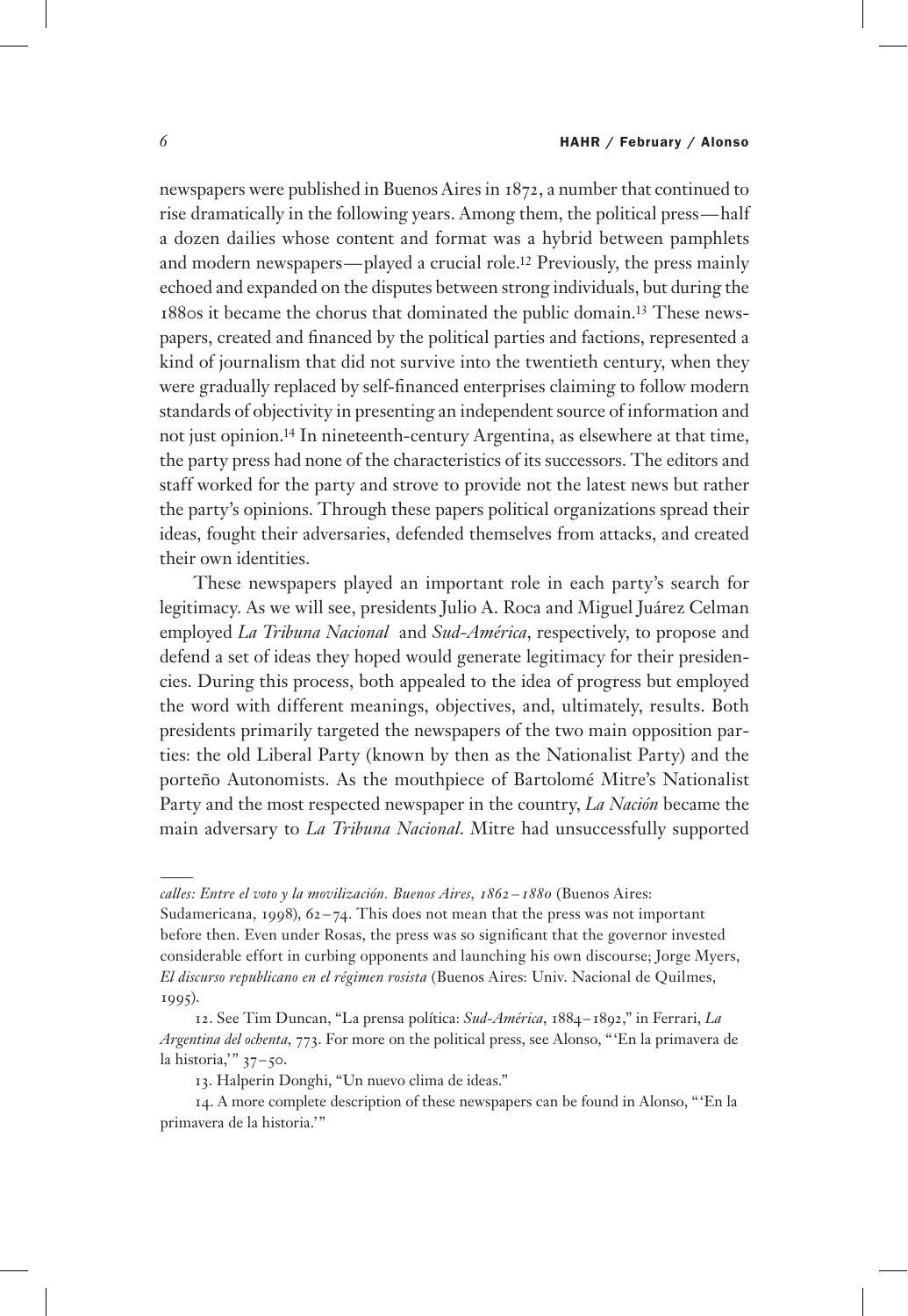Carlos Tejedor, then governor of Buenos Aires Province, in the 1880 election. After this electoral defeat, and their subsequent defeat on the battlefield two months later, the Nationalists disbanded their loose party structure and opted to abstain from electoral participation in protest against the government. Mitre and his followers entrenched themselves behind *La Nación*, one of the largest and most respected daily newspapers in the country.

The other opposition group, the porteño Autonomists, joined the PAN in August 1880 but split again in 1883. Once back in the opposition, they also abstained from participating in elections and instead turned *El Nacional*—the second-most-important political daily after *La Nación*—into one of the most implacable opponents of the government. Catholic groups also organized themselves as an opposition party (the Catholic Union) after a series of anticlerical laws were passed in 1884, but they avoided electoral contests.15 These opposition parties organized a coalition (Partidos Unidos) for the presidential election of 1886, which then disbanded after its defeat. They would meet again in 1889 to organize the revolution against President Juárez that would be carried out the following year. As we can see, the PAN faced little electoral challenge in the 1880s but met with strong opposition in other forums of public debate, especially from these two papers.

 The debates between these papers occurred within "a common climate of political ideas," but this did not negate existing tensions created by different dialects within the language of liberalism.16 Liberalism in Argentina, as elsewhere, has proved to be "capacious"; its inherently expansive character made room for, and even generated, ideological conflict.17 I define ideology here as a loose asso-

15. I have excluded the Catholic Union and its press from this study because religious conflict was not the main dividing line between the government and the opposition during these years. Indeed, the Catholic Union remained a very small organization that joined forces with non-Catholic parties for electoral purposes.

16. To quote the phrase from Tulio Halperin Donghi, "Un nuevo clima de ideas."

17. For a characterization of liberalism as "capacious," see Alan Gibson, "Ancients, Moderns, and Americans: The Republicanism-Liberalism Debate Revisited," *History of Political Thought* 21, no. 2 (Summer 2000): 261–307. Many have pointed out the eclectic nature of Argentine and Latin American liberalism. See, e.g., Ezequiel Gallo, "Las ideas liberales en la Argentina," in *El pensamiento político argentino contemporáneo*, ed. Aníbal Iturrieta (Buenos Aires: Síntesis, 1994), 51–163; Natalio Botana, *La tradición republicana: Alberdi, Sarmiento y las ideas políticas de su tiempo* (Buenos Aires: Sudamericana, 1984); and Botana, *La libertad política y su historia* (Buenos Aires: Sudamericana, 1991); Alan Knight, "México bronco, México manso: Una reflexión sobre la cultura cívica mexicana," *Política y Gobierno* (Mexico City) 3, no. 1 (Spring 1996); Elías Palti, "Las polémicas en el liberalismo argentino: Sobre virtud, republicanismo y lenguaje"; and Gabriel L. Negretto, "Repensando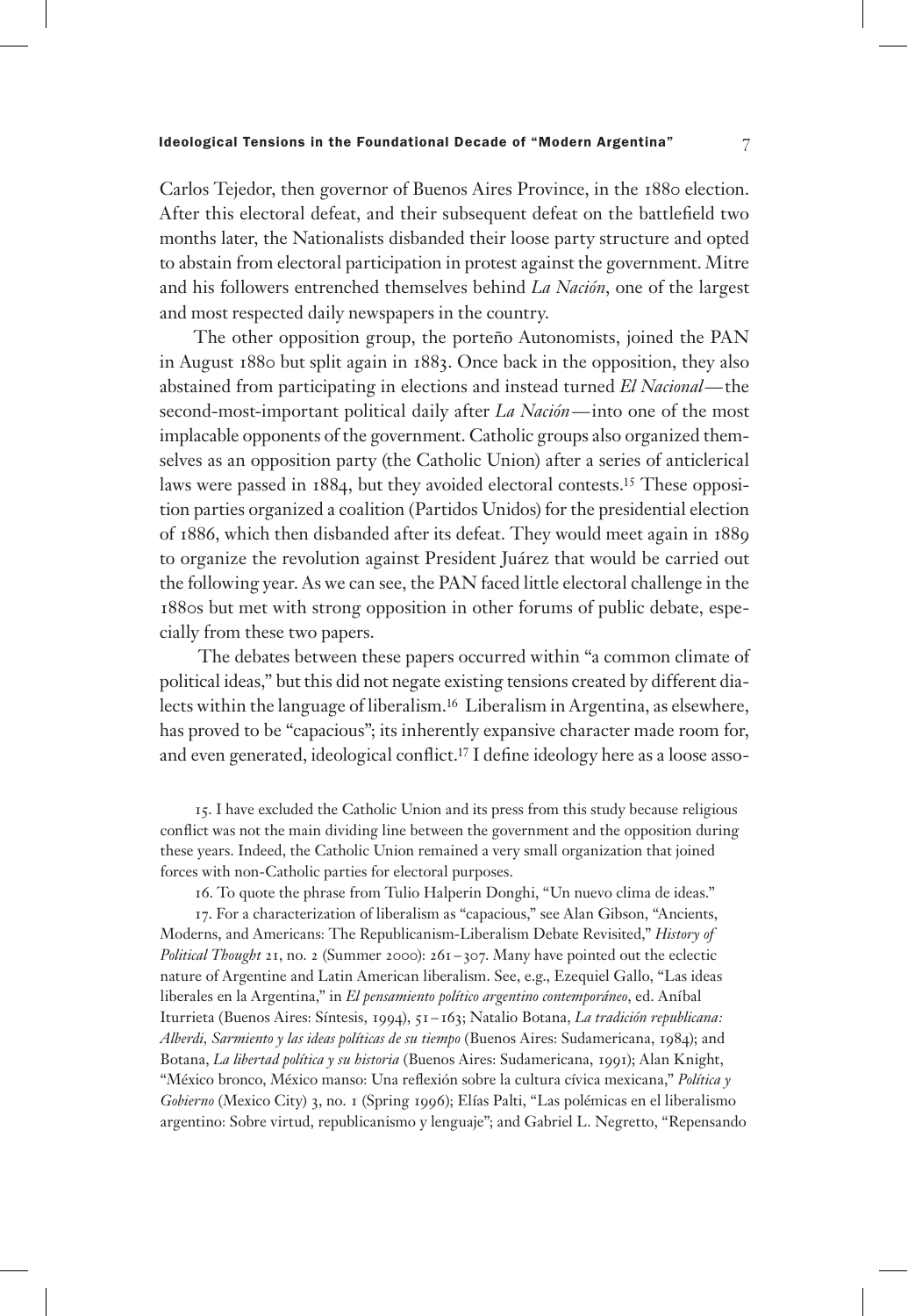ciation of ideas intended to gain support, to construct shared beliefs, to generate enthusiasm, and to inspire action. Ideologies define roles, rank values, and create identities for the organizations grouped around them.18

I seek to place these debates of the 1880s within the broader ideological landscape of late-nineteenth-century Argentina. Although the ideological tensions of the 1880s have their own peculiarities, they were linked to earlier debates that survived into the decade. Similar tensions can also be traced, again with some modifications, after the 1890 revolution. Rather than characterizing the 1880s as an exceptional decade of ideological consensus or upholding 1880 as watershed year when romanticism gave way to positivism, I argue that the 1880s can indeed be connected with the political and ideological worlds of the preceding and subsequent periods.

I will first analyze the political discourse of the two presidential administrations of the 1880s, as expressed in their party papers. While the discourses of *La Tribuna Nacional* and *Sud-América* were symptomatic of the new climate of ideas, they were far from identical; indeed, when we pay attention to each paper's reformulation of key political concepts, we note significant differences in meanings. I then reconstruct oppositional discourses launched in *La Nación*  and *El Nacional*. While these discourses shared common ground, they also differed in the primary target of their attacks, as well as in the different content they used to address similar topics. Although the Mitristas and Autonomists found themselves together on the side of the opposition in the 1880s, they had been electoral rivals in the previous decade; this history revealed itself in differences of discourse, strategy, and language in their papers. Finally, I will reflect on the implications of these debates in the political context of the 1880s, as well as in the wider ideological landscape of fin de siècle Argentina.

## The Political Discourse of the PAN

President Julio A. Roca launched *La Tribuna Nacional* a few days before assuming office in October 1880. It had a press run of five thousand copies and was financially supported by subscriptions from the national and provincial governments, as well as through credit from the National Bank and the usual system

el republicanismo liberal en América Latina: Alberdi y la Constitución Argentina de 1853," both in *El republicanismo en Hispanoamérica*, ed. José Antonio Aguilar Rivera and Rafael Rojas (Mexico City: FCE, 2002), 167–210 and 210–43.

<sup>18</sup>. These concepts are explored in greater depth in Alonso, "'En la primavera de la historia,'" 36–37.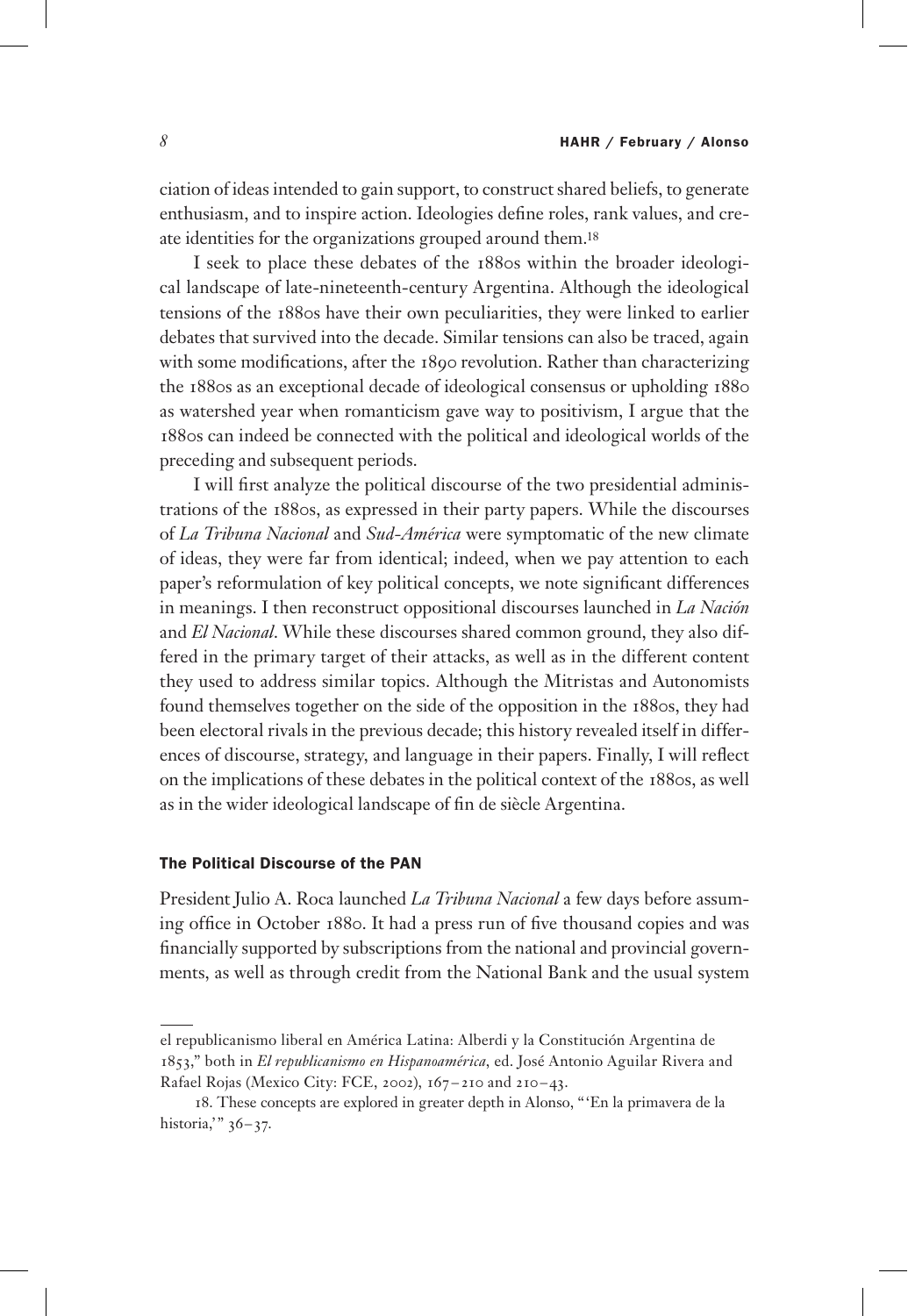of individual subscriptions from friends and sympathizers.19 By launching his own newspaper, Roca showed that he had quickly learned from the mistakes of his predecessor (and fellow Tucumán native), Nicolás Avellaneda (1874–80), an outsider who enjoyed little support in Buenos Aires. Newspapers were essential tools of political propaganda at the time, and, given the circumstances that surrounded Roca's election, *La Tribuna Nacional* became one of the most important instruments of his presidency. He took office just four months after the governor of Buenos Aires Province, Carlos Tejedor, had led the most violent revolution of the last quarter of the century against the national government in an attempt to prevent him from assuming power. Roca now had to rule from a city he did not know well, where he had no friends and few acquaintances, with the local support of new political allies whom he did not entirely trust, and from a building that stood near the site where 20,000 men had raised arms against him a few months earlier. More significantly, he had to rule from a city where public opinion could not be ignored and whose political parties either bitterly opposed him or only reluctantly accepted him.<sup>20</sup>

Two of the most prestigious and successful papers of the time—*La Nación* and *El Nacional*—belonged to Roca's opposition. Roca could not ignore the opinion of the country's new capital, as expressed through their dailies, not only because the political practices of the port city demanded it but also because his opponents were still too powerful. True, their strength had been gradually eroding. But although the Nationalist Party was in disarray after the defeats of 1874 and 1880, *La Nación* still commanded respect, and its influence required attention. And while as a political paper *El Nacional* was relatively less fearsome, the Autonomists enjoyed a political clout that the president needed to counteract if he wished to retain control of national politics. The Autonomists were ready to give battle in the 1886 presidential elections, and they stood a good chance of success.21

Under these circumstances, *La Tribuna Nacional* became one of Roca's most important political instruments, the president's voice in a political world where he was a relative outsider. Through it Roca created his identity, promoted his goals, explained his values, and attempted to shield himself from the attacks of

19. For the finances of *LTN*, see Agustín de Vedia to Roca, Apr. 1, 1888, Archivo General de la Nación (hereafter, AGN), Archivo Julio A. Roca, leg. 57.

20. I define public opinion in this context as the "opinion of public men," a concept I elaborate in "'En la primavera de la historia.'"

21. Paula Alonso, "La política y sus laberintos: El Partido Autonomista Nacional entre 1880 y 1886," in *La vida política en la Argentina del siglo XIX: Armas, votos y voces*, ed. Hilda Sabato and Alberto Lettieri (Buenos Aires: FCE, 2003), 277–92.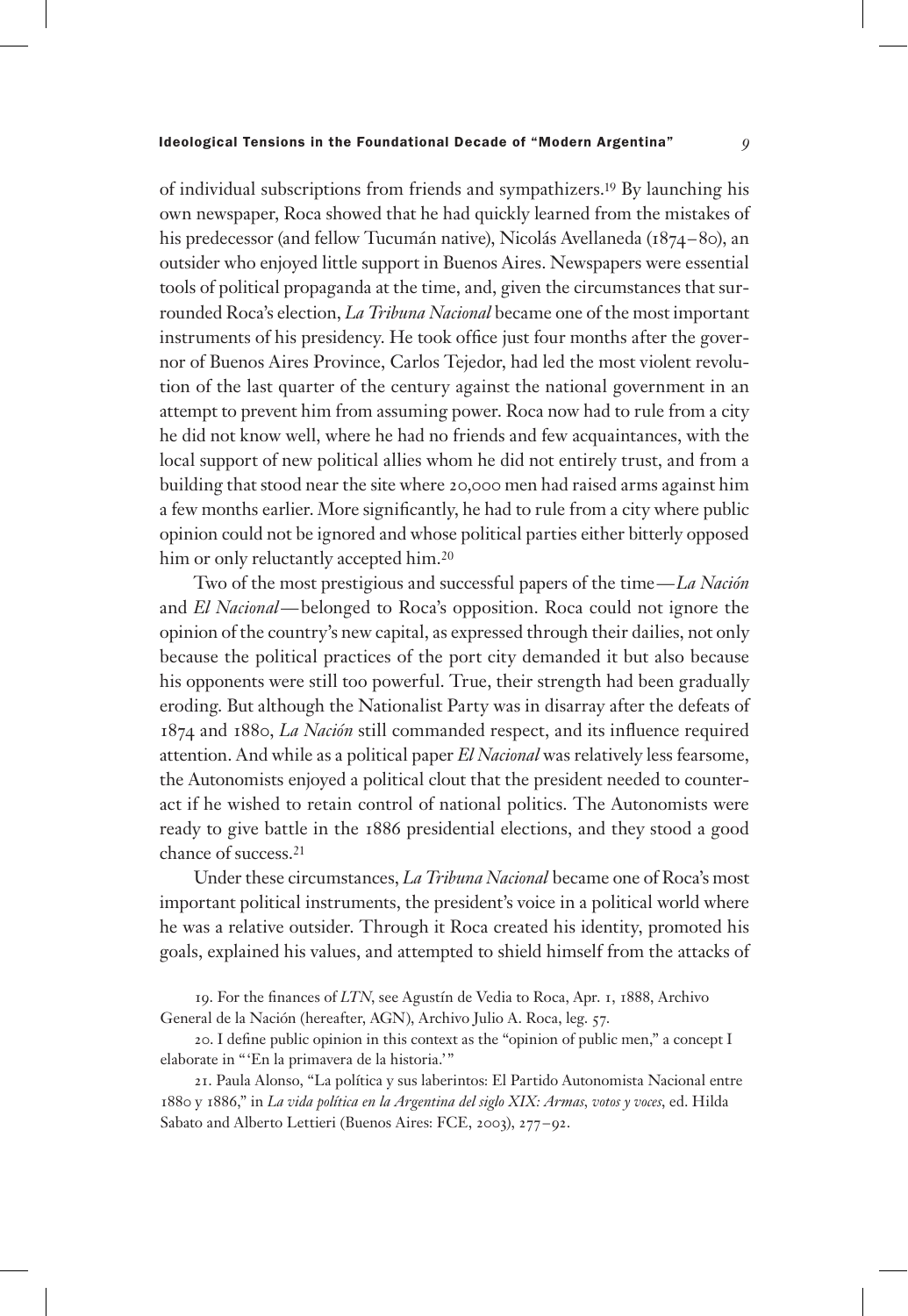his rivals. The paper was the main instrument he used to legitimate his rule. That is, it was the site of those activities in which all governments and political parties engage to justify their actions, define their public image, and make claims to authority.22 *La Tribuna Nacional* purported that it was not the official government paper and that its aim was not to inform on policies, decrees, or laws; when Roca or his ministers published in it, they did not sign their columns. *La Tribuna Nacional* claimed time and again that it was the voice of the PAN, not the government, and that it intended to enter the field of public debate on par with other party papers. Naturally, the distinction between a party paper and the official paper of the government was not clear-cut; in the public imagination, *La Tribuna Nacional* was known as the newspaper of the president.

Roca used *La Tribuna Nacional* to promote the idea that his administration represented political change and a rupture with the past, portraying 1880 as the beginning of a new era that signaled the arrival of progress. In Argentina, the notion of progress was prominent in the last quarter of the nineteenth century, as it was elsewhere.23 However, the meaning and popularity of progress varied widely from country to country, as well as among contesting voices within each country. In Argentina, different sectors of the elite used the term with different connotations. And though it was once thought that the ubiquity of the term *progress* in public discourse was a sign of the triumph of positivism over liberalism, we now know that—far from being hegemonic—positivism in Argentina manifested itself in weak, fragmented, and vague terms within both the scientific professions and (even more so, I argue) the political groups.24 Although we can detect traces of what Charles Hale labeled "scientific politics," particularly in the second half of the 1880s, this language was sporadic and unintentional; that is, it was employed without any explicit awareness of its theoretical implications and without reference to the theoretical works that had stronger impact

22. See Rodney Barker, *Legitimating Identities: The Self-Presentations of Rulers and Subjects* (Cambridge: Cambridge Univ. Press, 2001).

23. See Hugo Biagini, "El progreso y sus avatares," *La generación del ochenta: Cultura y política* (Buenos Aires, 1995), chap. 1.

24. For the traditional interpretation of positivism as the hegemonic ideology of these years, see David William Foster, *The Argentine Generation of 1880: Ideology and Cultural Text* (Columbia: Univ. of Missouri Press, 1990); and Terán, *Positivismo y nación*. For scientific positivism, see Marcelo Montserrat, "La mentalidad evolucionista: Una ideología del progreso," in Ferrari and Gallo, *La Argentina del ochenta*, 785–818; and Oscar Terán, *Vida intelectual en el Buenos Aires de fin de siglo (1880–1910): Derivas de la "cultura científica"* (Buenos Aires: FCE, 2000). Terán convincingly establishes the mitigated impact of positivism within the scientific profession.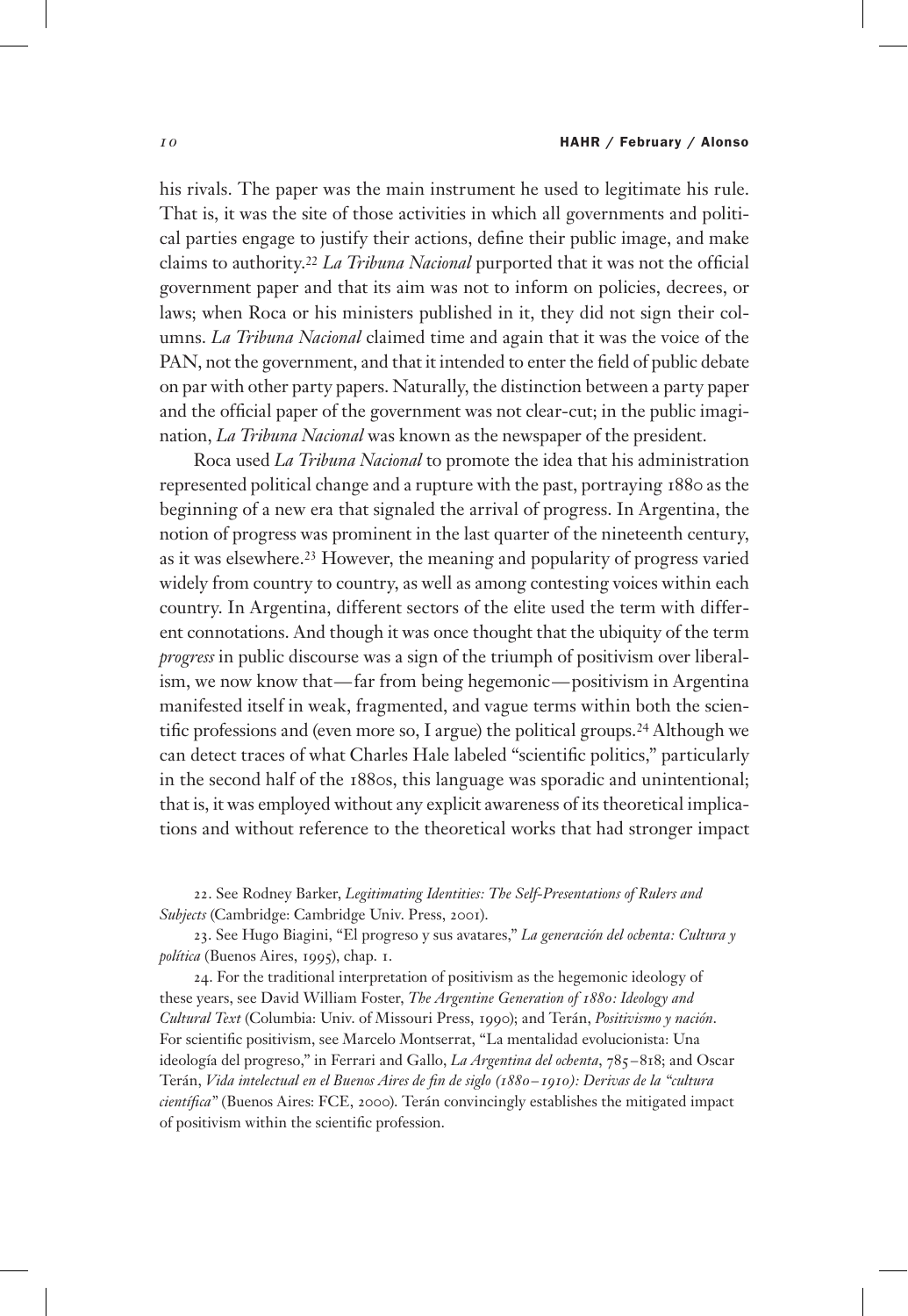in other Latin American countries, particularly Brazil, Mexico, Uruguay, and Venezuela.25

When *La Tribuna Nacional* employed the language of progress, it stressed that it should not be reduced to material development, roads and bridges, immigrants and credit, or railways. Instead, by *progress* it referred to the moral development of the people. Progress went well beyond material gain: it fostered an individual work ethic, respect for the law, and love of peace, thus strengthening society's conservative feelings for leading an orderly life.26 Progress also had positive political consequences, reflected in the institutions that individuals built for themselves: modern societies developed the wisdom to implement good laws and in this way distinguished themselves from backward countries through their capacity for reflection and through government accountability.27

*La Tribuna Nacional* proceeded from a view of human nature that was by then well established: that men are internally torn between passions and interests. The effects of progress—on individuals, societies, and institutions—arose from the disciplining effect of economic development on men's passions.28 *La Tribuna Nacional* insisted that these passions represented men's dark destructive tendencies—negative impulses that expressed themselves through politics and were channeled through the political parties. Politics was responsible for destruction, hatred, and war. *La Tribuna Nacional* argued that the current government was successful because it sustained that the destructive political passions could only be tamed by developing society's conservative interests. Moral progress would be brought about through material progress and not

25. For the concept of "scientific politics," see Charles A. Hale, *The Transformation of Liberalism in Late Nineteenth-Century Mexico* (Princeton: Princeton Univ. Press, 1989). Studies on the impact of positivism in Latin America are numerous; one of the finest is Arturo Ardao, "Asimilación y transformación del positivismo en Latinoamerica," in *Estudios latinoamericanos de historia de las ideas* (Montevideo: Monte Aguila, 1978), 99–110. On Brazil, see José Murilo de Carvalho, *La formación de las almas: El imaginario de la república en el Brasil* (Bernal: Univ. Nacional de Quilmes, 1997); and Robert G. Nachaman, "Positivism, Modernization, and the Middle Class in Brazil," *HAHR* 57, no. 1 (Feb. 1977): 1-23; on Venezuela, see Nikita Harwich Vallenilla, "Venezuelan Positivism and Modernity," *HAHR* 70, no. 2 (May 1999): 327–44.

26. "Anacronismos," *LTN*, July 21, 1892.

27. *LTN*, Feb. 12, 1887.

28. On the different meanings and roles attributed to the passions and the interests over the centuries, see Albert O. Hirschman, *The Passions and the Interests: Political Arguments for Capitalism before Its Triumph* (Princeton: Princeton Univ. Press, 1977). On the development of these ideas in the United States, see, for example, Joyce Appleby, *Liberalism and Republicanism in the Historical Imagination* (Cambridge, MA: Harvard Univ. Press, 1992).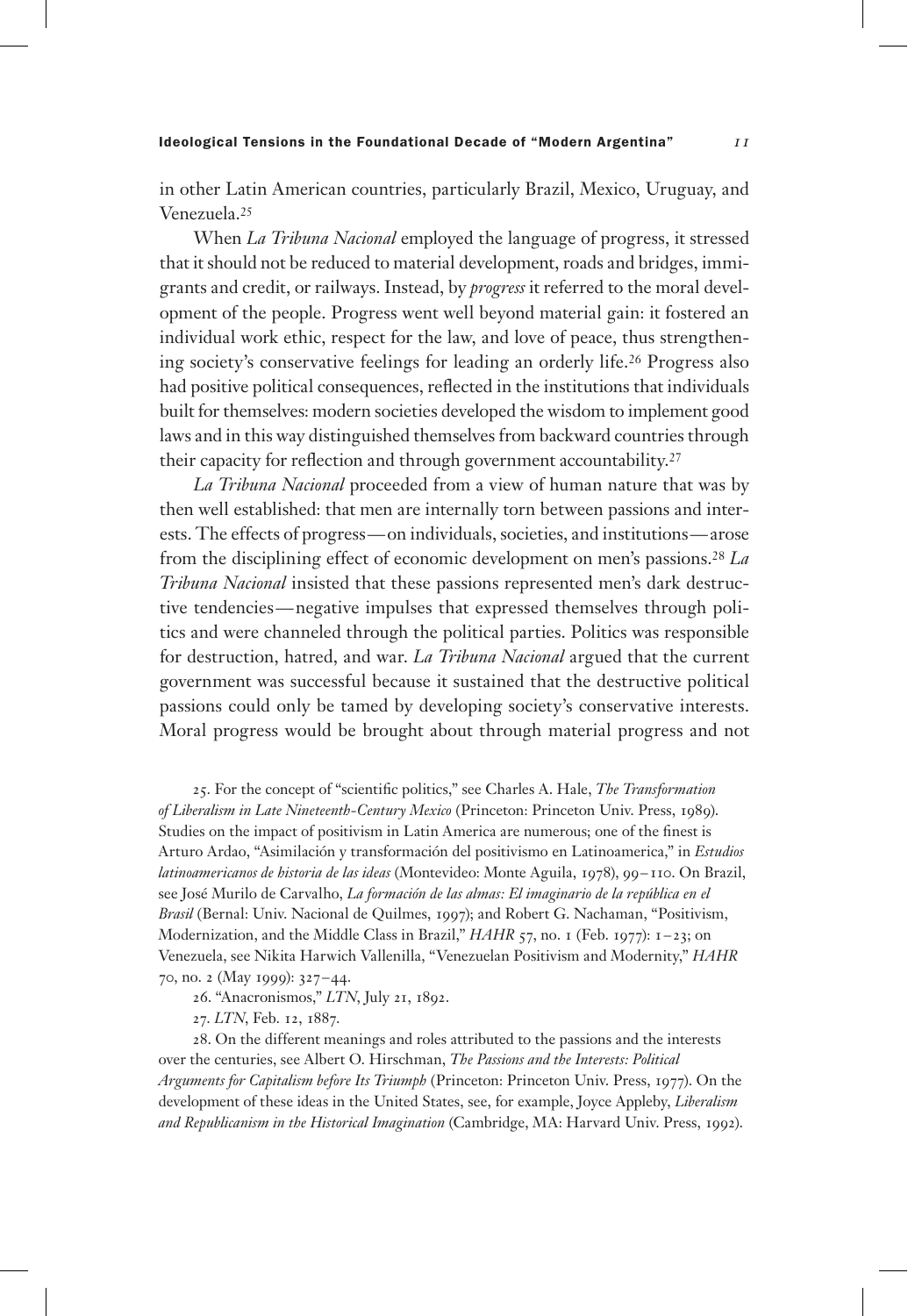the other way around; it was through economic development that civilizations were built.29

According to *La Tribuna Nacional*, this far-reaching impact of economic progress began to be felt in Argentina in 1880. Previously, politics had consisted of violence, intolerance, and disorder; every attempt to build good and stable institutions had perished in the flames of political passion fanned by the parties.30 However, only two years after Roca had assumed the presidency, *La Tribuna Nacional* confidently announced that an inalterable peace prevailed throughout the country; governors, senators, and deputies were regularly elected in all provinces without violence and coercion. The old politics of intolerance and hatred had given way to mutual acceptance and understanding. "[E]ach passing day, intransigence disappears, tensions are dissolved, and resistance is eliminated." By fostering commerce and industry, the government had eradicated the foundations for anarchy and put an end to "politics as drama. . . . There are no more idle multitudes plotting revolts."31

In the government's public discourse, progress not only brought peace and civilization but also fostered civil and political liberties. Modern economists, *La Tribuna Nacional* argued, taught that freedom and the rule of law were the result of economic progress. It was not the case that economic development could take place only when the law and civil and political liberties were respected; in fact, it was love of work and caring for one's enterprise that led people to appreciate the advantages of order, good government, and personal freedom. "[G]reater guarantees and liberty exist among the people where work habits are more developed and where the fruits of industry are more abundant," while "these values are more precarious . . . where the revitalizing currents of progress have not yet penetrated."32 Thus, in the PAN's discourse, the meaning of progress was broad and its effects far reaching. Progress contributed to the development of people's work habits, fostered love of order, helped to establish good governments with just laws, and brought about peace and liberty.

Naturally, *La Tribuna Nacional*'s discourse hailed Roca as singularly responsible for the arrival of progress. Roca had "given national activity a new and fertile direction in the glorious and peaceful feats of work and progress, converting the energies that used to be wasted on bloody destructive struggles

32. Ibid.

<sup>29</sup>. "El mensaje y la política," *LTN*, June 11, 1888.

<sup>30</sup>. For the PAN's construction of its own version of the country's political history and its implications, see Alonso, "'En la primavera de la historia.'"

<sup>31</sup>. "Progresos que no se mencionan," *LTN*, Jan. 1, 1881.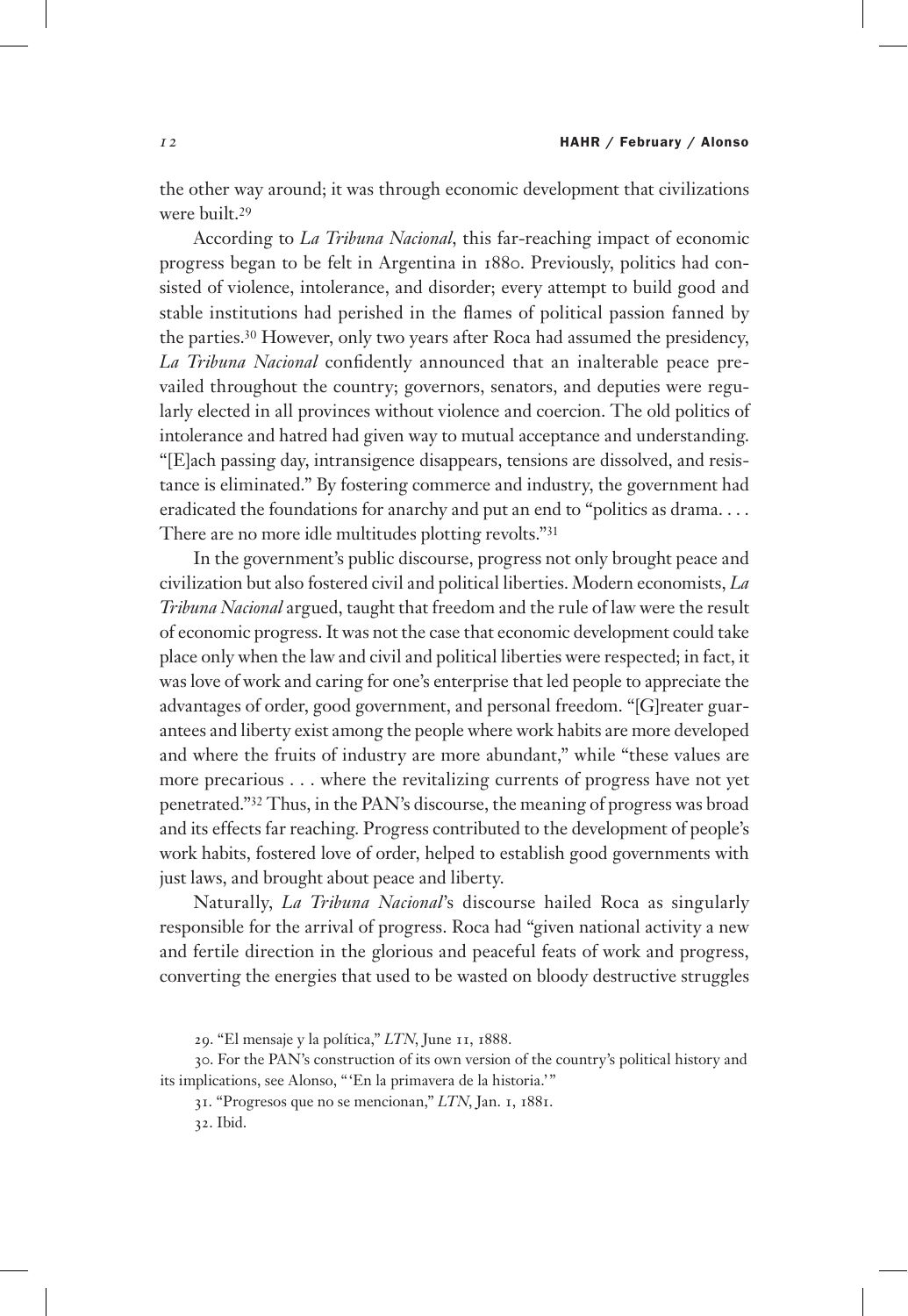into an element of life and reproduction."33 These achievements were all the more impressive, *La Tribuna Nacional* insisted, when viewed against conditions between independence and 1880. The newspaper proclaimed its own vision of Argentina's history, beginning with an appalling colonial legacy that "left us with neither political education, orderly habits, regular institutions of government, a proper legislative system, love for work, commerce, nor industry," followed by repeated attempts at state building, each of which had been immolated in the flames of political passions, "a history of infighting, misfortunes, and martyrs" that led the country from the horrors of anarchy to the clutches of tyranny.34 Even when most basic problems appeared to have been resolved with the adoption of the 1853 constitution, years of potential progress were wasted as bloody revolutions erupted, inaugurating a period of misfortunes that reached its peak in the confrontation of 1880.

Fortunately, the last of Argentina's great problems had found a permanent solution, and the generous sentiment of nationalism triumphed over malicious localism. This happy ending to Argentina's tortured tale was, according to *La Tribuna Nacional*, authored by General Roca. Thanks to Roca and his party, the country had left behind the "age of inexperience" and successfully reached "the age of reflection and calm . . . which eliminates chimerical abstractions, which runs from dangerous illusions and seeks practical solutions."35 The country had entered a stage similar to that of mighty nations that had made the great leap from the Middle Ages into modern times.

In *La Tribuna Nacional*'s version, Argentine history was marked by a series of peculiar characteristics. It was not a story of state building in which a group of men fought against adversity to construct a nation, as we see in the narrative of the U.S. Founding Fathers. Instead, the central protagonist was Progress itself, struggling to clear a path against the obstacle of political passion. *La Tribuna Nacional*'s historical vision served many purposes. The most obvious was to highlight the Roca administration's achievements each day through a detailed list of the fruits of progress purportedly enjoyed since the first day of his presidency. This discourse of a Roca-led period of greatness, honor, and triumph in contrast with a dark past demonstrates, above all, the urgent need to legitimize the new government. Roca's reputation would be built on a disjuncture between past and present. In this discourse, Roca did not intend to build on the work of his predecessors or improve upon any enterprise in process before he came to

<sup>33</sup>. "Los partidos," *LTN*, Dec. 16, 1887.

<sup>34</sup>. "1888–1889," *LTN*, Jan. 1, 1889, and "La lucha legal," *LTN*, Jan. 8, 1886.

<sup>35</sup>. "La lucha legal," *LTN*, Jan. 8, 1886.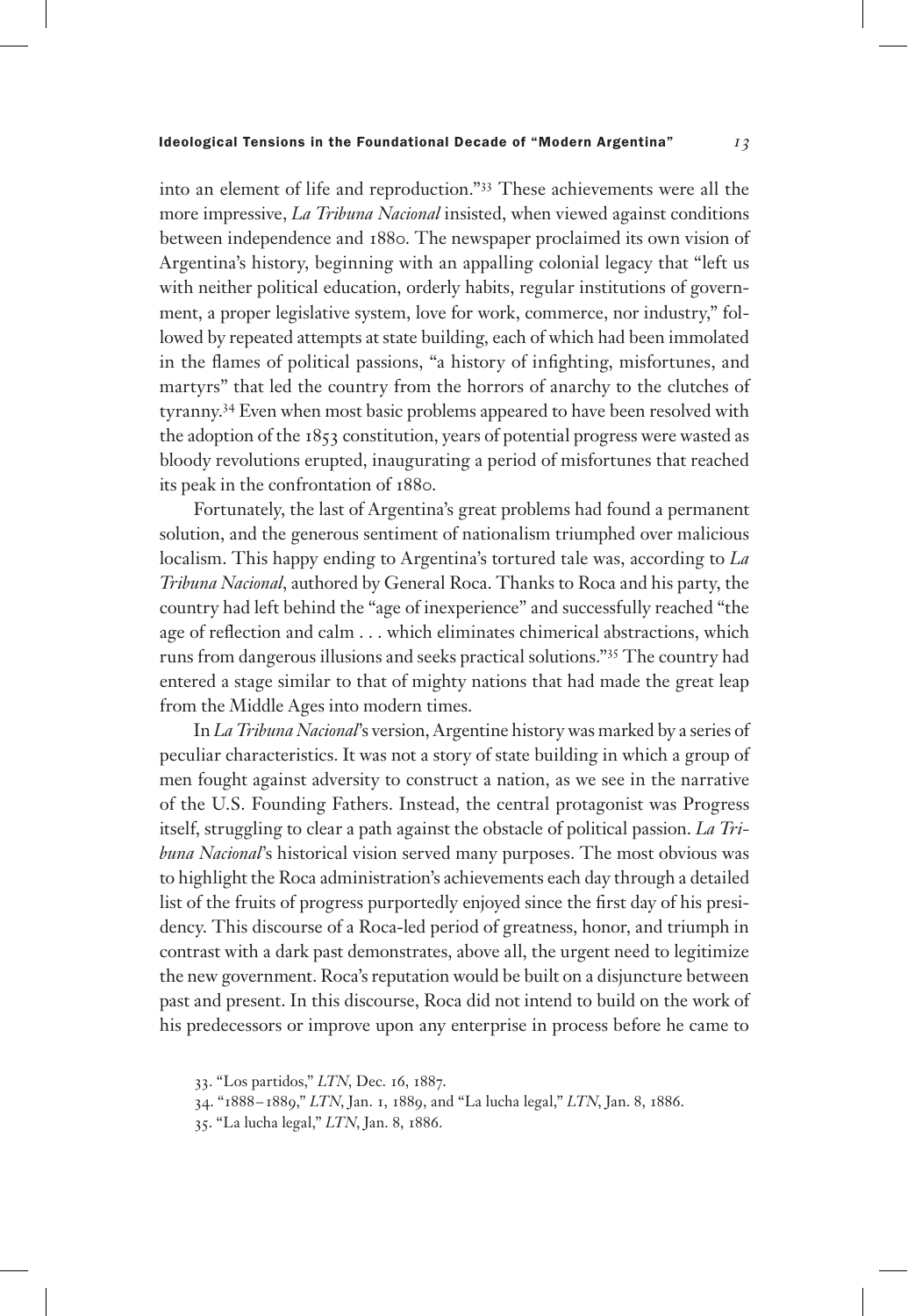power. The newspaper did not present the PAN as a party with a prestigious lineage and roots in previous presidencies. On the contrary, it was heralded as a completely new and modern organization, founded at the beginning of 1880 with no contact with the past. The past was portrayed as at once near and distant—chronologically near but distanced by the breach between backwardness and progress.

The discourse *La Tribuna Nacional* unfurled to legitimate the Roca presidency was not limited to saluting the arrival of progress and recounting its effects, however. It also sought to build the president's reputation based on his strict compliance with the constitution in his exercise of power, a strategy developed in response to opposition attacks.36 As we shall later see, *La Nación* rejected the PAN's ideas on progress and questioned Roca's legitimacy, while *El Nacional* charged that his administration had violated the spirit of the constitution. *La Tribuna Nacional*'s constitutionalist rhetoric centered on three key features of the institutional system that the opposition had targeted: (i) the principle of representation, (ii) the role of political parties, and (iii) the federal system of government.37

(i) One of *La Nación*'s main criticisms of the Roca administration was that, from the moment of his election, Roca had violated the principle of representation. According to the paper, Roca's candidacy had been imposed by a League of Governors over the will of the people, and since entering office, he had used fraud to manipulate the electoral system. In order to avoid reopening wounds that Roca preferred to let heal, *La Tribuna Nacional*'s defense of the president sidestepped the circumstances surrounding the 1880 election. And although it did not deny the existence of electoral fraud, *La Tribuna Nacional* insisted that such irregularities had been a constant aspect of the electoral process. The paper asked, "[A]re we to be told that there used to be an old and sound, established education in politics, a tradition of clean suffrage that was lost with the country's moral and political development?"38 If *La Nación* challenged the government on the grounds of electoral fraud, *La Tribuna Nacional* contended, it

36. *LTN*'s discourse on the limits of presidential power confirms the view that many Latin American leaders based their governments on a constitutionalist discourse; see Gabriel Negretto and José Antonio Aguilar Rivera, "Rethinking the Legacy of the Liberal State in Latin America: The Cases of Argentina (1853–1916) and Mexico (1857–1910)," *Journal of Latin American Studies* 32, no. 2 (May 2000): 361–98.

37. Analyzed more extensively in Paula Alonso, "*La Tribuna Nacional* y *Sud-América*: Tensiones ideológicas en la construcción de la 'Argentina moderna' en la década de 1880," in *Construcciones impresas: Panfletos, diarios y revistas en la formación de los estados nacionales en América Latina, 1820–1920*, ed. Paula Alonso (Buenos Aires: FCE, 2004).

38. "La ley electoral," *LTN*, Aug. 9, 1883.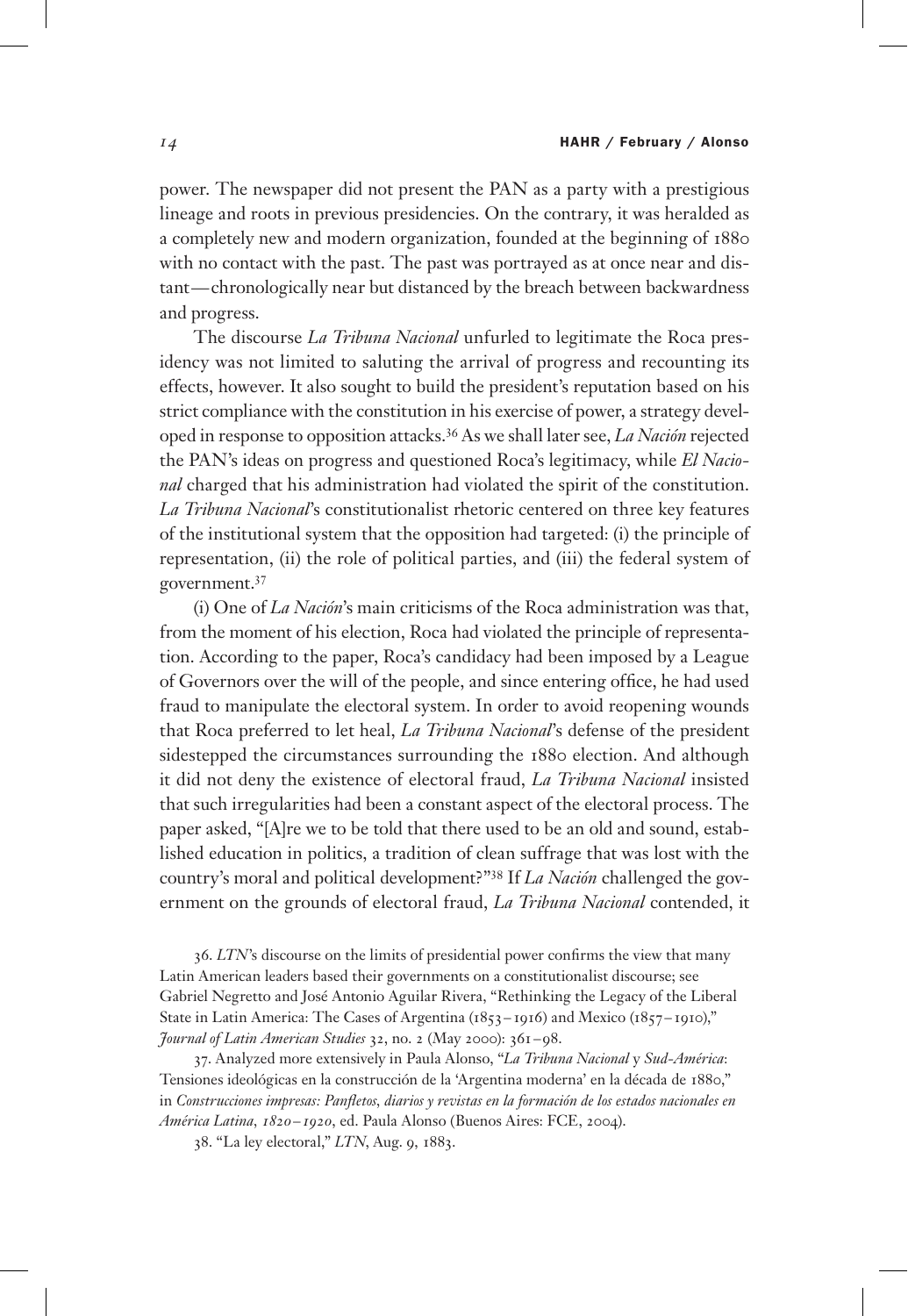was only to justify Mitre's decision to abstain from the polls, a stance devised to mask the disarray within his own party ranks. The paper reprinted complaints of fraud from previous elections, as well as similar accusations made in the United States, England, and Spain, to support the claim that fraud was pervasive and unexceptional.39

While the opposition blamed Roca for the electoral wrongdoings, *La Tribuna Nacional* instead blamed an uneducated populace, ripe for exploitation by the parties themselves. Under Argentina's system of universal male suffrage, *La Tribuna Nacional* estimated that 75 percent of the electorate was illiterate, a situation the parties exploited to their own ends. After long and repetitive editorials on the subject, *La Tribuna Nacional* concluded that the solution was not to change electoral laws or restrict the vote but rather to educate the electorate. Roca's administration, it claimed, was doing more to improve the situation than previous governments, opening the gates to progress that would enable the necessary gradual improvements.40

Elections in Argentina were necessary but not yet sufficient to legitimate the victorious candidate and did not provide a framework for the consensual transfer of power from subjects to rulers.41 Thus, *La Tribuna Nacional* sought to legitimate Roca's presidency by appealing to the constitutionality of his exercise of power. "The Constitution," the paper stressed, "guarantees freedom of thought, freedom of the press, freedom of association, freedom of speech, freedom of industry, freedom of government, etc. Is any one of these liberties suspended or suppressed in the Republic?"42 Time and again, *La Tribuna Nacional* appealed to the "inverted principle of representation" by which the sovereignty of the people is guaranteed through the exercise, and not the source, of a government's power. "Legislation, government initiatives, congressional debate, and the relentless work of the executive are not elements produced by tyrannies, imported to the country like manufactured goods, or the product of imaginary visions, but the expression of the public sovereignty in whose name we rule. This is the representative system from the point of view of universal doctrine and from the point of view of our organization."43

(ii) *La Tribuna Nacional* also sought to teach citizens and opposition parties

39. "Conquistas morales," *LTN*, Dec. 10, 1885; "Las elecciones," *LTN*, Feb. 8–9, 1888; "Prácticas electorales," *LTN*, May 9, 1886.

40. "La democracia práctica," *LTN*, Oct. 1, 1885.

41. See Natalio Botana, *El orden conservador: La política argentina entre 1880–1916*

(Buenos Aires: Sudamericana, 1997); and Botana, "Comentarios finales," in *Historia de las elecciones en Iberoamérica, siglo XIX*, ed. Antonio Annino (Buenos Aires: FCE, 1995).

42. "Las libertades públicas," *LTN*, Feb. 6, 1886.

43. "El sistema representativo," *LTN*, Oct. 15–16, 1883.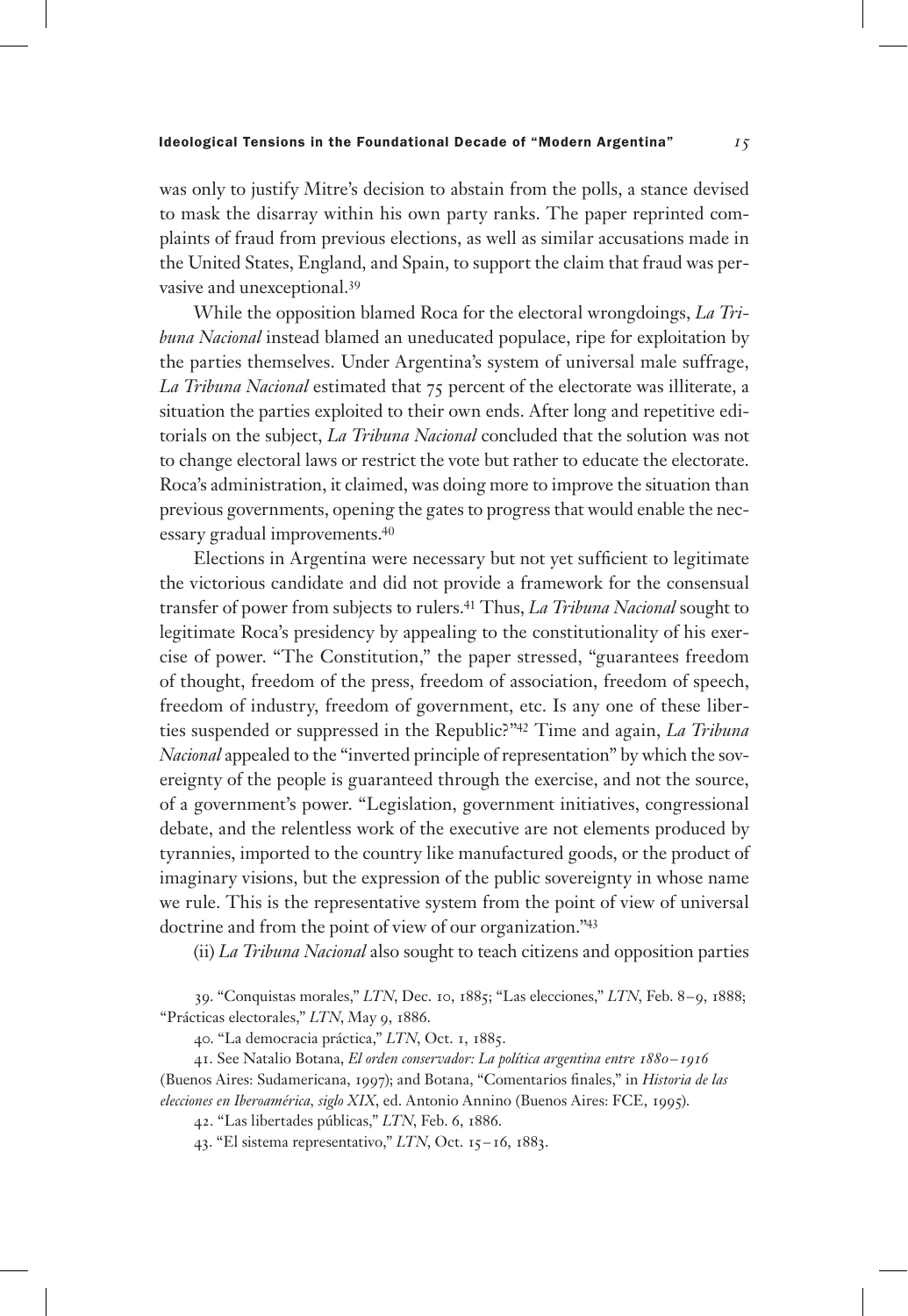that old political practices were incompatible with the new, "Modern" Argentina. The country had set out on the road to progress in 1880, and politics should function to smooth out that road by preempting potential factional conflicts. Those who viewed politics as a dispute between the "truth and error, between good and bad," had been confused by "one of the most absurd sophisms invented by political passion."44 The opposition mistakenly thought that public agitation was synonymous with political freedom. On the contrary, public agitation "interrupts the course of the economic and moral interests of the country, ends stability and safety, and suspends all legal safeguards."45 Instead, it was necessary "to humanize the political struggle and the impatience of the political parties, and to spread more rational and practical concepts."46 Since politics existed to resolve practical questions, political parties were to have a more limited role. The PAN defined them as "associations of an incidental kind," necessary only to support electoral campaigns. After the election, political parties should be dissolved until the next election "in order to return peace to society . . . which cannot withstand the unnecessary strain for very long."47

However, while *La Tribuna Nacional* envisioned a more modest role for political parties in the new era, it also held that they did have a central role to play in the republican form of government.48 Political parties, "far from being an evil or a symptom of weakness, are a prime condition of freedom . . . the same way that uniformity and public indifference are signs of oppression."<sup>49</sup> The models for what political parties should look like were to be found abroad, in England and the United States. There, *La Tribuna Nacional* claimed, parties forced governments to be accountable and contributed to the political debates of their times. *La Tribuna Nacional* begged Argentine political parties to transform themselves from vehicles for personal passions and tools of destruction into prime elements of republican government and tools of institution building in the country.50

(iii) *La Tribuna Nacional* examined the federal system in detail, mainly in

44. Ibid.

45. "Política," *LTN*, Nov. 11, 1885.

46. "El medio y la aspiración," *LTN*, Feb. 19, 1887.

47. Ibid.

48. Tulio Halperin Donghi, "Un término de comparación: Liberalismo y nacionalismo en el Río de la Plata," in *Los intelectuales en el poder en México*, ed. Roderic Ai Camp, Charles A. Hale, and Josefina Zoraida Vázquez (Mexico City: El Colegio de México, 1991), 115.

49. "Los partidos," *LTN*, Apr. 28, 1886. See also "Una anécdota," *LTN*, Dec. 23, 1885.

50. "Los partidos." See also "Oposición negativa," *LTN*, May 5, 1887; and "Oposición," *LTN*, June 3, 1888.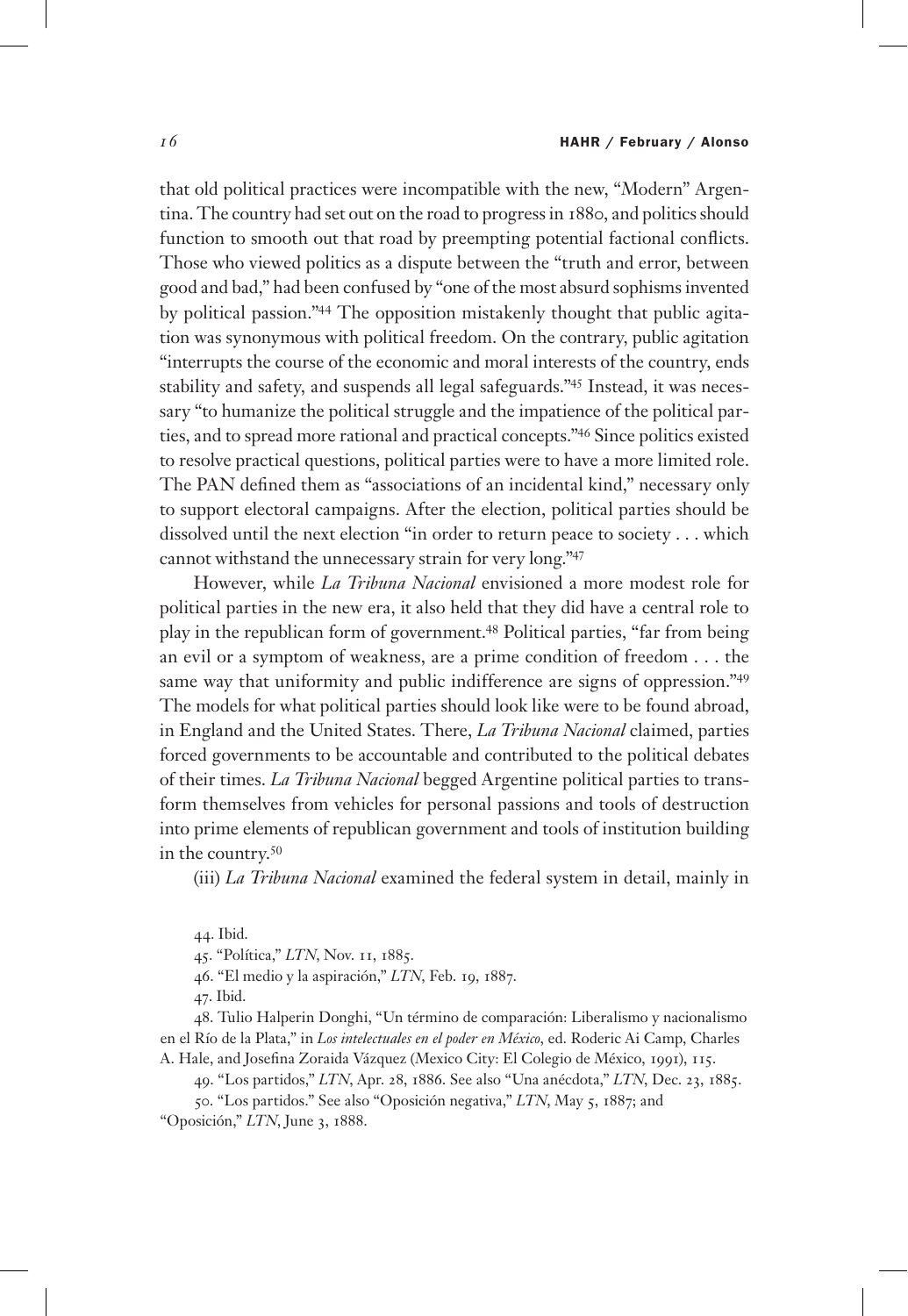response to its opponents.51 As we shall see, *El Nacional* decried that the provinces had increasingly lost their autonomy under a system of one-party rule and as a result of the centralization policy that Roca had pursued. Against this charge, *La Tribuna Nacional* insisted that Roca showed the utmost respect for the principle of "self-government" in the provinces, pointing to the relatively small number of federal interventions that had taken place under his administration.52 However, *La Tribuna Nacional* also hurried to explain that this did not mean that the president restrained himself from exercising influence in the internal affairs of the provinces—only that he chose to do this by other means he considered more legitimate. He provided personal advice to his friends in the provinces, and, in cases of serious conflict, his policy was to seek a solution outside the institutional arena. For example, when a revolt broke out to overthrow the governor of Corrientes Province in 1882, Roca went personally to see to the matter and mediated an agreement between the opposing groups. While opposition newspapers in Buenos Aires rushed to denounce this interference as a violation of provincial autonomy, *La Tribuna Nacional* praised the actions of a president who "with his mere presence had succeeded in putting out the fire."53 When a few months later Roca's influence swayed the heated Entre Ríos gubernatorial election in favor of his candidate, *La Tribuna Nacional* defended this practice as employing peaceful means to achieve peaceful ends, in marked contrast with his three predecessors. Roca portrayed his exercise of personal influence as more constitutionally sanctioned than previous presidents' use of the army, revolts, and federal interventions to install their allies in the provincial governments.

The PAN's ideology defined the identity of its 1880s administrations and established a hierarchy and web of values to shape and defend government policies. Roca's legitimacy rested on the idea of progress and the constitutional exercise of power. In January 1887, three months after he had left office, *La Tribuna Nacional* proudly published the final balance sheet of his administration. The country had successfully completed its first phase of evolution: "[I]ts government is democratic; power is divided; its diverse parts had their functions

51. Federalism in Argentina merits further research. For a starting point for the period analyzed here, see Natalio Botana, "El federalismo liberal en Argentina: 1852–1930," in *Federalismos latinoamericanos: Mexico/Brasil/Argentina*, ed. Marcelo Carmagnani (Mexico City: El Colegio de México / FCE, 1993).

52. Federal intervention refers to the national government's constitutional right to intervene in the political affairs of a provincial government by law or decree under vaguely defined circumstances.

53. "De regreso," *LTN*, Apr. 19, 1882.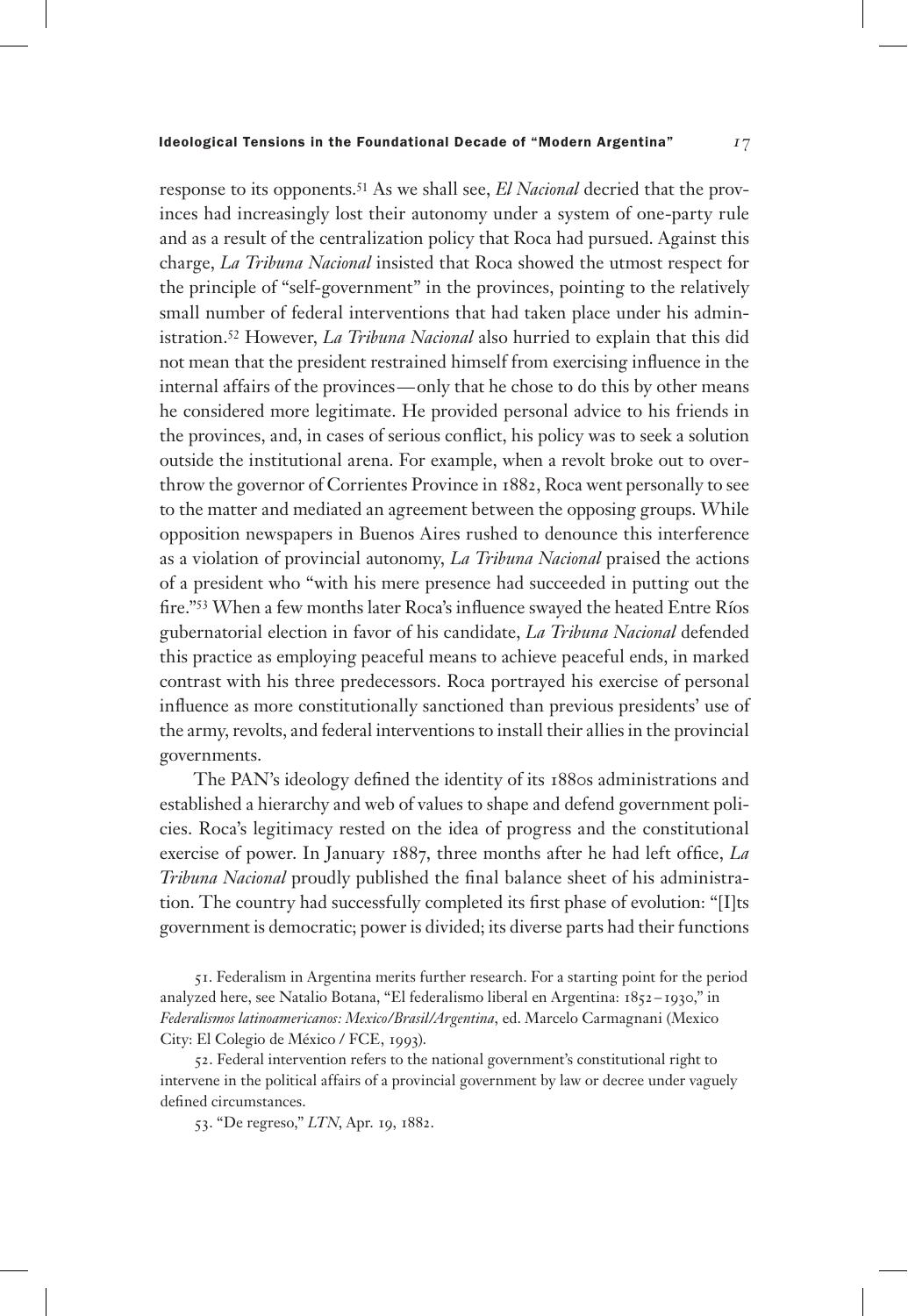allocated and an institutional spirit dominates over all the parts." *La Tribuna Nacional* urged the incoming Júarez administration "to continue on this path" and "do more of the same."54 Juárez, however, had different plans.

Until now, historians have portrayed these two presidents as ideologically identical. Random quotes from their public speeches and their respective supporting newspapers have been employed indistinguishably to represent the political climate of the period. Comparative studies have stressed the remarkable homogeneity of party ideology, in contrast to the situation in Mexico, Brazil, and Chile at that time.<sup>55</sup> And the rivalry that did exist between Roca and Juárez has been cast as a simple power struggle rather than a reflection of ideological clashes.<sup>56</sup>

*Sud-América* was Miguel Juárez Celman's official paper, from his 1885 presidential campaign to his August 1890 resignation.57 More than any other party paper, *Sud-América* actively "created" the product it spoke for: it published and expounded upon the president's every official word, political action, and policy with daily regularity. 58 While *La Nación* viewed itself as the sole representative of public opinion, *Sud-América* expressed that the true role of papers was to "discuss, . . . shed light on issues, . . . examine these issues according to their own points of view and to their passions," and "to form opinion, not to represent it."59 The editorial content of *Sud-América* was, for this reason, much less considered than that of other papers, and its tone more combative. *Sud-América* antagonized rivals, deepened schisms, and made no motions toward healing wounds, a policy whose costs were soon seen. *Sud-América* christened the president with the title "sole leader of the one party [*jefe único del partido único*]"; the political

54. "La república Argentina: Su estado actual," *LTN*, Jan. 26, 1887.

55. Charles A. Hale, "Political and Social Ideas in Latin America, 1870–1930," in *The Cambridge History of Latin America*, vol. 5, ed. Leslie Bethell (Cambridge: Cambridge Univ. Press 1986), 392.

56. On the rivalry between Roca and Juárez, see Duncan Gustavo Ferrari, *Apogeo y crisis del liberalismo, 1886–1890* (Buenos Aires: La Bastilla, 1978); Timothy Duncan, "Government by Audacity: Politics and the Argentine Economy, 1885–1892" (Ph.D. diss., Univ. of Melbourne, 1981).

57. The paper was founded in 1884, but once it became a tool for the Juárez presidential campaign, some members of the editorial board resigned and the paper remained in the hands of Roque Sáenz Peña, Lucio V. López, and Carlos Pellegrini; see Paul Groussac, *Los que pasaban* (Buenos Aires: Huemul, 1972), 215–19.

58. On *Sud-América*, see Timothy Duncan, "La prensa política: *Sud-América*, 1884–1892," in Ferrrari and Gallo, *La Argentina del ochenta*, 761–84. On Juarismo, see Duncan, "Government by Audacity."

59. "La prensa: A propósito del mensaje," *SA*, May 11, 1888.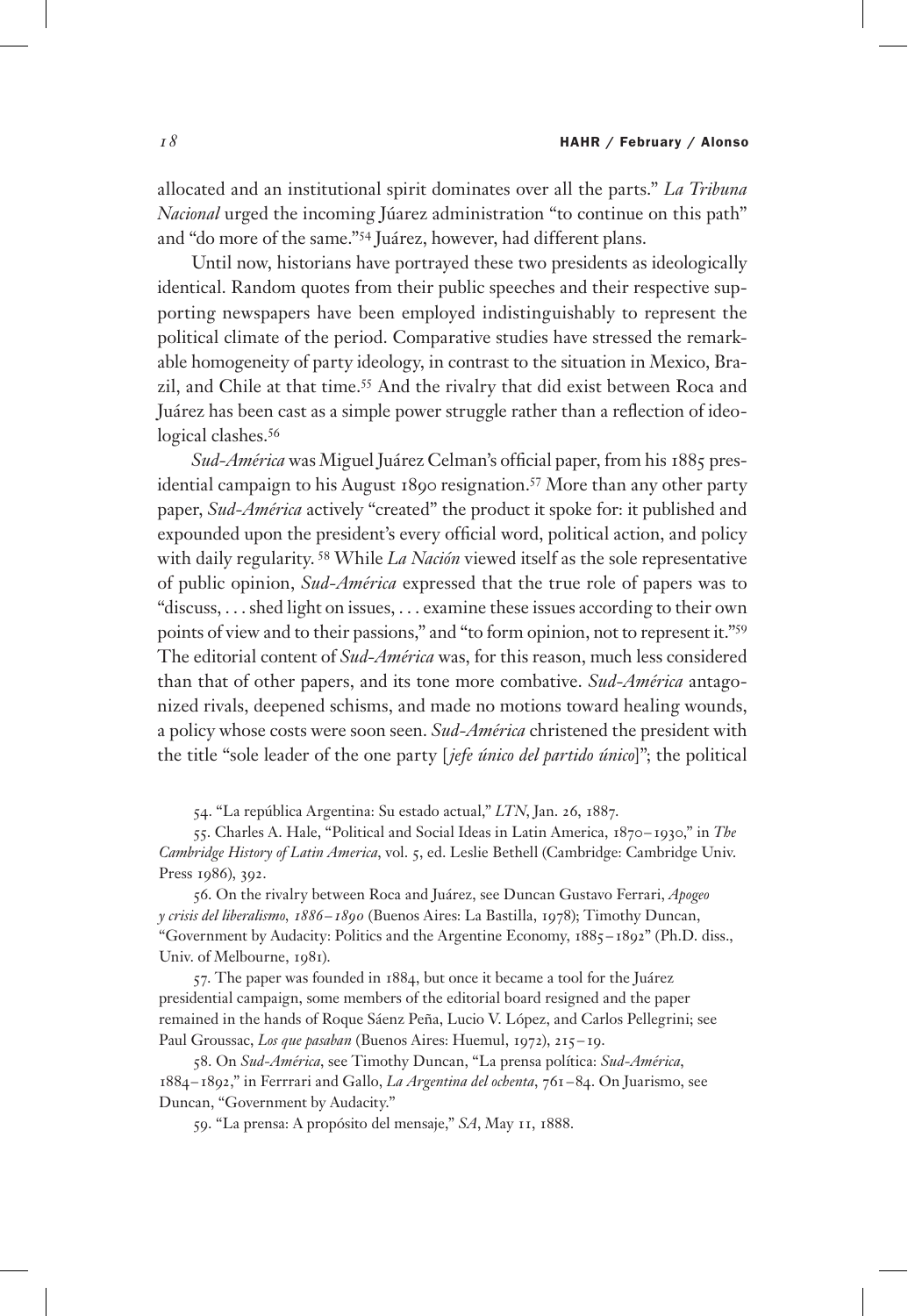isolation of this stance drove the circumstances that forced Juárez to leave office in August 1890, less than four years after stepping into power.

Juarismo pushed certain concepts of the previous administration to their limits. *Sud-América* reformulated notions of peace, order, and progress, the role of the political parties, and the country's past to reflect Juárez's style. During the first months of his administration, for example, *Sud-América* celebrated the arrival of progress with a tone similar to *La Tribuna Nacional*´s discourse.60 Gradually, however, the familiar formulas gave way to different meanings. In 1887, *Sud-América* declared that "apart from the United States, there is no other example of a people . . . who have reached the greatness of the Argentine nation"; in light of this great achievement—"the resounding spectacle of the present era"—readers were urged to "stand up and sing out to this our homeland, our blessed homeland."61 The paper proclaimed: "[R]ailways are spreading through the territory, powerful industries are starting up, numerous credit establishments are opening, land values are increasing a hundredfold, Argentine funds take the markets by storm, public debt diminishes, official income increases in surprising amounts, commerce is increasingly successful, immigrants arrive and settle, throughout the whole country there is a feeling of well-being provided by work and trust inspired by the government of order, administration, and liberty. We are the greatest and happiest nation of South America."62

*Sud-América*'s countless articles on progress are remarkable not only for their exaggerated, enthusiastic, arrogant tone but also for their linear view of history. While *La Tribuna Nacional* underlined the fragility of the present times, constantly reminding its readers that any turmoil could send the country back to the darkness of previous years, *Sud-América* insisted that such days were definitively over and that even its opponents "will have to agree that the Nation is fast fulfilling its great destiny."63 *La Tribuna Nacional* made the reconstruction of Argentine history a favorite topic; *Sud-América*, however, seldom harked back further than Mitre's administration (1862–68).64 Its brief, sporadic references to history signaled the place this young president was filling in the republic; representing "a new bloodline, a new sap, a new life," his administration was

60. See, for example, "La Nación y la provincia," *SA*, Mar. 7, 1887; "Roca y Juárez," *SA*, Oct. 19, 1886.

61. "El país," *SA*, Aug. 23, 1887.

62. "En progreso," *SA*, Sept. 13, 1887.

63. "El país," *SA*, Aug. 23, 1887.

64. "El primer año," *SA*, Oct. 12, 1887.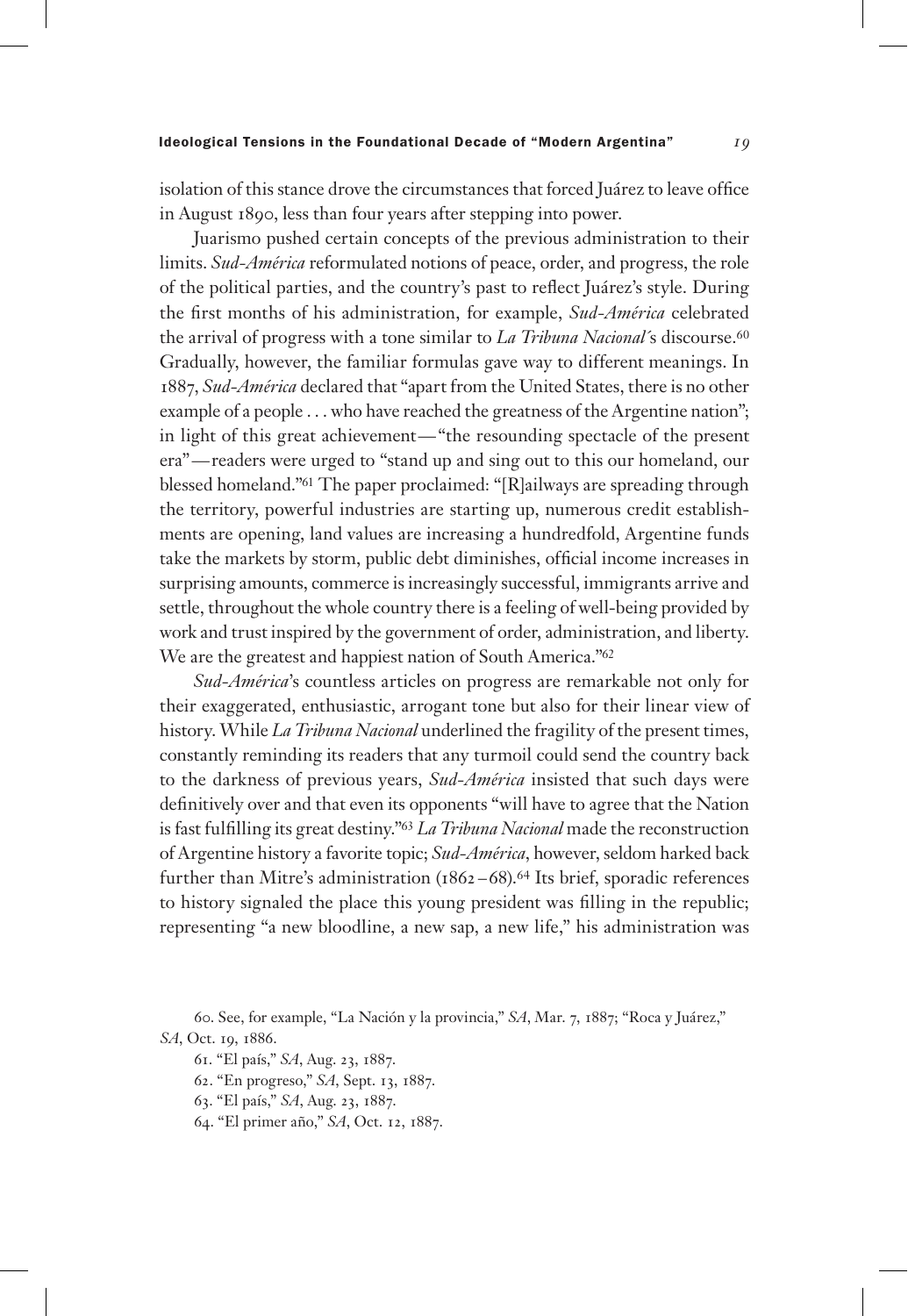Argentina's moment of splendor.65 The myth of a country "condemned to progress," which would remain in the public imagination for decades to come, owed much to the pages of *Sud-América*.

The main ideological contrast between the two 1880s administrations, however, was in their conception of politics, the exercise of power, the role of political parties, and the federal system. These topics were addressed differently in the two mouthpiece publications, and certain themes prominent in one paper were notably absent in the other. One example is the principle of representation. The opposition parties launched the same attacks on Juárez that they had on Roca, plus, as Roca's brother-in-law and benefiting from his support in the election, Júarez was an easy target for charges of nepotism. But while *La Tribuna Nacional* sought to legitimate Roca by stressing the constitutional exercise of power, *Sud-América* simply made no reference to the nature of Juárez's elections and ignored opposition attacks on the violation of the people's sovereignty.

On themes that *Sud-América* did engage, the contrasts with *La Tribuna Nacional* are notable. For example, it stressed the role that politics and political parties were to have in the new era. The paper departed from *La Tribuna Nacional*'s advocacy of a limited role for parties and calls for opposition parties to transform themselves from channels of destructive passions into essential components of republican government.66 In the first of his speeches to inaugurate the congressional session (the single most important presidential speech each year), Juárez stated that "true and healthy politics consists, simply, in administration" and refrained from further reference to the political and institutional life of the country, the traditional centerpiece of the annual congressional address. On the same occasion the following year, he went even further by celebrating the end of politics in the country while recommending that the congressmen should not "busy themselves with the discussion of political bills that the country is not demanding."67 *Sud-América* echoed and developed this presidential doctrine, sustaining that "public indifference is the best testimony to the progress public opinion has made."68 In response to opposition complaints of the country's atrophied political life, the paper insisted that this was a positive sign that Argentina "had left the wrong path and had turned to produc-

<sup>65</sup>. "Los hombres de ayer y los hombres de hoy," *SA*, May 7, 1888.

<sup>66</sup>. "La oposición y las palabras del Doctor Juárez," *SA*, Sept. 28, 1886.

<sup>67</sup>. Heraclio Mabragaña, *Los mensajes: Historia del desenvolvimiento de la nación argentina redactada cronológicamente por sus gobernantes, 1810–1910*, vol. 4, *1881–1890* (Buenos Aires:

Talleres Gráficos de la Cía. Gral. De Fósforos, 1910), 259.

<sup>68</sup>. "El mensaje: Política," *SA*, May 10, 1888.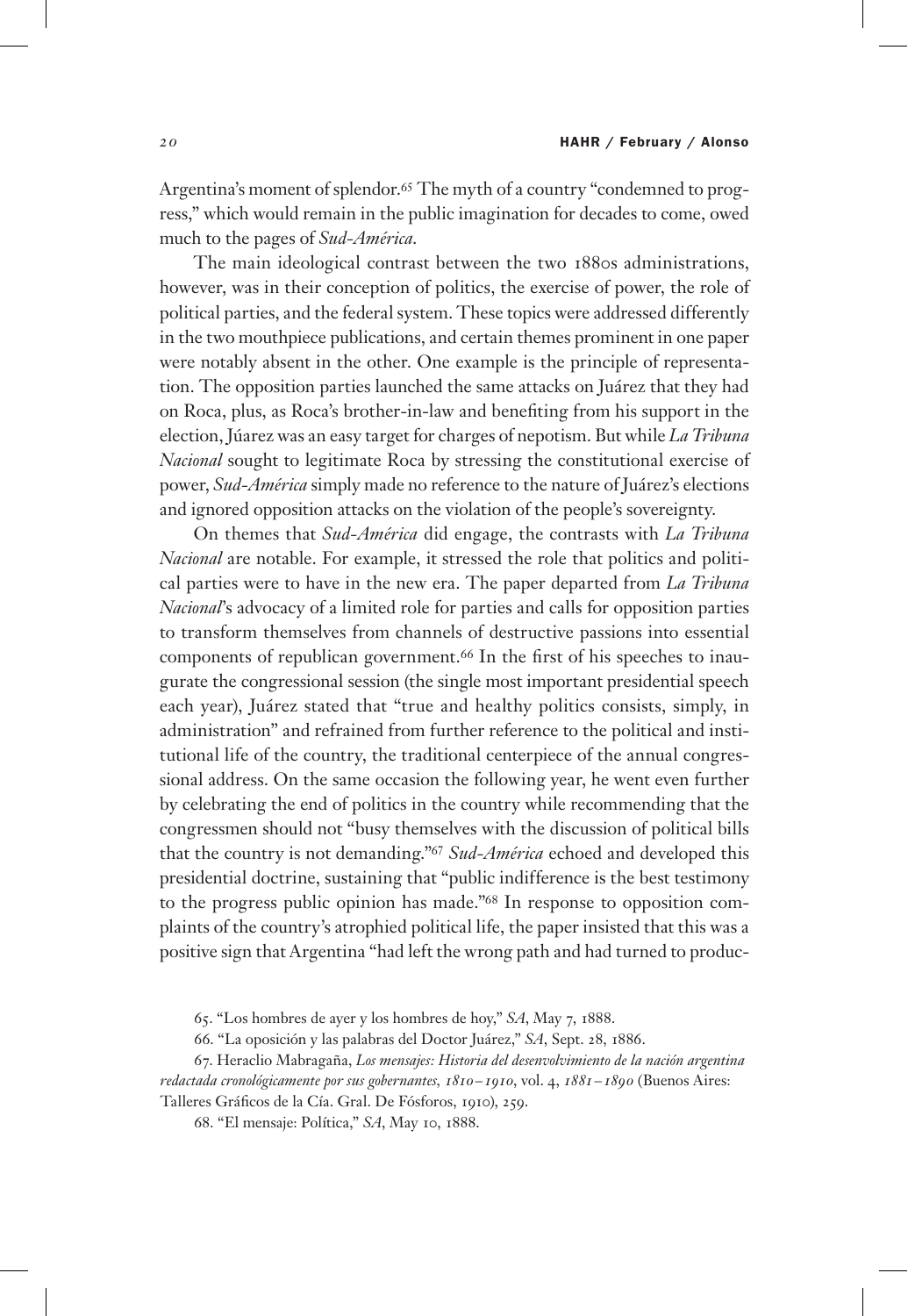tive work in search of the satisfaction of its needs through reproductive labor."69 In a similar vein, *Sud-América* proudly announced, "Above many other nations of the globe, the Argentine Republic has the immense privilege of not having political parties to divide its citizens by questions of radical principle. . . . Here there are no Conservatives and Liberals, there are no Whigs and Tories, there are no Republicans and Democrats.70

*Sud-América*'s celebration of the end of politics was not the festive expression of a general consensus finally reached between old enemies. It was a celebration based on the victory of some who had vanquished others, rooted in antagonism and not conciliation. Indeed, one of the many paradoxes of the period was that neither Juárez nor his paper intended to construct a system of supreme power by winning over new allies and gaining the support of the reluctant or the independent. Rather, *Sud-América* pursued a politics of exclusion and enmity; old divisions were exacerbated and new ones crudely and unnecessarily created. During the electoral campaign, its sharpest arrows had been directed against Juárez's main rival, Dardo Rocha, until a headline declared him "A Finished Issue."71 Once in power, *Sud-América* did not hesitate to reopen the wounds, first inflicted during Roca's presidency, between the state and the Catholic Church. Congressional discussion during the second half of 1888 over civil marriage gave rise to new debates about the institutional powers of the church. *Sud-América* attacked the church boldly during this time, declaring that "the clergy is generally ignorant and of less than mediocre intelligence" and referring to the Catholic press as "those wimps at *La Unión*."72

Nor did *Sud-América* attempt to heal the old division between Buenos Aires and the interior, which had reemerged during the 1886 presidential campaign due to the geographic distribution of competing political groups. Initially, the main presidential contenders came from the PAN: Dardo Rocha (governor and later senator of Buenos Aires Province), Bernardo de Irigoyen (Roca's minister of foreign affairs and minister of the interior), and Juárez (governor and later senator from Córdoba). In mid-1885, once it became obvious that Roca supported Juárez's candidacy, Rocha and Irigoyen joined forces with Mitre's Nationalist Party and with the recently formed Catholic Union, and the country's regional division played out, once again, in the presidential contest. Juárez

- prensa política," 772. "Jefaturas de partido," *SA*, Dec. 5, 1888, expresses similar concepts. 71. *SA*, Dec. 6, 1886.
	- 72. "El obispo Toro," *SA*, Sept. 1, 1888; see also *SA*, Sept. 3, 1888.

<sup>60.</sup> Ibid.

<sup>70</sup>. "Ya llegó el General," *SA*, Nov. 5, 1888, also quoted, in part, in Duncan, "La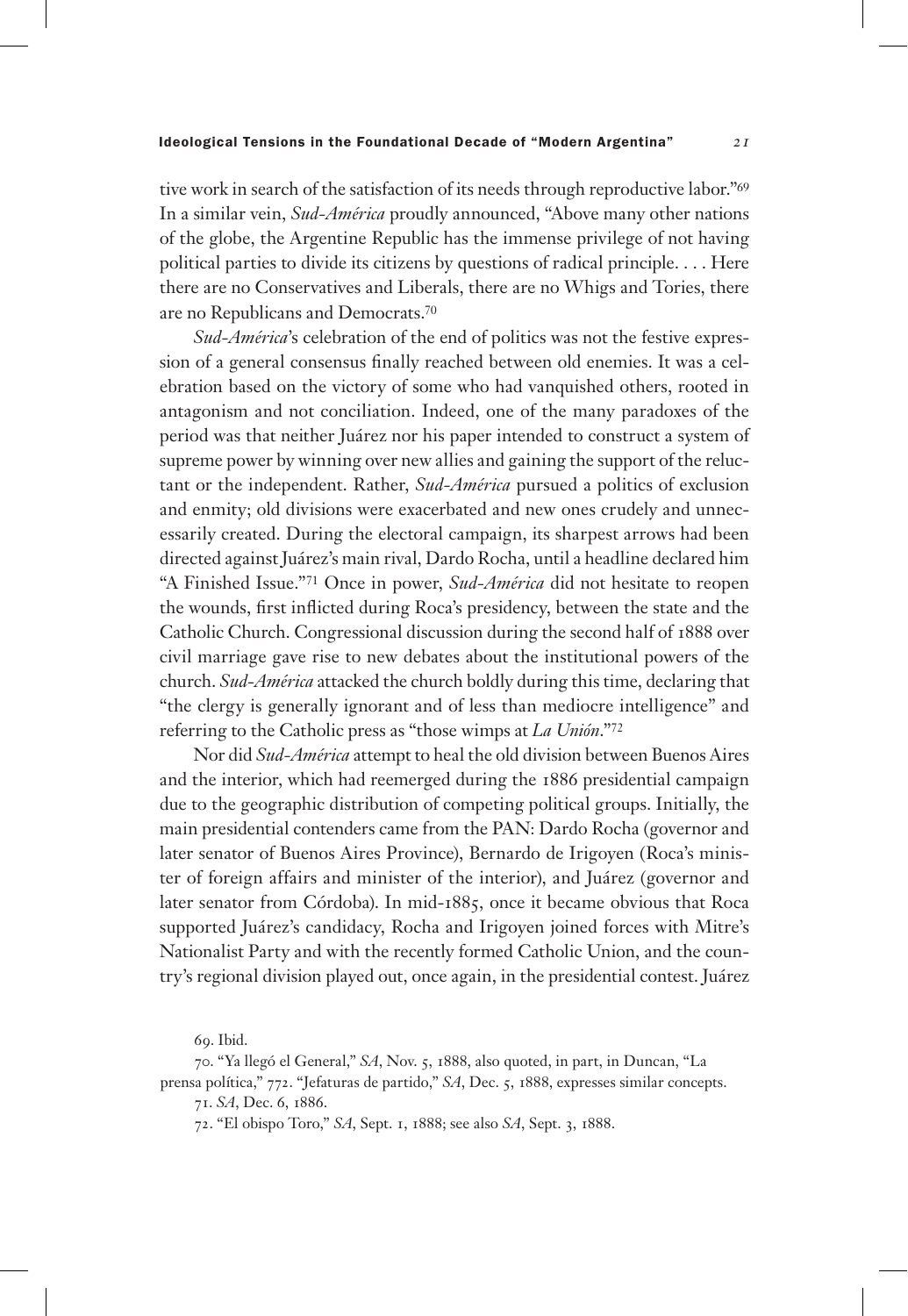represented the interior, while the opposition coalition, Partidos Unidos, had its main stronghold in Buenos Aires city and province. *Sud-América* portrayed the porteño opposition as the remnants of an era that refused to die, the "feeble explosions of old localism, rickety crowds fed by senile sap." This "crude, intolerant, and harmful metropolitanism," the paper continued, "cannot resign itself to sit back and silently watch the political and administrative work of the party" and could not accept a president who had not been raised on Calle Florida or been a member of the Club del Progreso*,* the social symbols of porteño society.73 The paper targeted Bartolomé Mitre as the main example of the "old localism."74 Such defeated "old men" were contrasted with today's triumphant youth—as the paper put it, "on old tombs, how many new inscriptions."75 Juárez's party, in contrast, was made up of "the most educated youth in the Republic and of liberal progressive men who do not use their age and experience as the only legitimate qualification for serving the country. Young men in line with advanced ideas and modern spirits."76

The defeated and disjointed opposition was an easy target for *Sud-América*. The obstacle to Juárez's supremacy, however, came not from the weak opposition but from Julio Roca's strong leadership over the PAN. Roca had supported Juárez's candidacy, thinking that he could easily return to office in 1892. He made sure that all provinces responded to him, that he remained the president of the PAN, and that *La Tribuna Nacional* was his own mouthpiece, not the PAN's. However, a few months after entering office, internal divisions arose in the party between those loyal to Roca and those who sought to reshape party politics around the new president. Some governors quickly switched loyalties. Juárez, for his part, announced he would remain aloof from party disputes and would not intervene in provincial politics; many saw this as a sign of freedom to handle local affairs as they thought fit and proceeded to attack Roca's allies. *Sud-América* was crucial in the antagonism that emerged between Roquistas and Juaristas and gave birth to the campaign to dislodge Roca from the presidency of the PAN and to name Juárez "the sole leader of the only party."

 The process was tactfully initiated in October 1887, the one-year anniversary of Juárez's installation. *Sud-América* stated that, despite similarities, Juárez's administration was not an "exact continuation of the ideas, men, and

73. "En progreso," *SA*, Sept. 13, 1887.

75. "Viva Mitre! . . . Vivaaa!!!," *SA*, Jan. 21, 1889. See also "Los hombres de ayer y los hombres de hoy," *SA*, Mar. 7, 1888; and "Los jóvenes y los viejos," *SA*, Feb. 8, 1888.

76. "Rol de la juventud," *SA*, Mar. 7, 1889.

<sup>74</sup>. "Notas risueñas," *SA*, Jan. 18, 1888.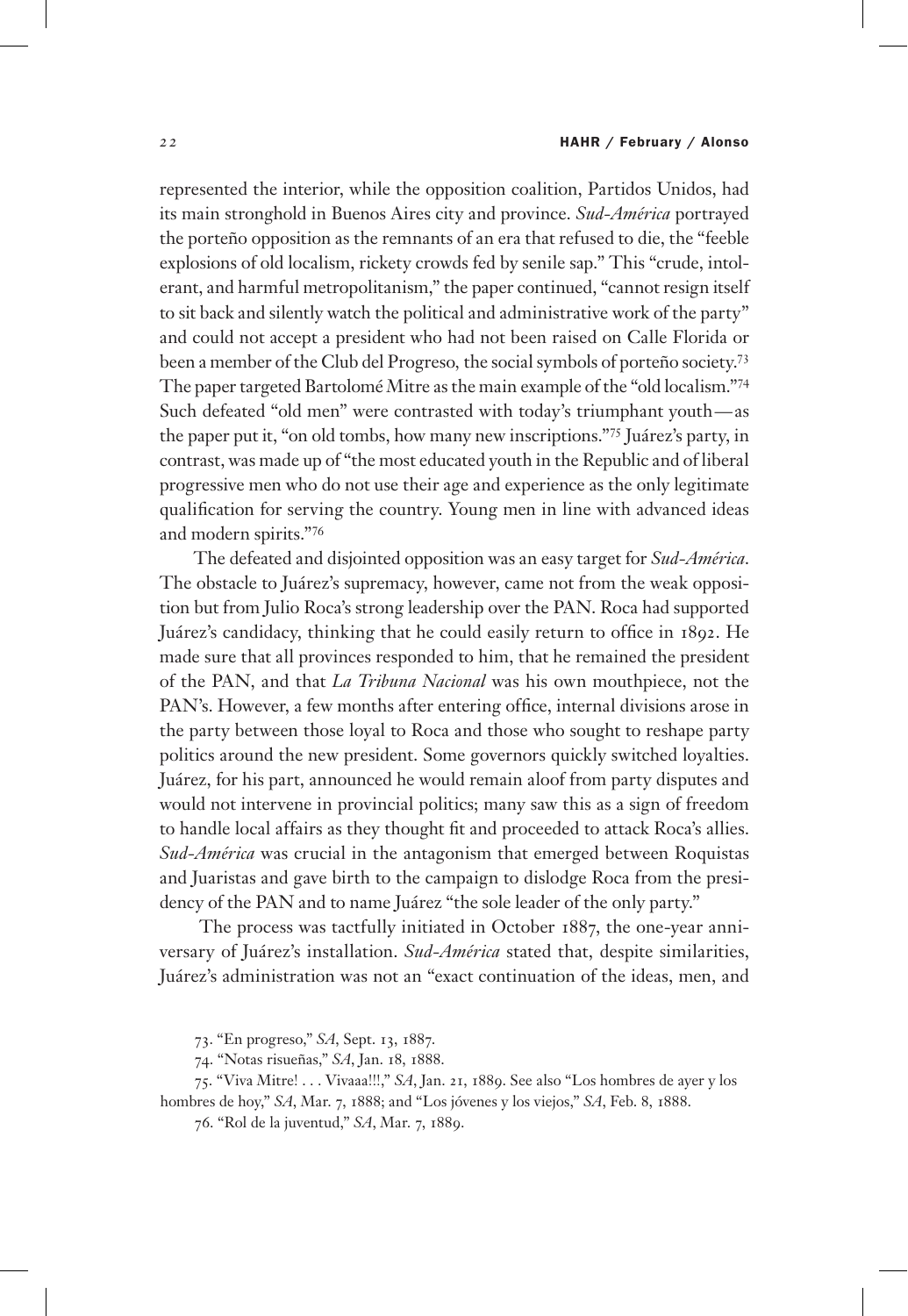administrative criteria of General Roca's government."77 Two months later, *Sud-América* explicitly stated the doctrine that a party's presidential candidate was also its highest leader and that, when that candidate became president, he also became the president of the party.78 These concepts were reinforced in the pages of *Sud-América* by countless gubernatorial proclamations of loyalty to the one and only leader.79 The "*unicato*," the term used in the public debate between 1888 and 1890 to refer to the concept of the "sole leader of the only party," was, in fact, a vision of the exercise of government and politics that had been practiced since the very start of Juárez's administration.<sup>80</sup> Establishing the absolute power of a leader over his party and of the president over his country was in this case achieved by antagonizing and excluding his opponents and demanding public loyalty from his supporters. *Sud-América*'s celebration of the absence of political parties in Argentina was, in reality, the festive announcement of Juárez's single-party rule.

 Building a system of absolute power had significant implications for the federal system—an institutional framework designed precisely to divide power and protect provincial autonomy. Juárez, however, had his own reading of federalism. *Sud-América*'s editorials regularly detailed the political and economic situation of the provinces, running long articles devoted to an exaggerated inventory of growth and transformations it claimed were taking place in the country's far-flung regions. Naturally, the paper lavished praise on supportive provinces while attacking governors who hesitated to publicly express their loyalty.81 *Sud-América* also demanded payback for generosity to friendly regions; it routinely printed telegrams of support sent by the provinces to the president and reported on countless banquets allegedly held in his honor in all corners of the republic. Along with these symbolic expressions of allegiance, *Sud-América* also unfurled Juárez's definition of federalism. In the relationship between the provinces and the national government: "[G]overnors are the natural agents of the federal government, creating a national power, until recently unknown, that

77. "El primer año de la presidencia del Dr. Juárez," *SA*, Oct. 13, 1887.

78. "Jefaturas de partido," *SA*, Dec. 10, 1887

79. "Jefaturas de partido," *SA*, Dec. 5, 1888, italics in original. See also "El partido nacional y el progreso," *SA*, Mar. 11, 1889.

80. Duncan, "La prensa política," 772–75.

81. The paper attacked the governor of Tucumán, ousted by revolutions sponsored by the national government in 1887; the governor of Córdoba, impeached in 1888 to leave the seat vacant for the president's brother, Marcos Juárez; and the governor of Mendoza, unseated by a revolt in 1889. See Duncan, "Government by Audacity."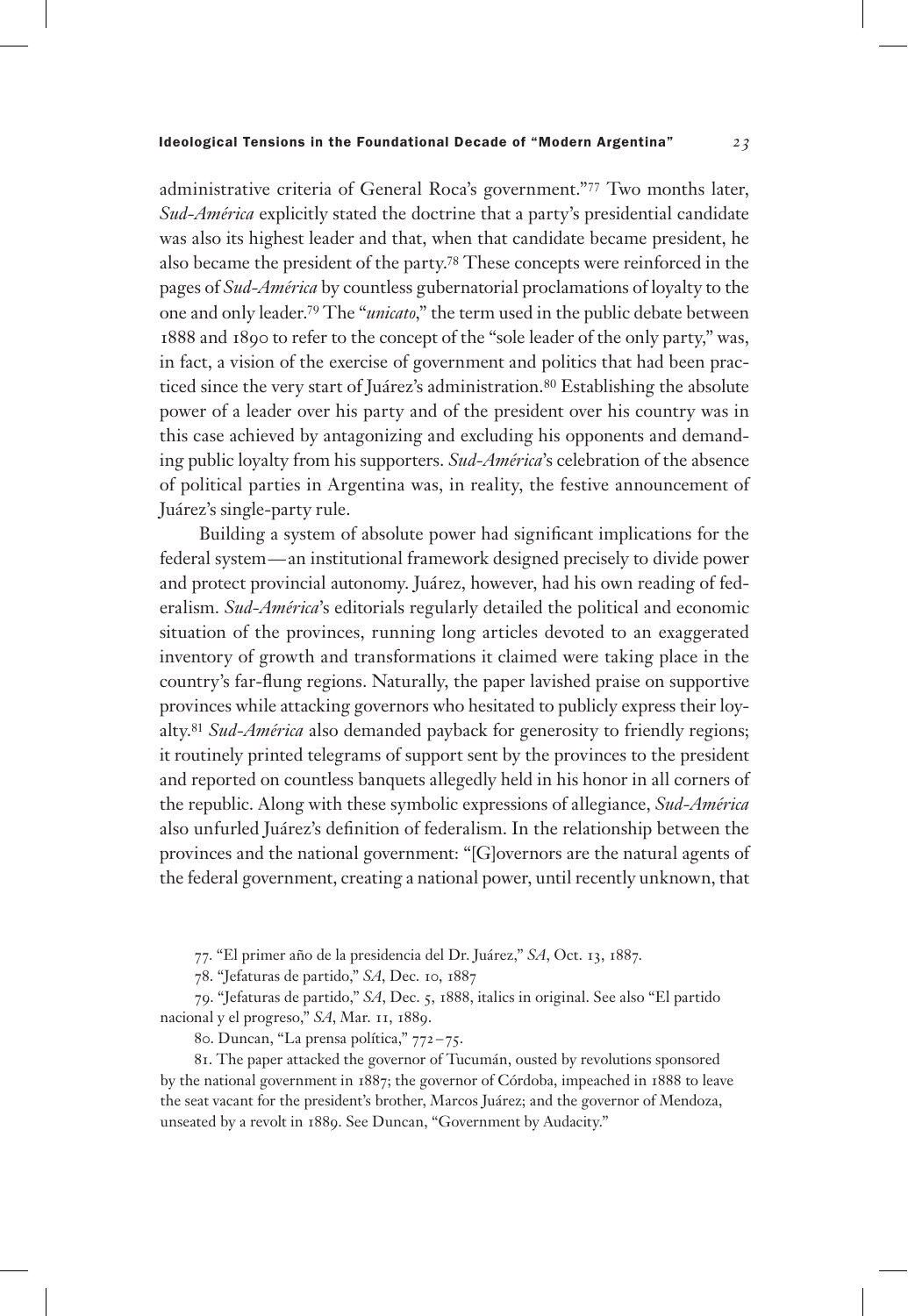at present is recognized and proclaimed from one extreme of the nation to the other. The provinces recognize, in turn, the benefits owing to this power and the extent of its contribution to this rapid rise to national greatness, ensuring order and peace, which has permitted the development of industry and prosperity and an increase in public wealth."82

*Sud-América* thus redefined the federal system of the 1853 constitution, replacing the original division and mutual control of power with a principle of provincial submission and subordination to the president. According to the paper, this fortunate transformation was possible because all the governors belonged to the National Party, guaranteeing the orderly exercise of government and the tranquil renewal of provincial authorities.83 The wealth and growth attained were offered as proof of the benefits of transforming a federal regime into a de facto unitary form of government.<sup>84</sup>

While Roca had attempted to reach consensus and to attract old opponents to his side, Juárez's idea of the *jefe único del partido único* was unilaterally imposed by contrasting antagonistic formulas: progressive liberalism versus spiritual obscurantism, the whole of the nation versus Buenos Aires, the National Party versus a defunct opposition, young versus old, Juárez's men against Roca's, and Juárez against the rest. The construction of Juarismo was based on these antagonisms, as well as on the constant adulation of the country's sole leader. At the beginning of each year, *Sud-América* ran several pages of telegrams congratulating the president on the occasion, and likewise on the president's birthdays and on the anniversary of his inauguration. The administration's anniversary was celebrated with long "reports" of presidential achievements; these reports were the object of further elaboration for the rest of the month. The paper wasted no opportunity to detail even the president's private activities, emphasizing these "most agreeable hours of social life," describing in detail the music he listened to and the entertainment he offered, a host who outshone himself with his "affability of character and the elevation of his spirit."85 Even after years in office, *Sud-América* continued to laud Juárez's intelligence and other admirable qualities. The constant adulation of the sole leader was an essential aspect of Juarismo, of the legitimizing process of a president whose candidacy and post were relentlessly questioned by his opponents.

82. "La política nacional," *SA*, May 13, 1889.

83. Ibid.

84. Duncan, "La prensa política," 772–75.

85. "En la casa del presidente," *SA*, Aug. 9, 1888.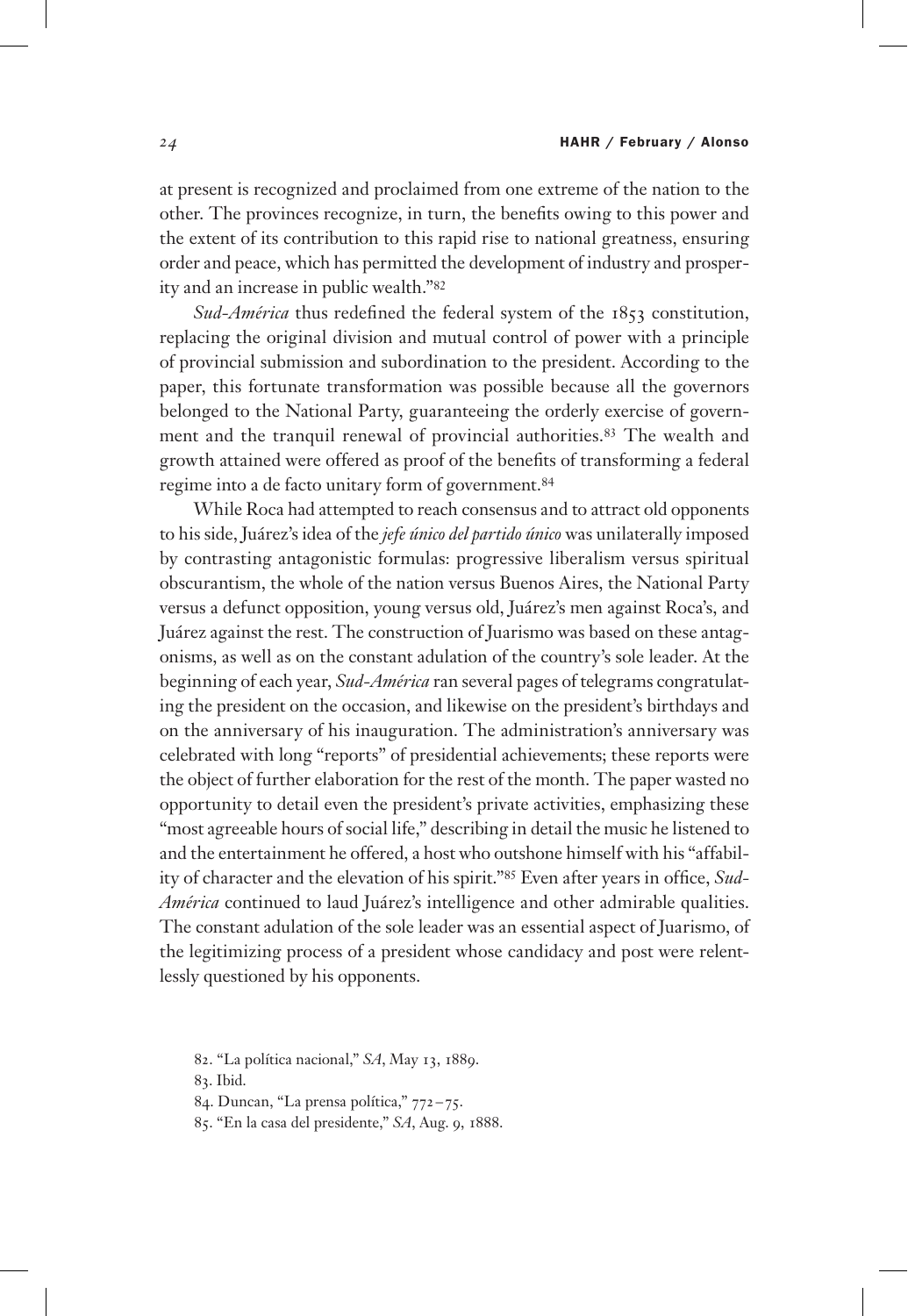#### The Voices of the Opposition

The strongest opposition to the PAN came from two traditional parties of Buenos Aires: Bartolomé Mitre's old Liberal Party (by then known as the Nationalists), and the porteño Autonomists.86 During most of the 1880s, these parties abstained from elections in protest of the government, voicing their opposition instead through columns in their respective newspapers, *La Nación* and *El Nacional*.

By the time Roca came to power, *La Nación*, owned by Bartolomé Mitre, was ten years old and a financial success.87 These were exceptional characteristics at a time when newspapers were usually owned by shareholders and were short-lived business ventures usually ending in failure. Furthermore, *La Nación*  was unique in successfully combining two features: it both shared many traits with the "modern" newspaper and remained a partisan instrument.<sup>88</sup> By 1887, it printed 18,000 copies a day, and it ran neck and neck with *La Prensa* as the most widely read and respected newspaper in Argentina. Like modern papers, its pages had an up-to-date design, it was financed through advertising, and its content focused on news information, both national and international. Nonetheless, it was publicly identified with Mitre, and the editorial line was the Nationalists' party line. One of its main roles was to wave the party flag, exposing its general principles and its positions on everyday events. In the political realm, *La Nación* was known as "Don Bartolo's newspaper."

*La Nación* was the most important opposition paper in the 1880s. Its significance is not limited to the obvious data on press runs and its reputation. As the paper liked to remind its readers, it represented the political group that not only had the longest history in the short life of the republic but that also had remained firmly in the opposition throughout the entire decade—unlike the Autonomists, who had temporary allied themselves with the PAN. The April 1880 presidential elections and the revolution two months later had left the Nationalist Party on the losing side, but the party suffered more from the defeat than the paper. To demonstrate its rejection of what it considered to be

86. For Mitre and his party trajectory, see David Rock, *State Building and Political Movements in Argentina, 1860–1916* (Stanford: Stanford Univ. Press, 2002).

87. Launched in January 1870 with an initial press run of one thousand to replace *Argentina, La Nación* was originally owned by a group of investors. In 1879, Mitre bought all the shares and became sole owner. See Ricardo Sidicaro, *La política mirada desde arriba: Las ideas del diario La Nación, 1909–1989* (Buenos Aires: Sudamericana, 1993), 13–19; and Ramos, *Desencuentros de la modernidad*, 95–100.

88. For an analysis of the distinction between party press and modern press, as well as a more detailed characterization of *La Nación*, see Alonso, "'En la primavera de la historia.'"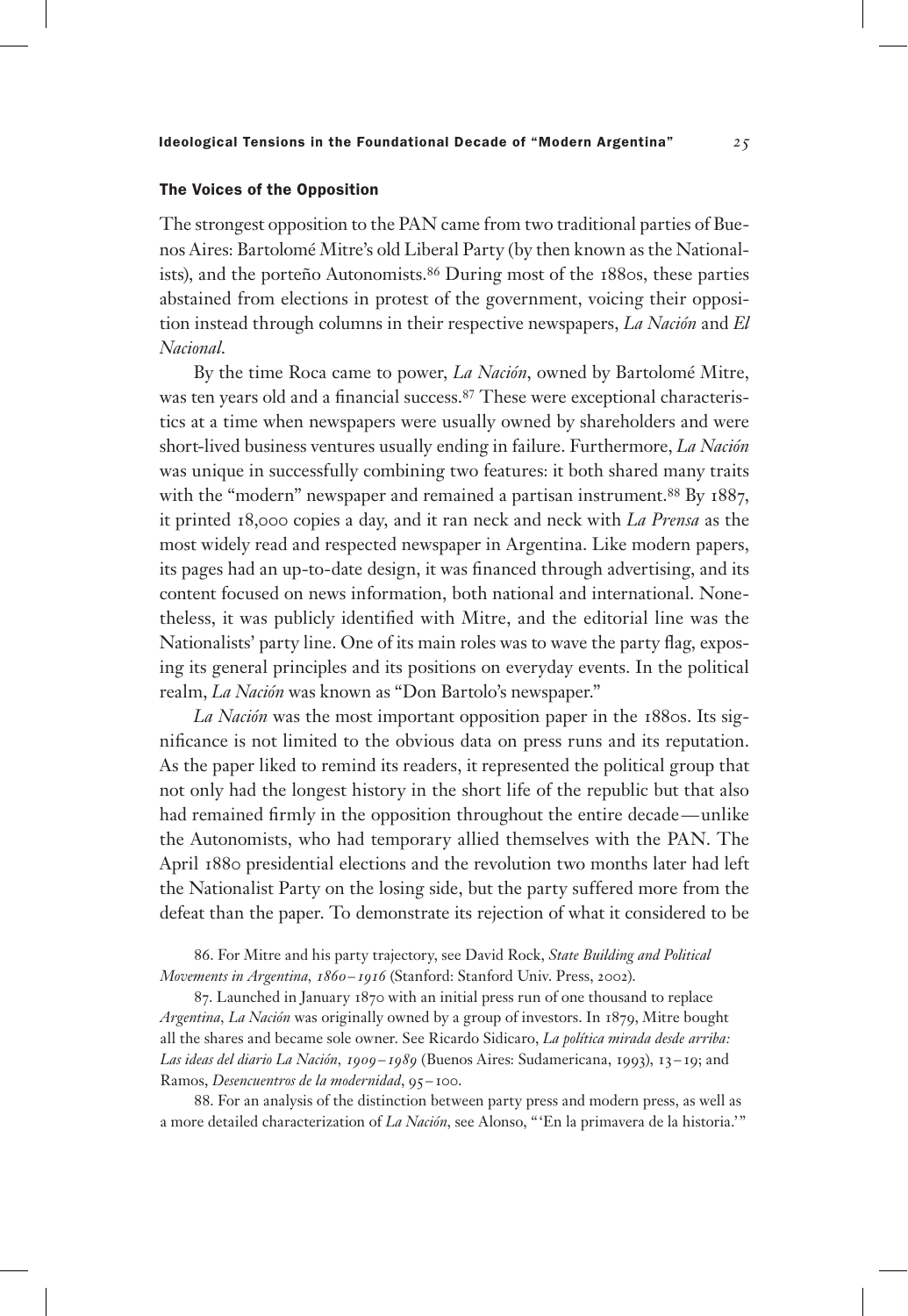an illegitimate government, the Nationalist Party from then on abstained from elections as a matter of principle, a stance they would mostly uphold throughout the decade.89 Thus, *La Nación* became the Nationalist Party's sole and exclusive instrument of opposition, with the responsibility of "keeping alive that sacred fire" and of maintaining republican fortitude against an official discourse that urged demobilization.90

*La Nación* vigorously defended the right to revolution throughout the decade, openly calling on the people to rise up against an illegitimate government. The Nationalist Party had a revolutionary tradition that went back to 1874, it had been the protagonist in the revolution of 1880 against "Roca's imposition," and it would later join the coalition that organized the July Revolution of 1890 that ended Juárez's term. *La Nación* couched its defense of revolution in conservative terms: either in government or in the opposition, the Nationalist Party "has always been doctrinaire, constitutional, and conservative, like its patriotic proposals." Theirs was a fight against the party in government, "the real rebels who rose up against legality and the law, who pretend to push justice aside and to impose their own whim arbitrarily." While *La Tribuna Nacional* pursued a campaign that stressed peace and order, accusing *La Nación* and its circle of a discourse that put the very existence of the republic at risk, *La Nación* accused the government of provoking a civil war, "as it is not possible for a free country to have candidates who do not enjoy popular support forcibly imposed upon it."91

A July 1880 editorial titled "The Cause of the Evil" outlined the source of the republic's malaise: "[W]hen the people do not choose their authorities, when the authorities interfere in the election process, it is mere illusion to believe that peace has been achieved."92 The administrations of the 1880s were unconstitutional because they violated the principle of representative government; the cause of the evil was not the essentially bellicose nature of the country's politics (as preached by *La Tribuna Nacional*) but the absence of free suffrage.93 The lack of electoral mandate justified the revolutions of 1874 and 1880, and the same

89. The exceptions were one isolated appearance at the ballot boxes in Buenos Aires Province in 1883, and as members of the Partidos Unidos coalition in the 1886 presidential election.

90. For the reasons behind the party's policy of electoral abstention, see "La causa del mal," *LN*, July 30, 1880; "La abstención," *LN*, Nov. 4, 1880; and "Abstención activa: Actitud del Partido Liberal," *LN*, Oct. 4, 1883.

91. "Partidos y programas," *LN*, Apr. 27, 1884.

92. *LN*, July 30, 1880.

93. Ibid.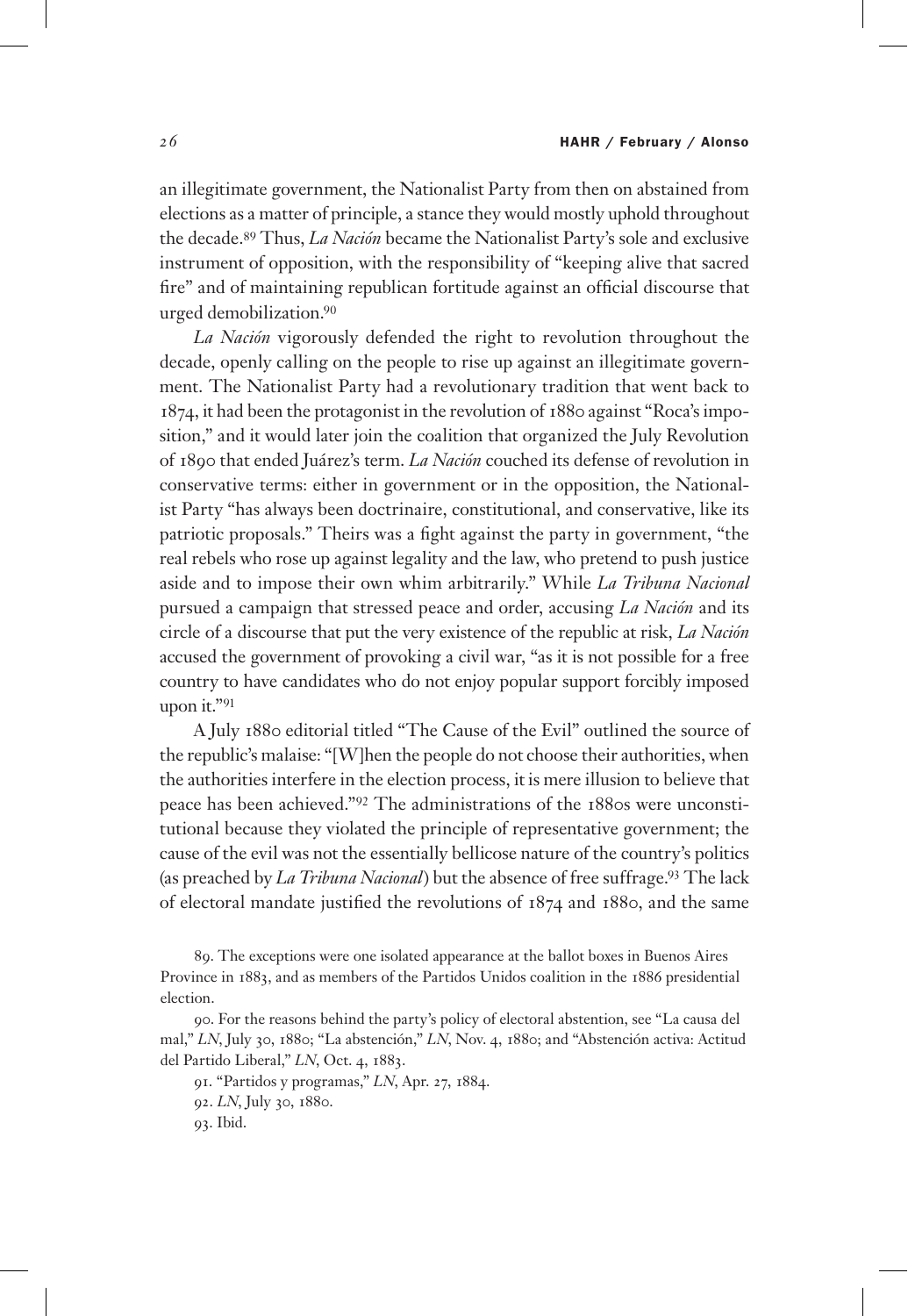argument would be used to defend the revolution of July 1890. For *La Nación*, the most significant disagreement among Argentina's political parties was not over the organization of the republic but rather over the nature of elections.94 While the Liberal and Nationalist parties had hoisted the banner of free suffrage since 1874, the ruling PAN, which had the power to institute free suffrage, refused to do so.

*La Nación* also denounced the disappearance of political life due to the PAN's monopoly of power and a discourse that called for demobilization and praised the absence of party strife. *La Nación* raised a plea to shake up "all those content to live without a voice, without a vote, with no power over their daily actions, those sort of political deaf-mutes or idiots who betray their civic duties."95 The paper claimed that Roca and Juárez based their governments on the wrong premises by equating progress with material development. Instead, it argued, the greatest conquests were institutional in character: "[O]rder, progress, work, security, and justice can only be solidly established in a country ruled by institutions based on reason and justice and under the influence of a government limited by law."96 *La Nación* accused Roca's administration of having made no reference on any occasion to concepts like justice and freedom. Indeed, the Roca slogan of "Peace and Administration" contained no mention of justice and liberty, concepts fundamental to its achievement.97 *La Nación* proposed instead that progress would be achieved not by the absence of party strife and the pursuit of material gains but, precisely, through the participation and clashes of the different political forces, "thus improving the ideas, the means, the institutions, and the general condition of the country."98 These were the teachings of Edmund Burke, Thomas Macaulay, and Alexis de Tocqueville and other equally relevant sources, the paper claimed, and these teachings could also be found in Argentina's own history of political and institutional struggles.99 "Progress is achieved through liberty, the rule of justice and law, and the influence and exercise of democratic institutions, since these considerably improve the conditions of individuals and ability of society to fulfill their goals."100

*La Nación* also hurried to counterattack *La Tribuna Nacional*'s vision of the country's past as a struggle for progress against the destructive tendencies of

- 94. "Criterio de los partidos," *LN*, Oct. 6, 1880.
- 95. "Signos de decadencia," *LN*, May 28, 1882.
- 96. "Doctrinas y declaraciones," *LN*, June 6, 1882.
- 97. "Programa de un partido," *LN*, Aug. 3 1880.
- 98. "Estática política," *LN*, Jan. 5, 1881.
- 99. "Partidos y facciones," *LN*, June 10, 1884.
- 100. "Mensaje presidencial," *LN*, May 4, 1883.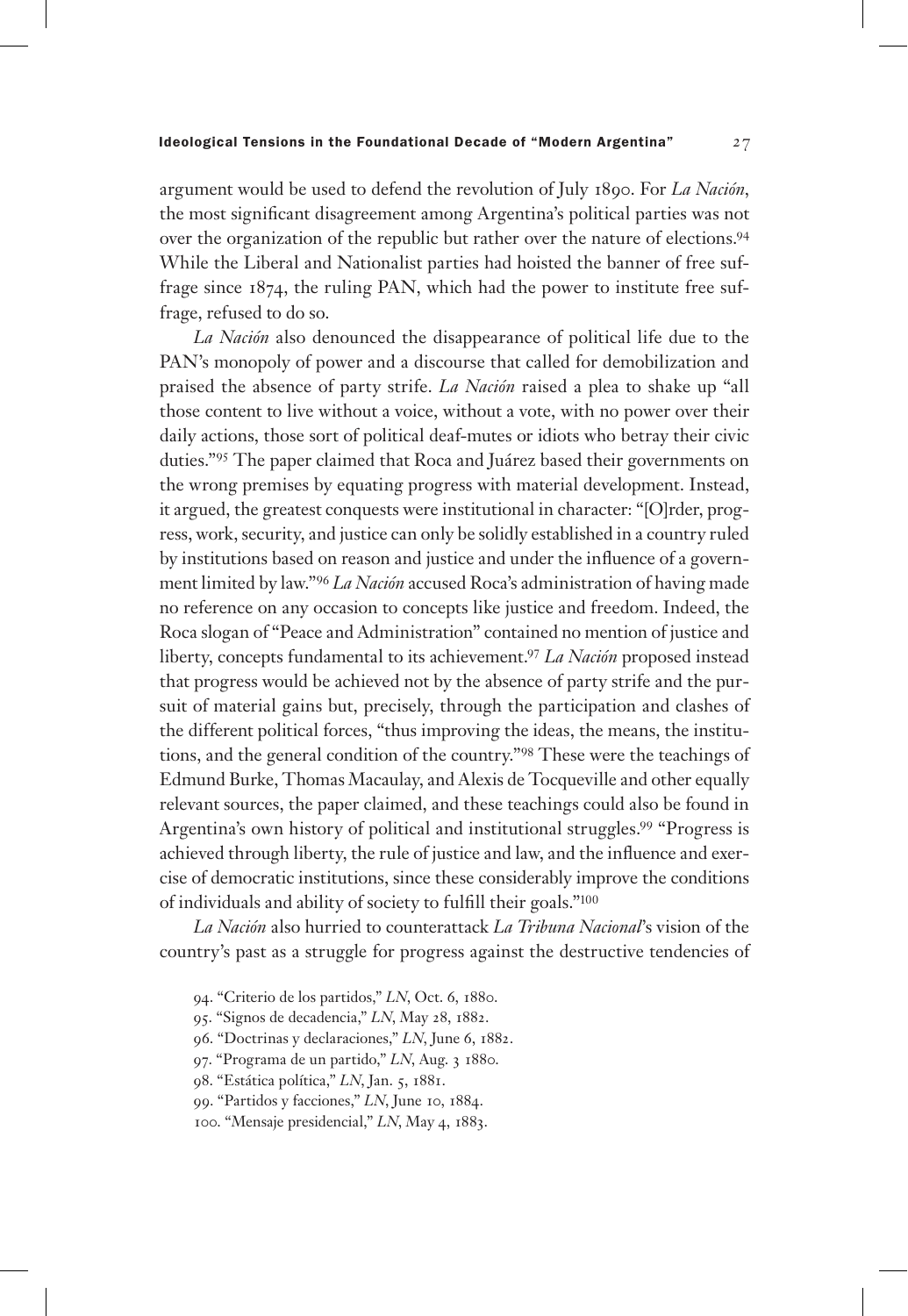political passions.101 Instead, Argentina's was a story of a long struggle to build the republican institutions that would best guarantee the people's freedom. In its longer version, this history went back to the struggles following independence, while the shorter version placed particular emphasis on the September 1874 revolution fought "in the name of suppressed institutions" and the June 1880 revolt against the imposition of Roca as president.102 It reserved the leading role, naturally, for the Nationalist Party. While the PAN used *La Tribuna Nacional* to present itself as a new party, unconnected with the past, the Nationalist Party portrayed itself as an organization with deep roots in the country's history, traceable to Bernardino Rivadavia's Unitary Party.103 In this heroic struggle, "The Liberal Party first fought against tyranny, spilling its own blood from Buenos Aires to Jujuy; and heroically struggled for nine years locked up inside the walls of Montevideo; it fought in Caseros and, on the 11th of September, it returned liberty to Buenos Aires and her sisters, triumphing later in Pavón, and introducing, for the first time, the united Republic, with her fourteen provinces, under the empire of a single law."104

*La Nación*'s struggle to voice this vision of Argentine history was not insignificant in the ideological battles of the 1880s. While the PAN emphasized the struggle for progress—dating its arrival precisely to 1880 and identifying Roca as singularly responsible for its achievement—*La Nación* constructed an institutional history characterized by the struggle for free institutions against tyranny. In this struggle, the Liberal (or Nationalist) Party was the sole champion. This story was also used to contrast the current civic indifference with a recent past full of lively debate where virtuous people exercised their public liberties. If the PAN's version of history were to triumph, *La Nación* feared 1880 would remain as the starting point of Modern Argentina, the beginning of a new history in which the Nationalist Party had no place. The opposition paper championed a deeper republican history that granted the Nationalist Party a leading role

101. It is beyond the scope of this work to analyze in detail the parallels between the version of national history described in *La Nación* and Bartolomé Mitre's own historical work. For the latter, see Natalio Botana, *La libertad política*, chaps. 2, 3, and esp. 8; Tulio Halperin Donghi, "Mitre y la formulación de una historia nacional para la Argentina," *Anuario IHES* 11 (1996): 57–70; Elías José Palti, "La *Historia de Belgrano* de Mitre y la problemática concepción de un pasado nacional," *Boletín del Instituto de Historia Argentina y Americana "Dr. Emilio Ravignani,"* 3rd series, no. 21 (Spring 2000): 75–98.

102. "Opinión, partidos, partidarios," *LN*, Nov. 11, 1883; "Guerras electorales," *LN*, Aug. 21, 1883.

103. "Partidos y programas," *LN*, May 27, 1884. For the Liberal Party's search for its roots, see Halperin Donghi, "Una nación," 51.

104. "El partido liberal," *LN*, Oct. 13, 1880.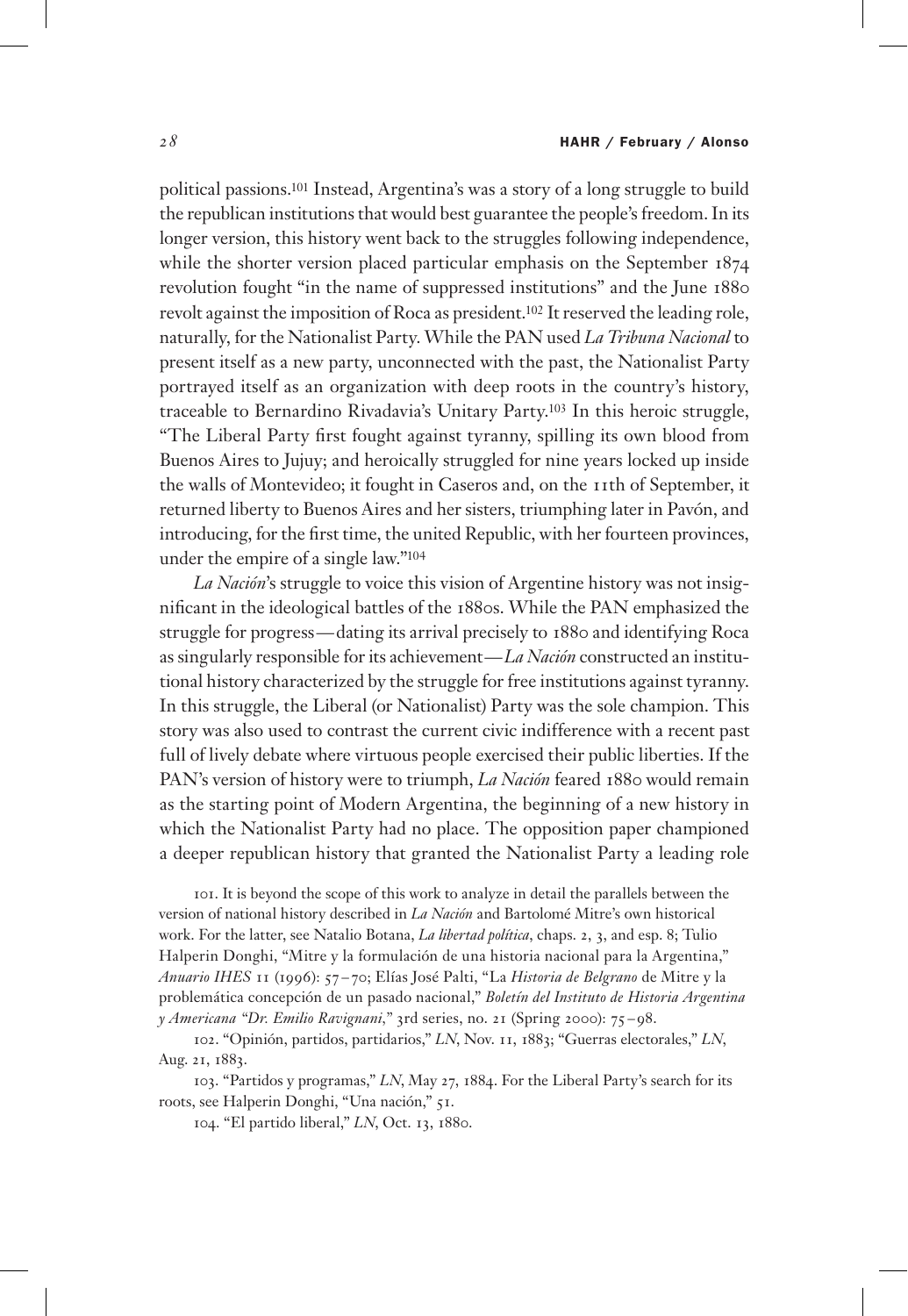and that justified the party's post-1880 electoral abstention with reference to its recent republican glory.

Complaints about the current situation grew louder during the Juárez administration, under which the doctrines and realities initiated by Roca were said to become even cruder. In 1887, *La Nación* concluded that the great mistake of Roca's administration had been to believe it was impossible to "bring peace to the people and administer their interests without depriving them of their constitutional rights."105 With the arrival of Juárez, it was necessary to add to the long list of evils "the enormous fortunes raised in the government's short years, openly displayed with the tranquility that comes from guaranteed impunity," deeply wounding public morale with "the ostentatious display of enormous fortunes made by certain men in office."106 *La Nación* looked back nostalgically on the civic virtue and austerity of pre-1880 administrations, lost to the corruption and immorality of current times. In times gone by, the newspaper insisted, one became involved in the government "not to get rich nor satisfy bestial appetites, but to embody one's professed ideals in the government and bring the aspirations of the citizens to life. Governors and ministers left their posts in the same conditions that they had started. Electoral clubs did not rob banks. . . . Lawyers abandoned their studios and doctors left their patients to sit in the Chamber without recompense."107 The paper indignantly denounced how the greatest fortunes in Buenos Aires, amassed over decades of considerable effort, were surpassed in a couple of years by public officials who shamelessly displayed their new riches. For the paper, this was a symptom of corruption in both public administration and private morals.108

*La Nación* was not alone in campaigning against the institutional and political changes of the 1880s. *El Nacional* voiced the concerns of the porteño Autonomists, heirs to Adolfo Alsina's party.109 They had opposed Roca's election in April 1880, but after the June revolution moved to support the new administration and formally join the PAN.110 *El Nacional* allied with the president until 1882, joining its voice to *La Tribuna Nacional*'s campaign for peace and order.

105. "Libertades prometidas," *LN*, May 25, 1887.

106. "Notas de la semana," *LN*, Jan. 30, 1887.

107. "El aislamiento," *LN*, Feb. 5, 1887.

108. See also "Notas de la semana," *LN*, Jan. 30, 1887; and "Auri Saera Fames," *LN*, Mar. 13, 1887.

109. The paper was mainly run by Aristóbulo del Valle, Domingo F. Sarmiento, and Vicente Fidel López.

110. For the reorganization of the PAN to include the Autonomists, see *EN*, Aug. 3, 1880.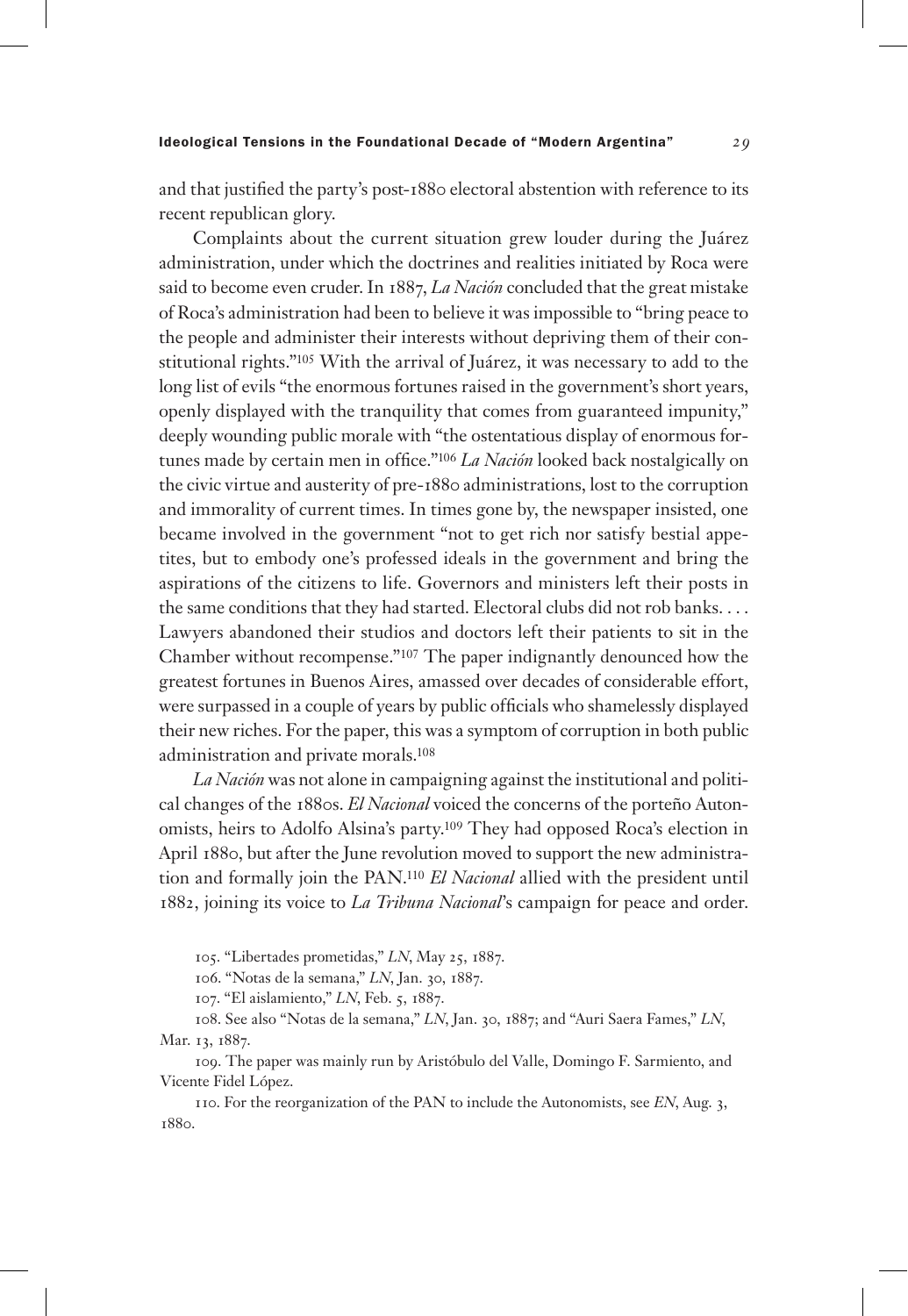#### *30* HAHR / February / Alonso

"Peace and liberty are the aspiration of all," observed the paper, "but some believe that the former is the fruit of the latter, and with that conviction they do not hesitate to disturb order as soon as they see themselves hurt by some misuse of power, while others consider that turbulence leads to anarchy, and anarchy to despotism, and refuse to follow that path because they believe that it would lead to the sacrifice of peace."111

*El Nacional* publicly sided with those who upheld order, sustaining that "the present time . . . should be an era for political calm and great administrative activity, and this is the way, we believe, that real statesmen understand it."112 However, even while it supported the PAN's campaign for peace, its discourse varied significantly from official rhetoric. It believed, for example, that order should be rooted in the principle of representation. As the cases of England, the United States, Belgium, and Switzerland showed, "the only people who enjoy the benefits of peace and freedom are those who have sincerely practiced representative government, improving public customs in good times and testing them in the bad times."113 *El Nacional* also defended party conflict as a necessary condition for political freedom. For this reason, it publicly encouraged its political opponent, the Nationalist Party, to participate in elections in the name of the health of representative government.114

Thus, between mid-1880 and 1882, *El Nacional* endorsed the official rhetoric of peace, distancing itself considerably from the defense of revolution sustained by *La Nación,* but it also upheld (as did *La Nación*) the necessity of representative government and party strife to the formation of lasting peace and liberty—this last stance in marked contrast with government discourse. However, the paper's content changed substantially by mid-1882 as the result of political realignments. By then, the contest inside the PAN for the presidential nomination of 1886 had unofficially begun. Dardo Rocha, governor of Buenos Aires Province (1880–84), had made clear his intentions for the presidency, an aspiration he shared with Juárez and Irigoyen. And although it was not yet clear which candidate the president would favor, it had become publicly obvious he would not support Rocha. Soon Rocha became Roca's main rival, using the power of Buenos Aires Province and its bank to build his own power base.

<sup>111</sup>. "La oposición en los comicios," *EN*, July 7, 1881.

<sup>112</sup>. "El duelo," *EN*, Jan. 26, 1882. On the Autonomists in the 1860s and 1870s, see Roberto Cortés Conde and Ezequiel Gallo, *Argentina: La república conservadora* (Buenos Aires: Paídos, 1972).

<sup>113</sup>. "El duelo," *EN*, Jan. 26, 1882.

<sup>114</sup>. "La oposición en los comicios," *EN*, July 7, 1881.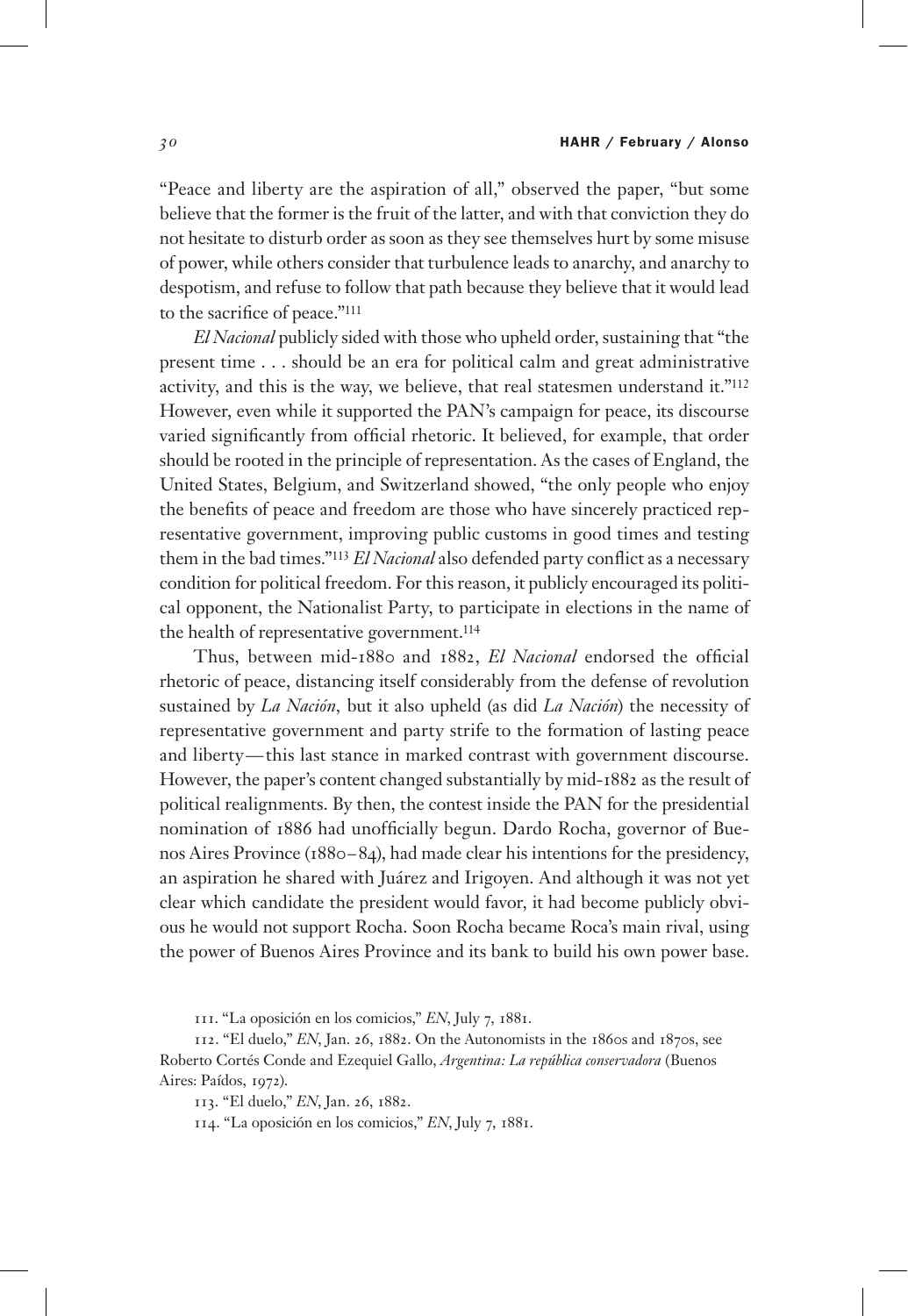*El Nacional* supported Rocha, joining forces with *La Nación* in a public battle against the government.<sup>115</sup>

Some of *El Nacional*'s attacks were similar to those of *La Nación*. One recurring topic was electoral fraud. The paper defended the principle of representation as essential to peace, even when it had supported the government, and it made the violation of representative government one of the centerpieces of its campaign against the PAN. *El Nacional*'s campaign for clean elections reached its peak during the 1886 presidential campaign, when federal judge Miguel Tedín annulled a series of electoral registries believed to have been fixed.116 The paper constantly decried the struggle of the majority (whom it naturally claimed to represent) against the imposition of official opinion.117 During Juárez's presidency, the paper highlighted the defects of a system where, for example, public jobs (such as with the railways and the municipalities) were exchanged for votes.118 It lamented election days as "shameful episodes" where all kinds of misdemeanors took place.119 Unlike *La Nación*, however, it never argued that these many vices justified revolution against the current administration.

*El Nacional* also exposed other forms of corruption: for example, the politically motivated distribution of public-sector jobs (including at universities and schools), the sale of state land to speculators instead of to settlers, "shameful little business deals" involving bribes on both sides, the arbitrary award of pensions by a congress monopolized by one party.120 The paper even engaged in personal attacks, accusing (for example) the president's brother Atavila Roca of personally enriching himself as a result of business with the national government. When Atavila sued the newspaper for defamation, the paper countered that Roca threatened the right to freedom of the press.121

Juarismo was another recurrent target of *El Nacional,* described both as a system and a style of government—a system invented by Roca and perpetuated by Juárez with his own personal stamp. The paper denounced a government

115. *EN*, June 1, 1882.

116. For the 1886 presidential campaign, see Carlos R. Melo, "La campaña presidencial de 1885–1886," *Separata de la Revista de la Universidad Nacional de Córdoba* 33, no. 2 (1946); Susana I. Rato de Sambuccetti, "El Presidente Roca y los candidatos a su sucesión presidencial," *Academia Nacional de la Historia, Cuarto Congreso Nacional y Regional de Historia Argentina* (Buenos Aires: Academia Nacional de la Historia, 1977), 221–42.

117. See, for example, *EN*, Mar. 25, 1885, and Apr. 29, 1886.

118. *EN*, July 24, 1883.

119. See *EN*, Jan. 6, 1888; Feb. 6, 1887; and Jan. 19, 1885.

120. See *EN*, July 24, 1883; Jan. 29, 1883; July 24, 1885; and Nov. 22, 1887.

121. *EN*, Dec. 12, 1885.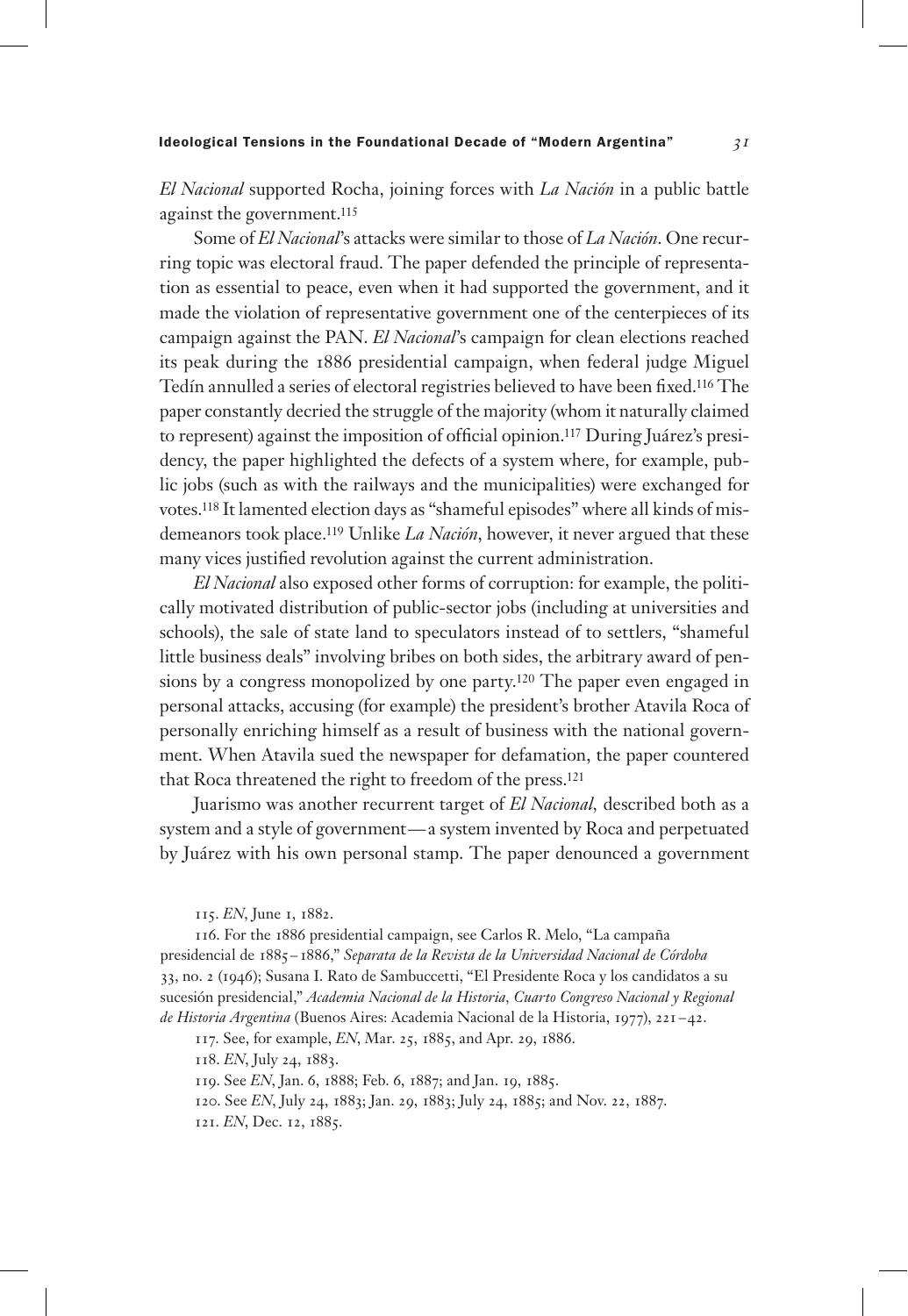that hid behind the idea of order and that portrayed any legitimate oppositional act as a threat to the republic, solely with the intention of drowning public freedoms.122 Juárez had added his own imprint to this system, the paper lamented, a style of public and private life manifested in an ostentation of wealth and power that offended any trace of austere republicanism. The paper launched its attack on one of the main features of the Juárez administration: the country's rapid economic growth since 1887, which would result in the economic crisis of 1890. *El Nacional* repeatedly warned against "moneyism," the uncontrolled desire for monetary gain that had infected the country's social strata and created a climate of "public and private luxury," of "flashy ostentation," indulged in by "many individuals who have themselves dragged around in luxurious coaches," men who had become rich overnight thanks to their participation in the government.123 For *El Nacional*, this was not a necessary consequence of progress but rather the result of the government's doctrine, which had reduced its agenda to material prosperity and had reduced citizens to mere producers of wealth. As a result, "the masses have abdicated their rights and aspirations . . . demanding in exchange order and development of their material interests."124 But, "if materialism prevails," *El Nacional* sustained, "public and private morals will disappear," and the government would triumph in "converting the masses into flocks of sheep, developing their sensual tastes in exchange for the abdication of their rights."125 The newspaper largely lamented the impact of the rapid enrichment of the powerful "not only on institutions that are long dead, but on the dignity of the Argentine citizen."126

*El Nacional* waged a multifaceted attack against the impact of the 1880s administrations on the federal system, a topic barely mentioned in *La Nación.* When the paper switched from pro-Roca to opposition in mid-1882, it began to decry the federalization of Buenos Aires city, resuscitating antifederalization arguments that a minority (led by Leandro Alem) had loudly expressed in September 1880 when the legislature of Buenos Aires Province had debated the

<sup>122</sup>. "Orden nacional," *EN*, May 14, 1885; "La sonata del orden," *EN*, May 2, 1885; "Juarismo," *EN*, May 29, 1885.

<sup>123</sup>. "El dinerismo," *EN*, Oct. 10, 1883; "Cuestiones trascendentales," *EN*, May 4, 1884; "Los Relumbrones de Roca," *EN*, July 7, 1886; "Las revelaciones sobre la política electoral," *EN*, Apr. 29, 1886; "El 14 de Julio," *EN*, July 15, 1889.

<sup>124</sup>. "Vértigos de la prosperidad," *EN*, June 27, 1887.

<sup>125</sup>. "Comienzo del año," *EN*, Jan. 21, 1888.

<sup>126</sup>. "Política juarista," *EN*, Ap. 16, 1888.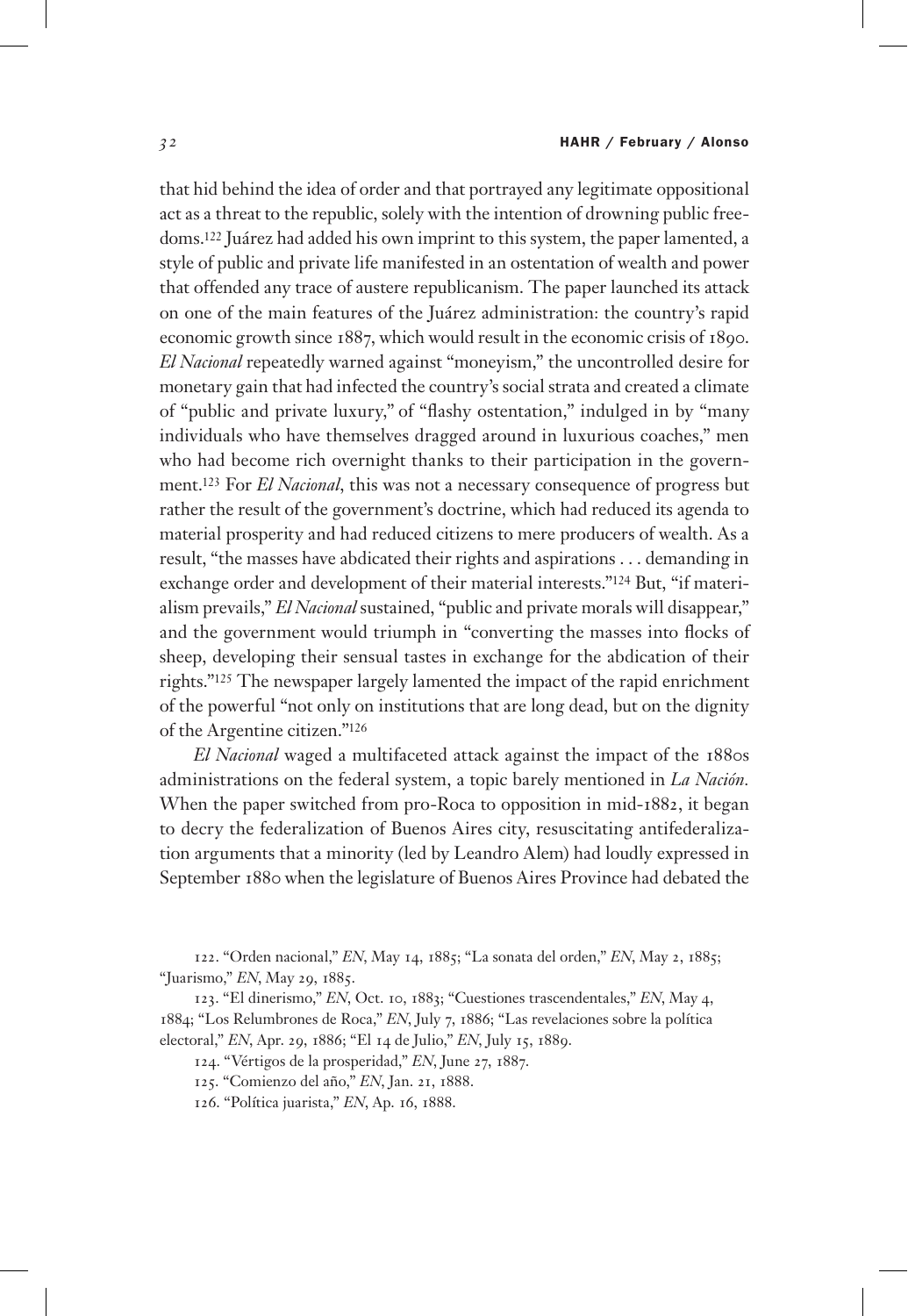topic.127 *El Nacional* harshly declared, for example, that "by kidnapping the great capital, and beheading the Great Province without healing, all the other [provinces] will be enslaved by their own weakness, lacking the support of Buenos Aires, the old political and liberal center of this part of America." The article blamed Juarismo for the "triumphal return of barbarism," while recriminatory editorials condemned the centralization of power in the hands of the president following federalization.128 During the 1886 presidential campaign, *El Nacional* ignited old tensions between Buenos Aires and the provinces, presenting Juárez as the enemy of the port city. While the republic was historically indebted to Buenos Aires, the paper argued that Juárez liked to slander the Porteños, "for whom he has that inexplicable hatred of a parishioner who cannot bear to see how the big city casts a shadow over his village—oh! God preserve us from his triumph!"129 A second volley of *El Nacional*'s campaign against federalism was aimed at what was then called "the situation of the provinces." Endless editorials denounced those "barbarians who despotically ruled the provinces of the Interior."130 The PAN's system, they argued, ignored the constitutional premises of the federal government by reducing governors to mere "electoral agents" of the president.131 Roca was singled out as responsible for disciplining the provincial governors, while Juárez's actions exacerbated a system that had already rejected the federal principle.

*El Nacional*'s opposition discourse was original not only in its institutional aspects, particularly its emphasis on federalism, but also in the style of its campaign. As was typical for the day, articles published in *El Nacional* were anonymous, often signed under pseudonyms. However, on February 1, 1887, in the thick of the campaign against Juárez, the paper launched "a true novelty in American journalism": a group of public figures—introduced as "political personalities, men of letters"—wrote regularly and exclusively for the newspaper under their own names.132 Among them were Vicente Fidel López, Aristóbulo

<sup>127</sup>. For the debate and Alem's position, see Ezequiel Gallo, "Liberalismo, centralismo y federalismo: Alberdi y Alem en el 80," *Investigaciones y Ensayos* (Buenos Aires) 45 (Jan.–Dec. 1995); and Alonso, *Between Revolution and the Ballot Box*.

<sup>128</sup>. *EN*, May 27, 1883; *EN*, May 12, 1884.

<sup>129</sup>. "La escuela de la injuria. ¿Quién es Juárez?" *EN*, May 29, 1885; "Juarismo," *EN*, April 28, 1885.

<sup>130</sup>. "Civilización y barbarie," *EN*, Jan. 5, 1886.

<sup>131</sup>. "¡¡AL FIN!! Una palabra decente," *EN*, Dec. 15, 1888.

<sup>132</sup>. *EN*, Feb. 1, 1887.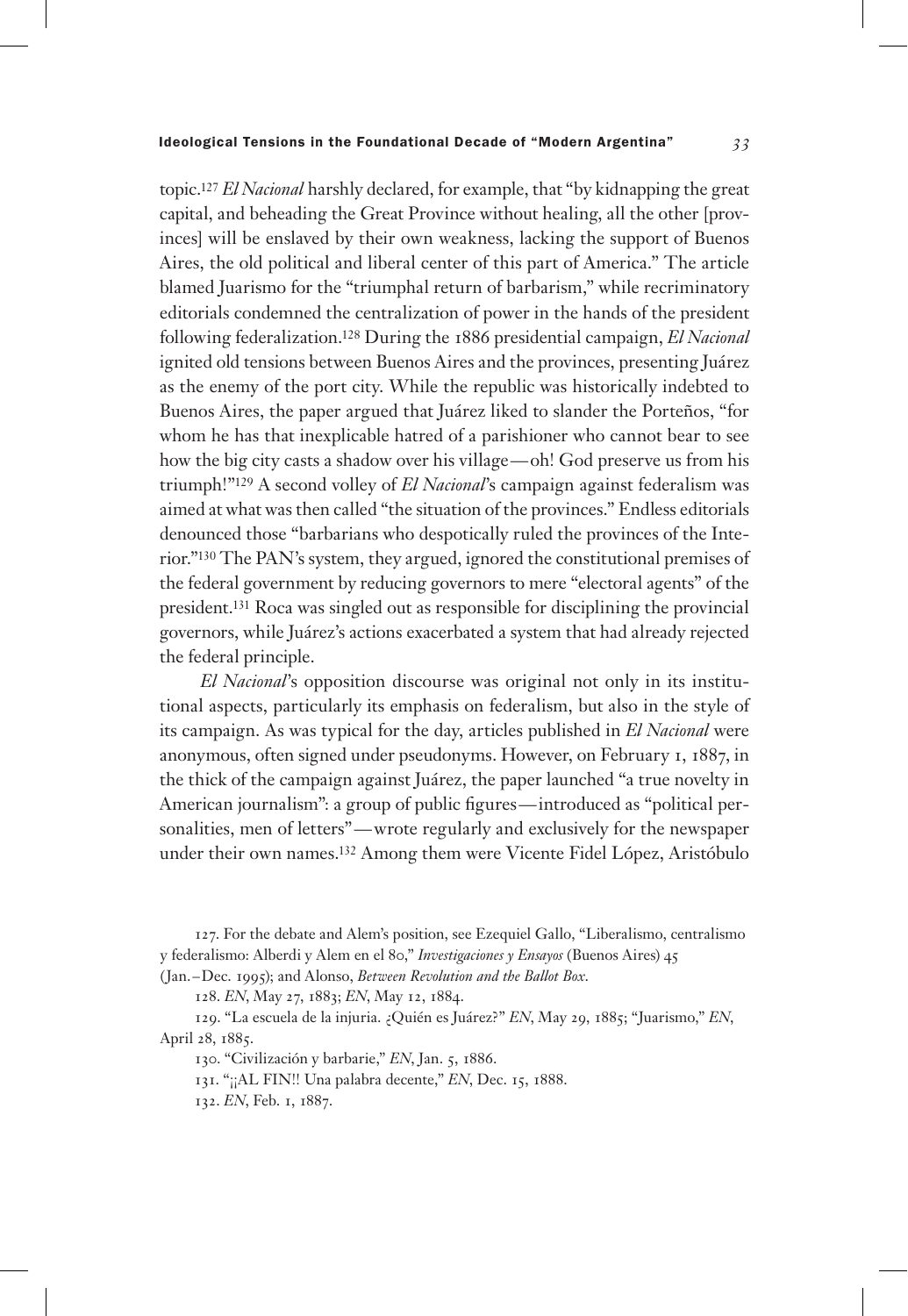del Valle, Juan María Gutiérrez, Delfín Gallo, Manuel Gorostiaga, Manuel Bilbao, and Mariano Varela. These men did not just publish pieces on daily events but also contributed long and thoughtful reflections, polished perspectives on the changes of the last decade. Gorostiaga, for example, was mainly concerned with a topic he was very familiar with: politics in the provinces. He had been national deputy for Santiago del Estero during Roca's administration and had made an alliance with the president to control politics in his province, but he soon fell out with Roca.133 Gorostiaga's articles exposed the current system of power in the provinces, in which the president held the reins and imposed severe punishments on those governors who defied him.134 For his part, Manuel Bilbao—the Chilean-born journalist, historian, and, above all, polemicist—wrote on a wide range of topics, from the situation of local government, to the almost military discipline with which members of the national congress responded to the president, to the dangers of an official doctrine based on materialism.135

Delfín Gallo, by then national deputy for Tucumán Province and an experienced journalist on constitutional issues, claimed to offer a balanced analysis of the PAN.136 He believed the party had played a valid role during Roca's government (in which he had served in the ministry of interior), "cementing the country's organization on a long-lasting basis" and putting an end to the old hegemony of Buenos Aires over the provinces. However, once this mission had been accomplished, Gallo felt the party should have given way to a system of organic parties "with ideas, with objectives, with support from public opinion"; such a system of parties was, he argued, "the only way to rescue us from the dangers that darken the future."137 Juan María Gutiérrez offered well-grounded reports on every area of public administration, drawing a negative balance in each. Like Gallo, he claimed that the solution to Argentina's evils lay in the organization of strong, permanent political parties that would compete against the PAN.138

133. See Alonso, "La política y sus laberintos," 11–15.

134. See, for example, "Pueblos y gobiernos," *EN*, Feb. 4, 1887; "Política," *EN*, Aug. 2, 1887; "La cuestión de Salta," *EN*, Oct. 14, 1887; "La tarea del presente," *EN*, Oct. 31, 1887.

135. "Puntos de partida," *EN*, Feb. 3, 1887; "La bancarrota de una nación," *EN*, Mar. 23, 1887; "Vértigos de la prosperidad," *EN*, June 27, 1887.

136. Delfín Gallo was the brother of Santiago Gallo, the governor of Tucumán during the 1886 presidential election; although on good terms with Roca, he had given the votes of his province to Bernardo de Irigoyen. Local Juaristas, his greatest opponents, pressured him to resign from his post before Juárez stepped into office.

137. "Los partidos políticos," *EN*, Mar. 14, 1887.

138. "Balance político," *EN*, Feb. 11, 1887.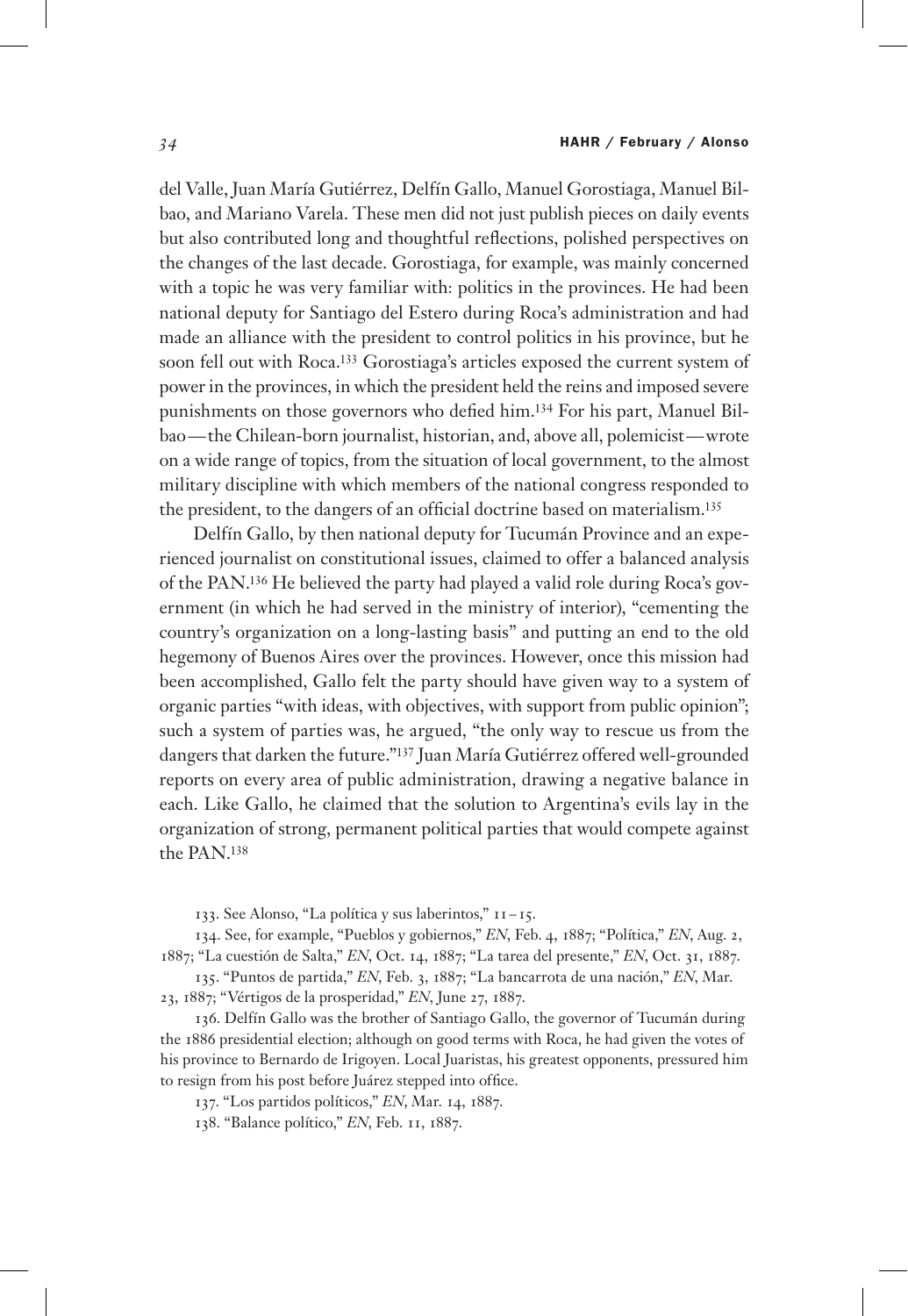#### **Conclusions**

Historicizing these debates allows us to acknowledge their existence, assess their nature, and evaluate their relevance. It also permits us to reformulate our perceptions on the place of the 1880s in the ideological landscape of nineteenthcentury Argentina.

The deepest political rifts of the 1880s were not over immigration and economic policies. Except for isolated voices, earlier disputes over these issues seem to have been resolved by this point, and the looming issues regarding the social question of immigration or the impact of the economic progress on society had not yet emerged.139 The "ideological moment" of the 1880s focused on the country's institutions. While the constitution itself was not in dispute, it did generate ideological tensions over well-defined issues of interpretation, and it was around these issues that political parties formed their identities. The issues of the debate were subtle; they did not involve arguments regarding institutional change or demands for electoral reform but rather touched on a hierarchy of values and the best avenues to achieve a set of common goals. And although the ideological divide was over subtle issues, at least during the 1880s, the historical trajectories of those on the various sides ensured they would not find much common ground.

 One new element of discussion was the idea of progress, a topic that became the main rallying cry of two consecutive administrations. However, we must carefully address the nature and impact of this rhetoric; insofar as government discourse changed significantly over the decade, it did not sweep away other trends of thought, and it was furiously contested by the opposition groups.

 Roca's discourse portrayed progress as the fountain from which a constellation of benefits would spring: peace and tranquility, individual and social development, freedom, the gradual perfection of political institutions, the demise of old, warlike party politics, and the emergence of a more rational form of political participation. As we have seen, jointly with a campaign on the merits of progress, *La Tribuna Nacional* launched a discourse to legitimate the constitutionality of Roca's administration: it was Roca's respect for the constitution that guaranteed people's sovereignty. While Roca saw progress as a means to an end, for Juárez progress was the end in itself, a supreme value that demanded

139. Domingo F. Sarmiento's *Conflictos y armonías de las razas en América*, published in 1883 and in 1888, is one such exception. On the previous disputes over these issues, see, e.g., Tulio Halperin Donghi, "Para que la inmigración: Ideología y política inmigratoria en la Argentina (1810–1914)," in *El espejo de la historia: Problemas argentinos y perspectivas hispanoamericanas* (Buenos Aires: Sudamericana, 1987); and Halperin Donghi, "Una nación."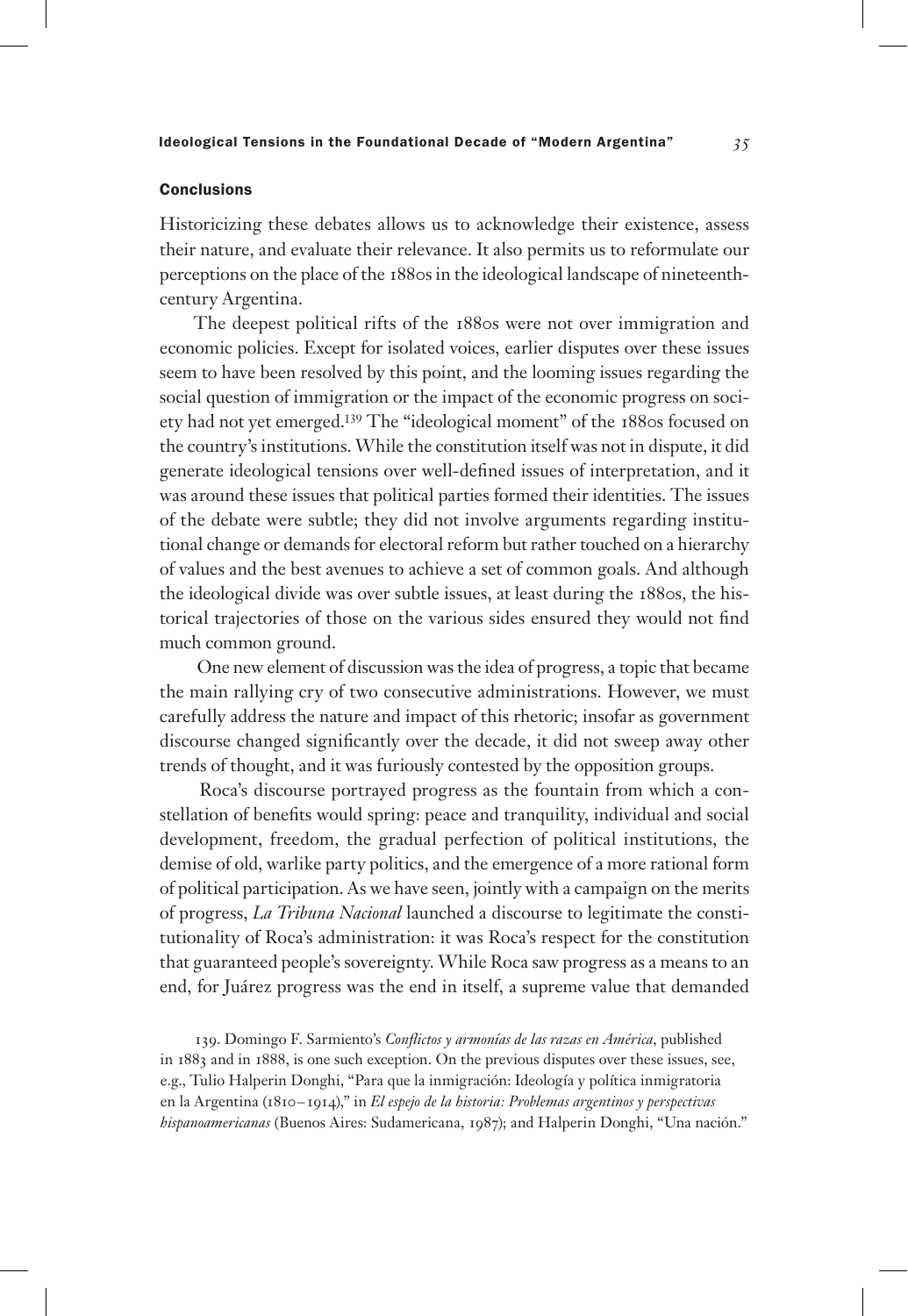and justified the eradication of politics, the end of party strife, and a system of undisputed subordination to the president. And while Roca also deployed a constitutional argument jointly with a discourse on progress to legitimize his rule, Juárez's strategy was to build a system of absolute power justified by the country's explosive economic growth. The July 1890 revolution is a testimony to the shortcomings of Juárez's strategy, as his legitimacy plummeted with the first signs of economic downturn. These discourses were not systems of mutually complimentary ideas, nor should Juarismo be reduced to an extreme form of of Roca's basic values. Although they marshaled similar concepts, they deployed them with significantly different definitions. The 1890 revolution illustrated disagreement with Juárez's ideas not only among the opposition but also within the PAN itself; eventually, even *La Tribuna Nacional* publically denounced the "jefe único del partido único."

Whether as a means or as an end, as part of a broader constitutional discourse or as a cornerstone in the justification of presidential absolutism, the concept of progress marked the new ideological climate and became part of the doctrine the two 1880s administrations attempted to impose. For the Nationalist Party, however, this ideology was based on faulty premises: representative government, and not progress, was the supreme value to be upheld, and a healthy republican political life required active citizen involvement rather than a gagging of politics in the name of progress. In *La Nación*'s view, the current situation justified revolution. While *El Nacional* (like *La Tribuna Nacional*) did not feel that the times called for revolution, it agreed with the Nationalist Party that the principle of representation should be the basis of order and that liberty could only be achieved and sustained through party conflict, not through its absence.

There were, however, significant distinctions between the rhetoric of *La Nación* and *El Nacional*, each the party mouthpiece of historically rivaling groups. When *La Nación* looked to a recent past full of healthy political strife and offered its own longer historical vision to counterbalance the version printed by *La Tribuna Nacional*, it evoked a tradition of lively political struggles, public demonstrations, and mobilized citizenry rooted in Buenos Aires but barely existent in the rest of the country. Likewise, in denouncing the installation of presidents rejected by public opinion, it leveled its objections against the impositions of the political alliance that had defeated Buenos Aires, both electorally and militarily. Although contemporary readers probably were aware of porteño bias, *La Nación* avoided open critique of the provinces. Although the paper's version of Argentine history cast Buenos Aires and its leaders as the protagonists in the struggle for free institutions, *La Nación* avoided creating an antagonistic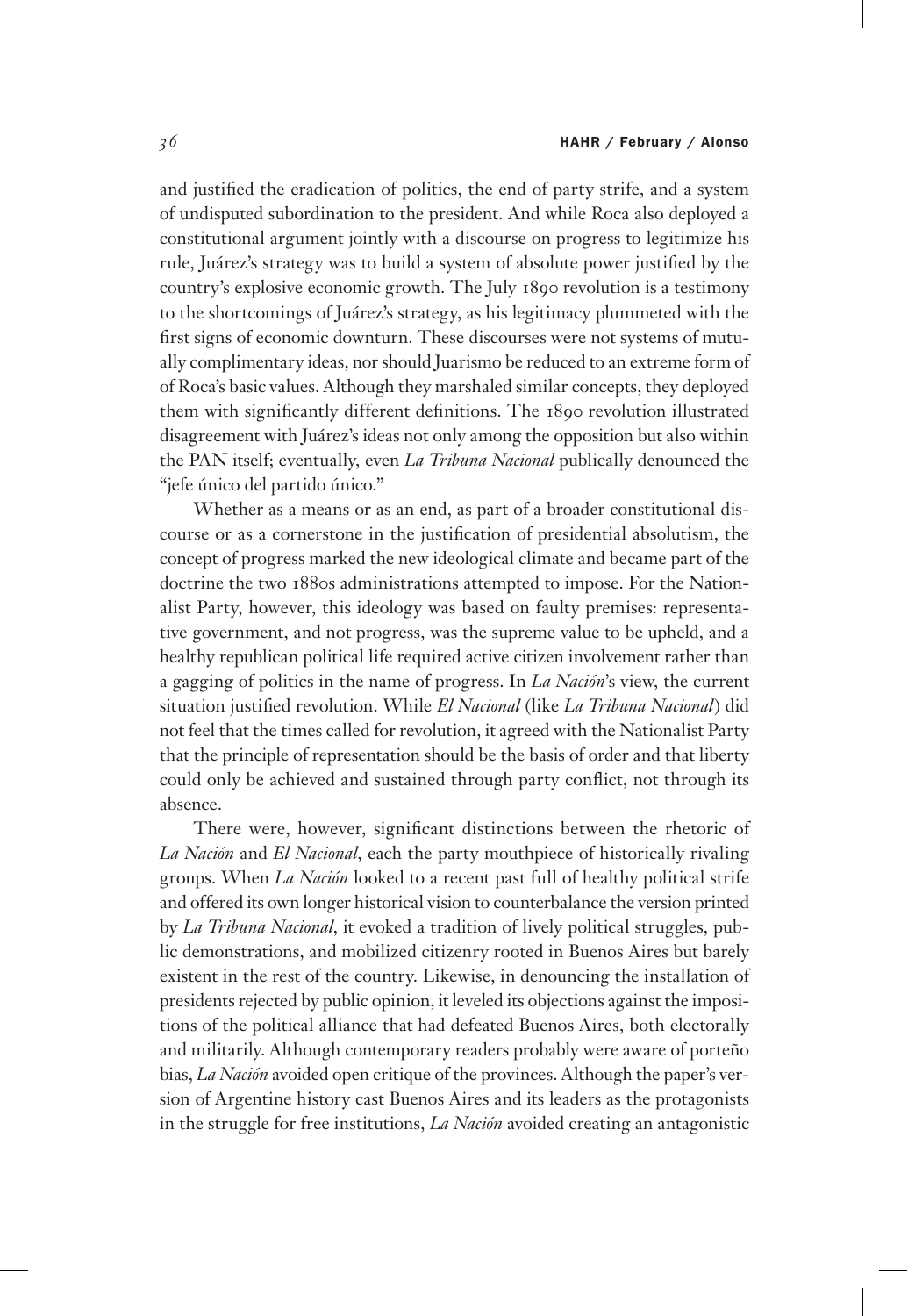discourse between Buenos Aires and the interior or between Buenos Aires and the national government.

*El Nacional*'s strategy, in contrast, championed the Buenos Aires autonomist tradition and thus reopened the wounds between Buenos Aires and the interior with its publicly denunciation of the federalization of the city of Buenos Aires, renovating an old discourse of that province as the sole state capable of fighting tyranny, reviving Sarmiento's dichotomy between the "liberal center of this part of America" and the "barbarians" who despotically ruled the provinces.

The discourses of the 1880s were hardly new. On the contrary, they were intimately related to the political experiences of the 1860s and 1870s and even earlier decades. The main premises of Juan Bautista Alberdi (author of the draft upon which the constitution of 1853 was based) are easily identifiable behind the rhetoric of *La Tribuna Nacional*. Both shared the fear that political instability arises as a result of political party factionalization and not out of a danger from the masses. While they identified the same enemy, they also shared the solution: economic progress would bring only positive consequences for society and for the country's institutions. Like Alberdi, *La Tribuna Nacional* also sustained that peace and strong executive government were prerequisites for progress. The authoritarian formula that both defended was not, however, an arbitrary one. Strong government was the guarantee that the constitution and the law would be imposed and respected. And while Alberdi and *La Tribuna Nacional* shared similar expressions, they also shared the same silences. Like Alberdi, *La Tribuna Nacional* avoided making reference to the darker aspects of abrupt economic and social transformations.<sup>140</sup>

Similarly, *Sud-América* also touched on nerves that had long been sensitive. While the idea of progress as an end in itself and a value to be defended above others became the paper's identifying signature, it also revived an old anti-porteño rhetoric in the second half of the 1880s. Anti-porteñismo had been one of the main banners under which provincial factions had defended themselves from President Mitre's attempt to conquer the provinces for his Liberal Party by the imposition of the national executive. This stance against Buenos Aires had given voice to Argentine federalism in the interior, interpreted as the defense of provincial autonomy against presidential intrusion. This voice barely articulated itself into a better-defined doctrine, as Mitre failed in his project of conquering the provinces from the springs of the national government.141 Fur-

140. For Alberdi's main premises, see Halperin Donghi, "Una nación." 141. Ibid., 66.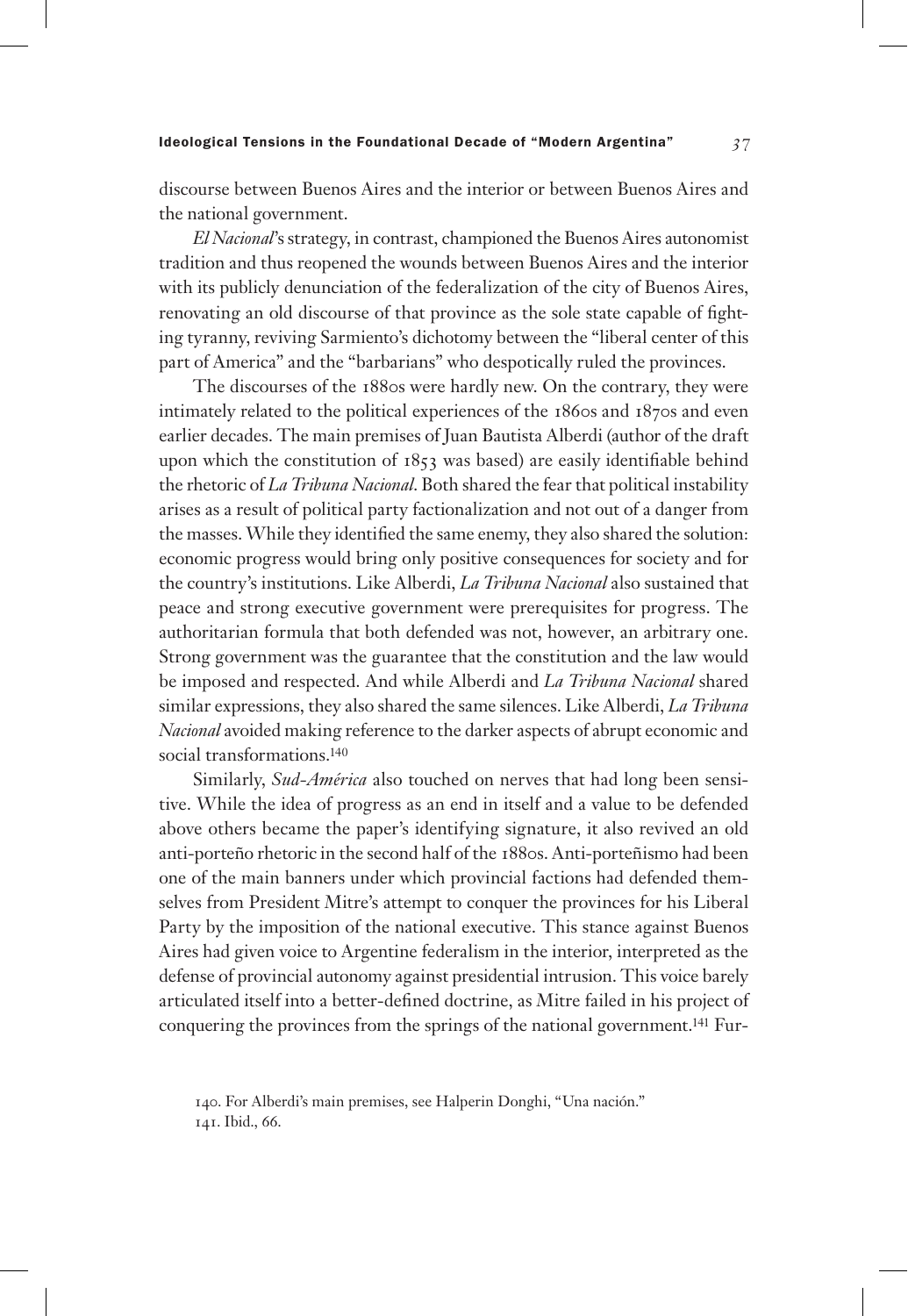# *38* HAHR / February / Alonso

thermore, the defense of provincial autonomy, this time that of Buenos Aires Province, became the banner of the branch that split from the Nationalist Party under the name of Autonomismo, a defection that would lethally wound Mitre's cause. *La Tribuna Nacional*, in the name of national union, avoided antagonizing Buenos Aires, and Roca had attempted to bridge the historical gap by allying himself to Porteños, inviting them to join his cabinet. *Sud-América*, however, beginning with the presidential campaign of 1886, returned to the old formula of "Porteños vs. provincials." The paper, however, flipped Sarmiento's dichotomy on its head: the provincials represented civilization, while the Porteños were the barbarians who failed to keep up with the changes of the time.

Naturally, it is not difficult to perceive the continuity between *La Nación*'s editorials and the trajectory of its owner. During the 1880s, *La Nación* continued with the same history Mitre had reconstructed for his Nationalist Party, linking it in a straight line with the Unitarian Party and imbuing his organization with deep roots and a prominent place in the country's history. *La Nación*  also continued to reproduce Mitre's vision of Argentina's republican history. As we have seen, while for the PAN modern history began in 1880, for *La Nación*, it began when the country embarked on the republican path after independence. Mitre's visions were reproduced in his paper almost without intermediation. Progress meant the institutional development of the country along its republican path, and problems resulted each time the country was pushed off its natural destiny.142

Although they were opponents during the 1880s, *La Tribuna Nacional* and *La Nación* shared a few features. As we have mentioned, neither was interested in revitalizing the old rivalry between Porteños and provincials. On the contrary, *La Tribuna Nacional* was careful in seducing the Porteños, while *La Nación* skillfully avoided confrontation. Both Mitre and Roca shared the aspiration of national unification and sought to represent the nation as a whole and not just a section of it. While each fought to impose a different hierarchy of values and a different history for their country, they both claimed to speak in the name of all. This latter aspect distinguished them from *Sud-América* and *El Nacional*. In the dichotomy they reproduced between Porteños and provincials, it was clear that each represented a particular section of the nation and had no trouble in speaking for some and excluding others.

*El National'*s columns can be directly related to the origins of its Autonomist faction in a split from the Liberal Party in the 1860s. While many Autonomists had followed a zigzag path during the 1870s and early 1880s, *El Nacional*'s

142. Botana and Gallo, "De la República posible."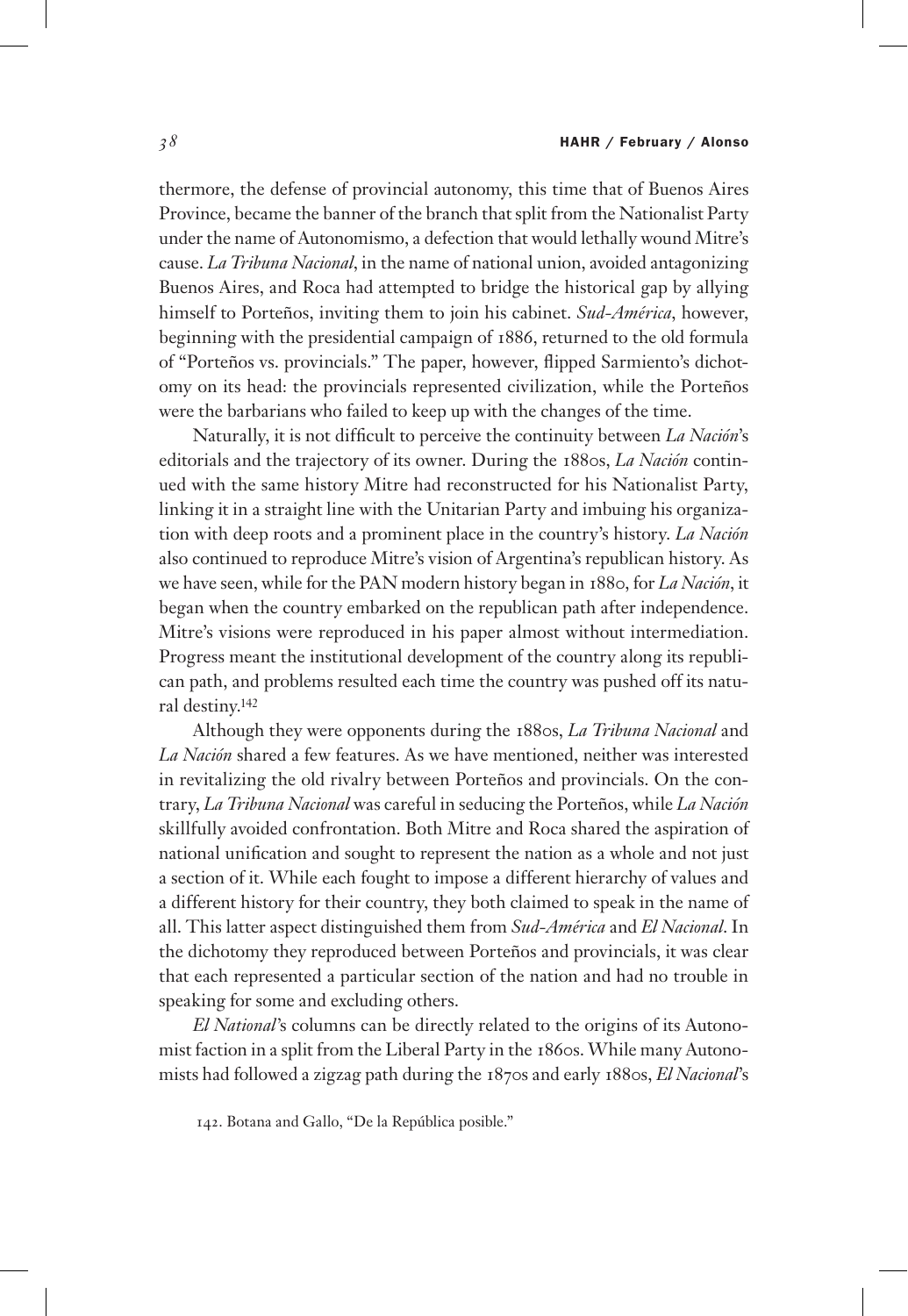opinions (particularly during the second half of the 1880s) had clear roots in the antifederalist stance that precipitated that split. While Autonomists shared *La Nación*'s appreciation of representative government and much of the criticism of the 1880s administrations, *El Nacional*'s antifederalist banner was solely his own.

Thus, *La Nación* and *El Nacional*'s discourses were hardly new; on the contrary, both enjoyed a long tradition in Buenos Aires. In the 1880s, political circumstances placed these discourses as the language of opposition against a realignment of political forces that had pushed them off to the side of national politics. A republican discourse of clean elections and sound institutions had ever been the hallmarks of *La Nación*, in the same way that the defense of the autonomy of the Province of Buenos Aires had traditionally been the emblem of *El Nacional.* In the 1880s, these papers raised their banners to confront an ideology that, in their view, had mocked the principle of representation and mortally wounded the country's federal system by weakening its strongest province. Against the hopes of the governments in power, these oppositional voices did not disappear within the new climate of ideas nor accept the premises of the discourse of the new government but rather continued to defend their old values and fight against the new ones. These debates never clashed over the idea of progress—as occurred in some other countries—only the means by which to secure it. While for the PAN order and authority were prerequisites for progress and, therefore, the main values to be defended, for the opposition the main value was representative government. Republican institutions were a prerequisite for progress, not the other way around.

 The main premise of this language of opposition of the 1880s was also present during the following decade, although voiced by different actors. In the 1890s, the newly organized Radical Party intertwined into a single party banner the language that both *La Nación* and *El Nacional* had reproduced during the previous decade. By then, a political realignment had taken place. Juárez was ousted from government after the revolution of July 1890. Roca, from the Ministry of Interior, began to reconstruct his own coalition within the PAN, in part by quickly forming an alliance with his old enemy, Bartolomé Mitre. Despite their differences, they both championed the cause of creating a national political force, and both sought to represent the nation as a whole. These concepts were reinforced by the acute economic crisis of 1890, which led them to believe that electoral competition for the 1892 election should be avoided, and, instead, the two factions should agree to support a single candidate. Although the alliance between Roca and Mitre did not last, during the 1890s *La Nación* experienced a significant change. While it insisted on the topics that had always been its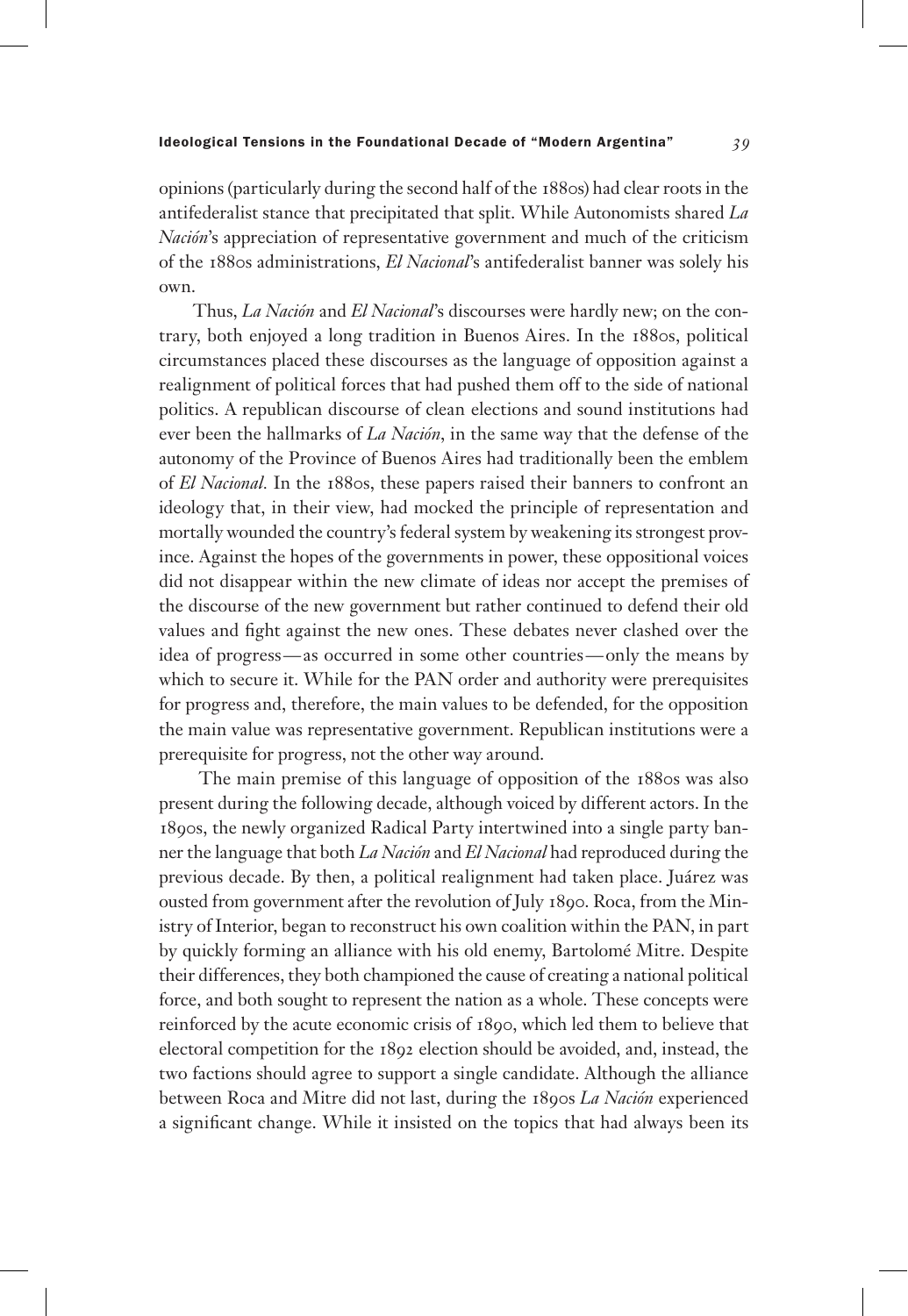hallmark—republican government and the issue of representation—it dropped its 1870s and 1880s defense of revolution. It was the Radical Party, the splinter group that rejected an alliance with Roca and formed its own independent organization, which would adopt a revolutionary stance during this period.

The Radical Party wove the different threads of earlier oppositional discourse into a single tapestry. Its main innovation was to defend the concept of the political party as the key element of republican government, which prompted its efforts to re-create this institution from the bottom up. The remainder of its discourse was a familiar defense of representative government, civic virtue, and political mobilization, pertaining to the experience of Buenos Aires of the 1860s and 1870s. The Radicals defended the right to rebel against the oligarchic government of the 1890s in the same terms that the Liberal (or Nationalist) Party had done previously. The Radicals also took the Autonomist banner of the 1870s and 1880s by opposing centralization and defending provincial autonomy on the same grounds that *El Nacional* had done before. Under different political circumstances and under a different political realignment, the debates of the 1890s offered similar topics (and similar silences) as those that had been raised in the previous 30 years.143

Seen in this way, the 1880s no longer stand as a decade of unusual homogeneity organized around a new set of widely accepted principles proposed by a fresh generation of politicians and intellectuals that had garnered consensus for a national project. Rather, they appear as years in which ideological clashes between participants were linked to preceding and subsequent debates.

The debates reconstructed here also provide a lens through which to examine the nature of liberalism and the role that ideas play in a concrete historical juncture. "Argentina is a country born Liberal," as we know, and while this peculiarity narrowed the scope of nineteenth-century ideological debate considerably, we should not trivialize the significance of these debates.144 In Argentina, as elsewhere, liberalism can easily encompass a diversity of political thought. Traces of liberalism, republicanism, conservatism, and positivism can be detected in the political debates of the 1880s. But even if we could agree on where to place the contours of each of these traditions, attempts to trace their origins, assign them to actors, and describe their tensions would constitute a

<sup>143</sup>. Alonso, *Between Revolution and the Ballot-Box.*

<sup>144</sup>. Tulio Halperin Donghi, "Argentina: Liberalism in a Country Born Liberal," in *Guiding the Invisible Hand: Economic Liberalism and the State in Latin America*, ed. Joseph Love and Nils Jacobsen (New York: Praeger, 1988), 99–116. For the many facets of Argentine liberalism, see Halperin Donghi, "Una nación."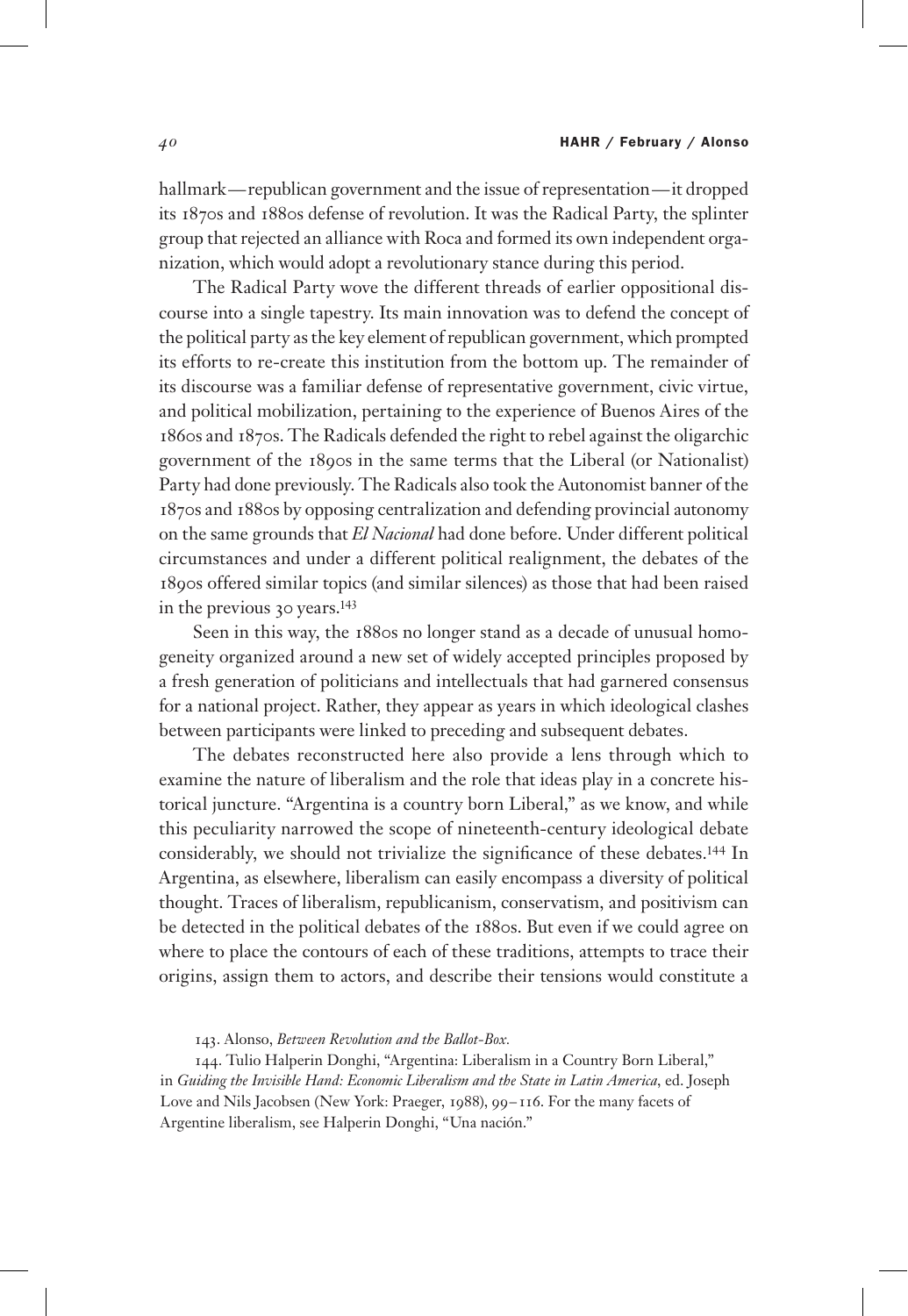fruitless exercise.145 All parties involved in the debates of the 1880s spoke a variety of languages without any awareness of their theoretical implications and without attaching any particular label to their discourses. Liberalism proved here, once more, to be expansive and flexible, characteristics that at the same time allow and generate tensions not easily resolved at a theoretical level. In concrete historical settings, such as the Argentina of the 1880s, these tensions proved to be significant enough that various political actors appropriated them in order to define their identity and legitimize their actions.

145. I have elsewhere referred to the gains and limitations of the liberalismrepublicanism debate for Latin America; Paula Alonso, *Entre la revolución y las urnas: Los orígenes de la Unión Cívica Radical y la política Argentina en los años noventa* (Buenos Aires: Sudamericana / Universidad de San Andrés, 2000), 145–65; and Alonso "*La Tribuna Nacional*."